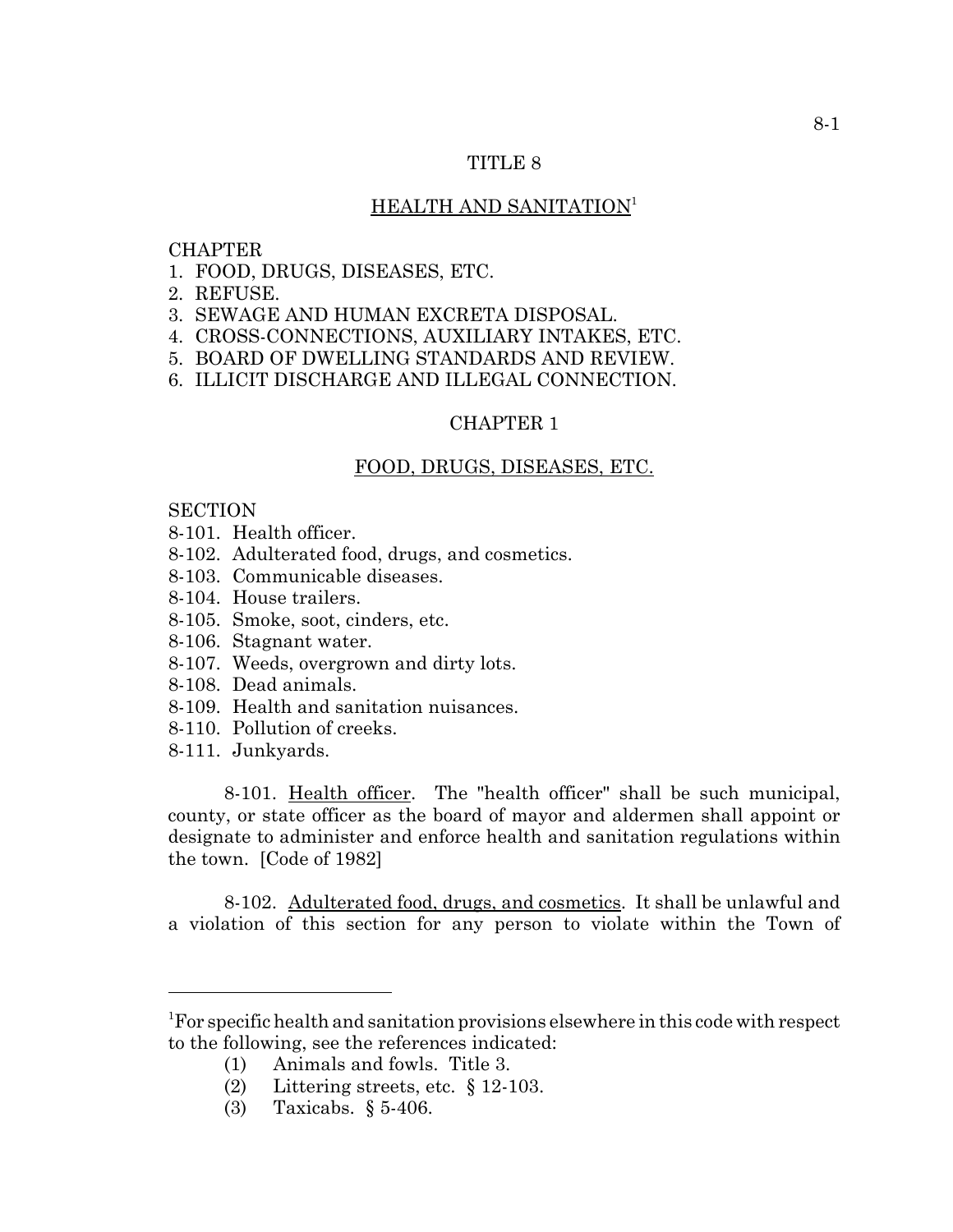Jonesborough any provisions of the state food, drug, and cosmetic laws. [Code of 1982]

8-103. Communicable diseases. When there exists or is suspected to exist in any household a communicable disease other than a venereal disease or a common childhood disease, it shall be the duty of any attending physician and the head or other responsible person in such household possessing knowledge of the facts immediately to notify the health officer. The health officer shall thereupon make such investigation and issue such quarantine orders as may reasonably be necessary to protect the public health. It shall be unlawful for any person to violate any such orders of the health officer. [Code of 1982]

8-104. House trailers. It shall be unlawful for any person to park, locate, or occupy any house trailer or portable building unless it complies with all plumbing, electrical, sanitary, and building provisions applicable to stationary structures and the proposed location conforms to the zoning provisions of the town and unless a permit therefor shall have been first duly issued by the building official, as provided for in the building code. [Code of 1982]

8-105. Smoke, soot, cinders, etc. It shall be unlawful for any person to permit or cause the escape of such quantities of dense smoke, soot, cinders, noxious acids, fumes, dust, or gases as to be detrimental to or to endanger the health, comfort, and safety of the public or so as to cause or have a tendency to cause injury or damage to property or business. [Code of 1982]

8-106. Stagnant water. It shall be unlawful for any person knowingly to allow any pool of stagnant water to accumulate and stand on his property without treating it so as effectively to prevent the breeding of mosquitoes. [Code of 1982]

8-107. Weeds, overgrown and dirty lots. (1) Prohibition. Every owner or tenant of property shall periodically cut the grass and other vegetation commonly recognized as weeds on his/her property, as well as the grass or weeds in the right-of-way between the property and the adjoining street. It shall be unlawful for any person to fail to comply with the order by the chief of police, code enforcement officer or court to cut such grass or vegetation when it has reached the height of over one foot (1'). It shall be unlawful for any owner of record of real property to create, maintain or permit to be maintained on such property the growth of trees, vines, grass, underbrush and/or the accumulation of debris, trash, litter, garbage or any combination of the preceding elements so as to endanger the health, safety or welfare of other citizens or to encourage the infestation of rats, vermin or other harmful animals. Exempted from the one foot (1') height restriction for grass are properties used for agricultural purposes in which hay, straw, grass, etc. is cut and baled one (1) or more times a year,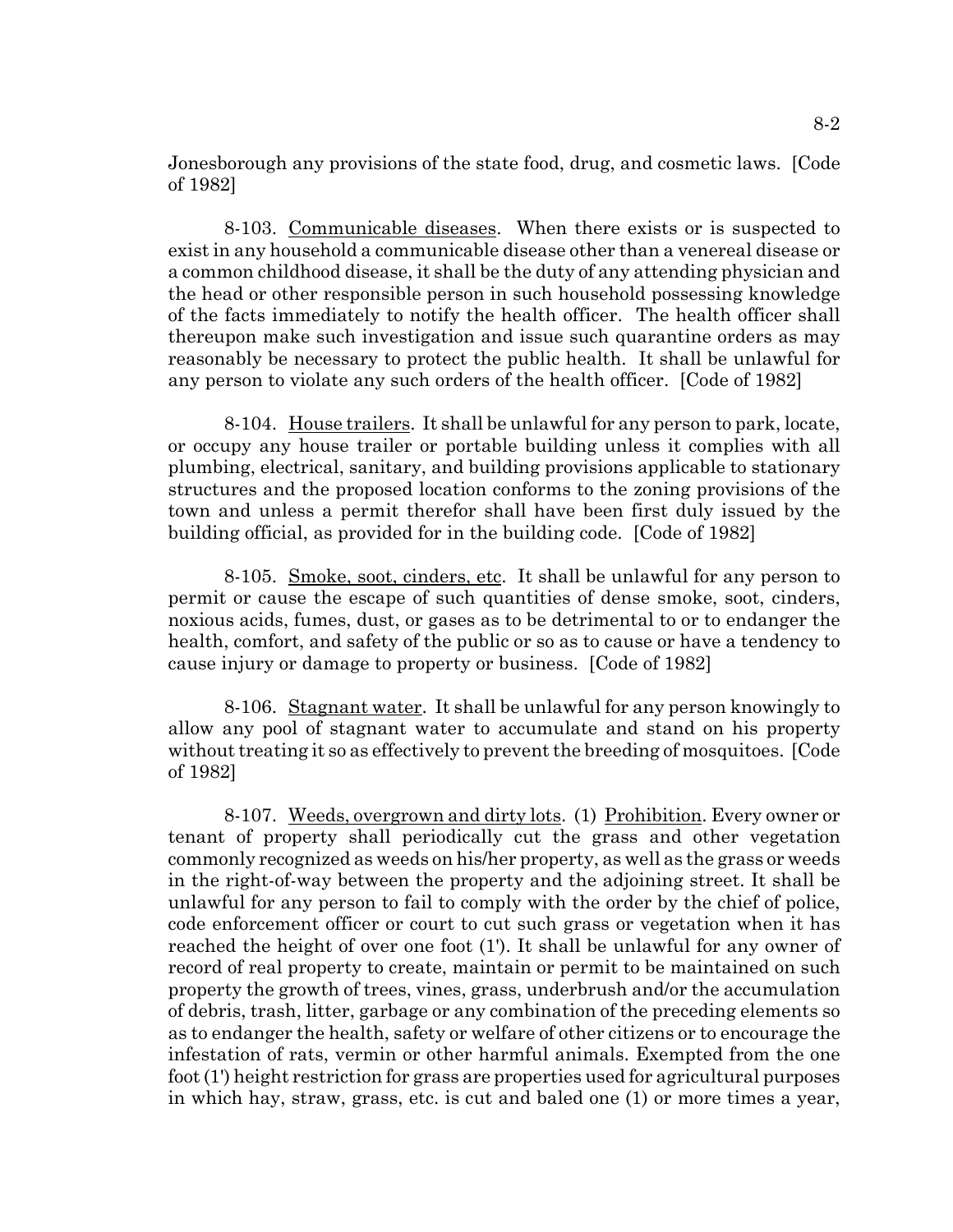except that the boundary line of such agricultural properties adjoining residential property shall have a minimum of a ten foot (10') cut border along the property line that must meet the one foot (1') maximum height restriction of this subsection. Also exempt are portions of properties that are designated as wetlands, required stream buffers, formal wildlife areas, and other intended natural areas in which the public health, safety and welfare of the general public are not impaired.

(2) Notice to property owner. It shall be the duty of the chief of police, code enforcement officer, or other person(s) as designated by the board of mayor and aldermen to serve notice upon the property owner of record in violation of subsection (1) above. Said notice shall instruct the owner of the violation and to bring his/her property under compliance within ten (10) calendar days. Notice may be given by:

(a) Posting notice in plain view on the property in violation.

(b) Sending notice by mail to the last known address available for the property owner of record.

(c) Removing or damaging a violation notice posted by the town on a property in violation is prohibited and a violation of this section.

The date the notice is posted or mailed shall serve as the beginning of the ten (10) day period allowing for corrective action.

(3) Notice content. The notice may be sent by U.S. Mail to the last known address of the owner of record. The notice shall include the following information:

(a) A statement outlining the provision of the municipal code regarding weeds, overgrown and dirty lots, and the requirement to take action to remediate the violation within ten (10) days from the date of the notice or to file a hearing request within the same ten (10) day period.

(b) The consequences of not taking immediate action to remedy the violation or filing a request for a hearing within the ten (10) days provided, including a cost-estimate for the town initiating a corrective action that remedies the conditions constituting a violation.

(c) The right to request a hearing before any corrective action is initiated by the town, using a form provided with the notice.

(d) The names of the person(s), department and office and address, telephone and email address of those people giving notice.

(4) Failure to take correction action. Failure by the property owner to take corrective action within the ten (10) days provided or to notify the proper persons within the ten (10) days provided of a request for a hearing shall constitute a violation and the chief of police, code enforcement officer or other person(s) designated by the board of mayor and aldermen may take action using town staff or may engage a contractor to undertake the corrective action on the property in violation that will bring the property into compliance with this section.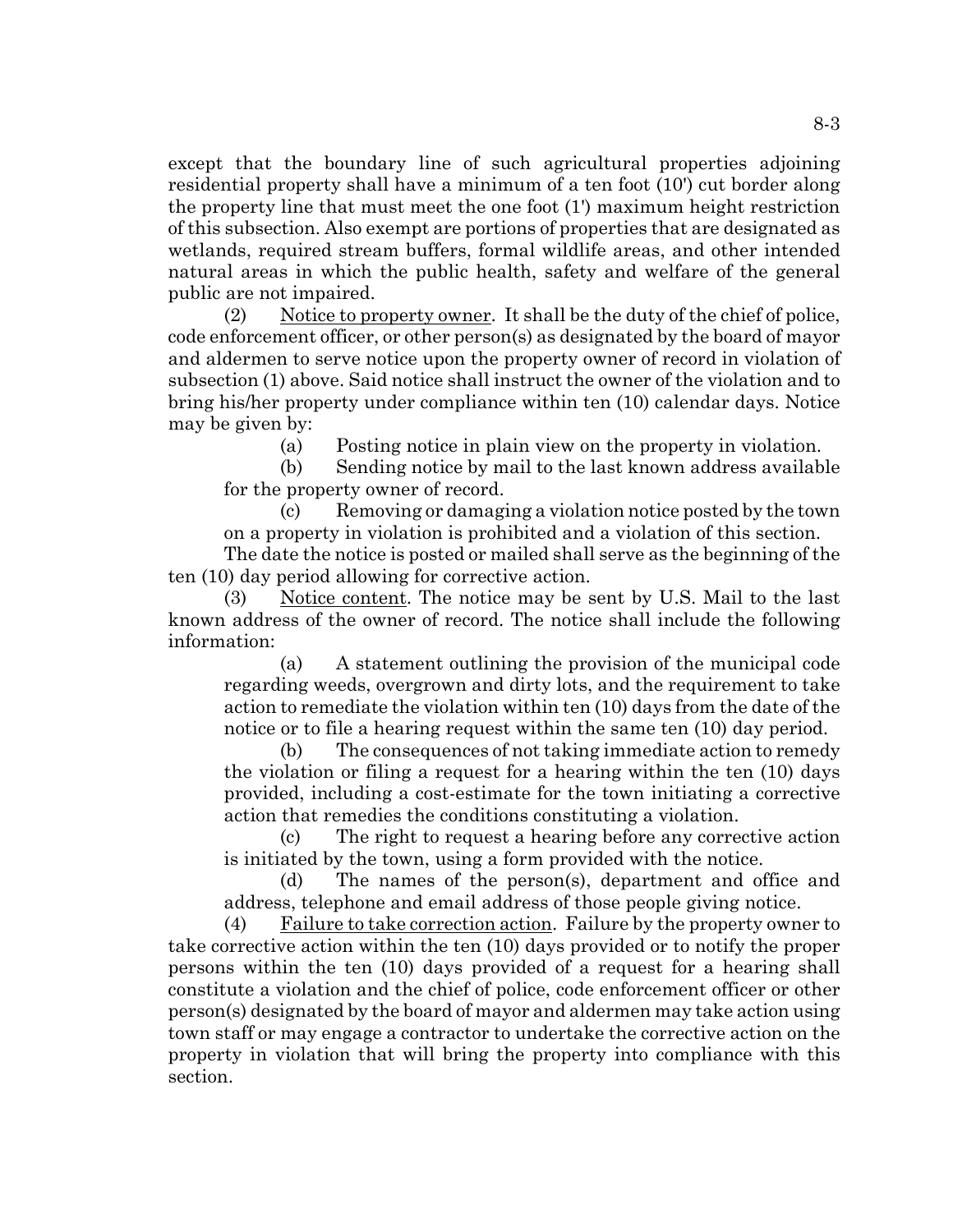(5) Penalty. (a) Violations of  $\S 8-107$  are subject to fines not to exceed five hundred dollars (\$500.00) per occurrence and each day of violation shall be considered a separate violation.

(b) Failure by the property owner to take corrective action may also result in the town:

(i) Citing the owner into court.

(ii) Arranging a mowing contractor to go on the property in violation and abate the violations. The property owner will be billed for the contractor's service using a pre-determined method of determining the assessment cost including contracted work and administrative costs that is also approved by the board of mayor and aldermen by separate action. The property owner will be given thirty (30) days to pay the invoice for the corrective action, and after thirty (30) days if any of the amount invoiced remains unpaid, a penalty will be added to the cost of the abatement along with one and one-half percent (1-1/2%) interest per month until the invoice, penalty, and interest is paid. If the bill is five hundred dollars (\$500.00) or more, the amount owed will be added to the property taxes on the property in violation as a lien.

(c) Failure by the owner to take any action required in municipal court may result in the town initiating an injunction, writ of mandamus, or court order to ensure corrective measures are taken.

(6) Continued violations. Any owner of record of real property that is currently in violation of subsection (1) above that has previously received a notice of violation of subsection (1) above for the same property on two (2) or more occasions may be issued a citation for an additional violation of subsection (1) above without notice.

(7) Supplemental nature of this section. The provisions of this section are in addition and supplemental to, and not in substitution for, any other provision in the town charter, the municipal code of ordinances, or other applicable law which permits the town to proceed against an owner, tenant or occupant of property who has created, maintained, or permitted to be maintained on such property the growth of vines, grass, weeds, underbrush, and/or the accumulation of the debris, trash, litter, or garbage or any combination of the preceding elements, under its charter, any other provision of the municipal code of ordinances or any other applicable law. [Code of 1982, as replaced by Ord. #92-09, July 1992; amended by Ord. #95-07, Sept. 1995, and replaced by Ord. #2019-10, Sept. 2019 *Ch13\_03-08-21*]

8-108. Dead animals. Any person owning or having possession of any dead animal not intended for use as food shall promptly bury the same, prepare it for disposal as provided in § 8-216, or notify the health officer and dispose of it in accordance with his directions. [Code of 1982]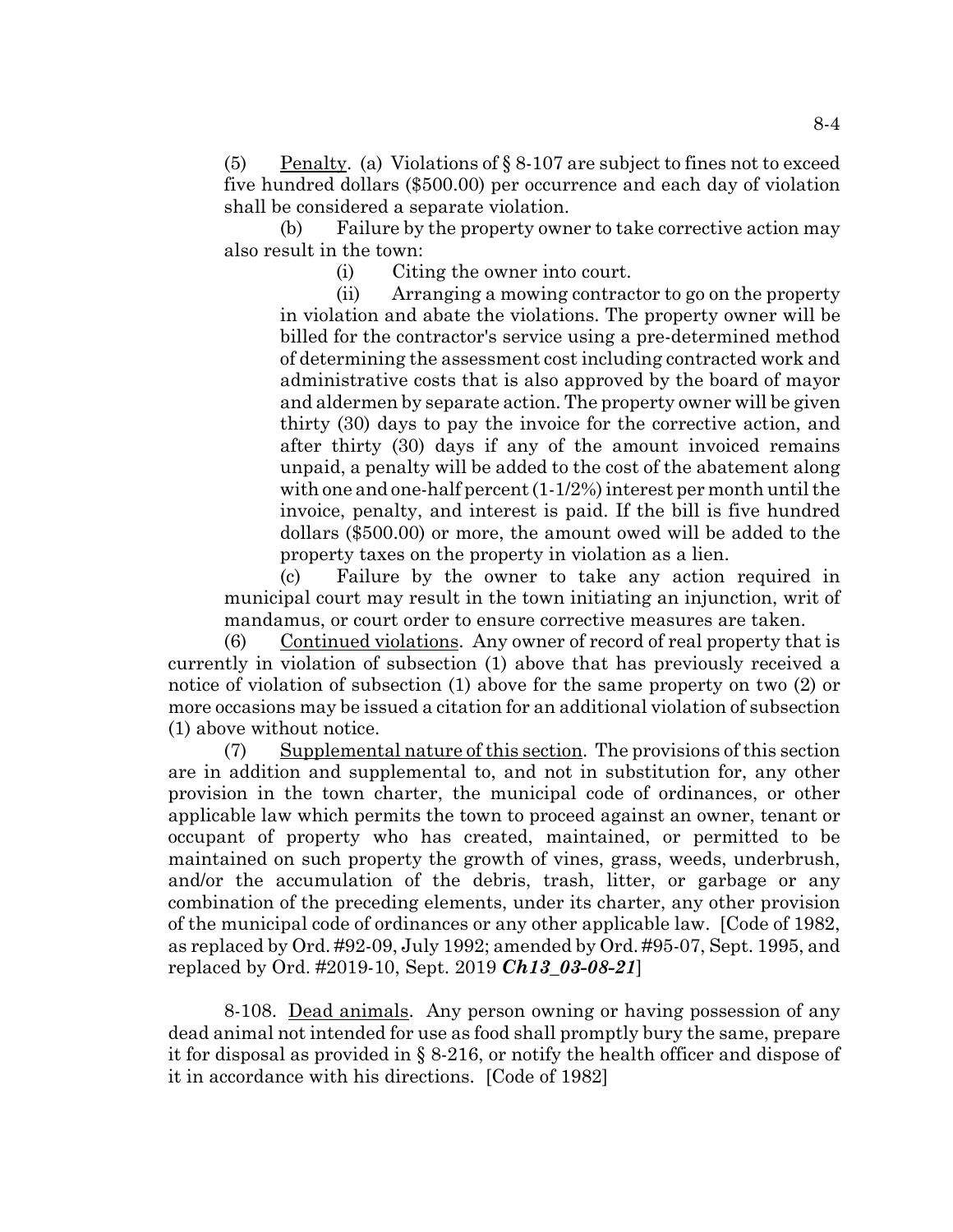8-109. Health and sanitation nuisances. It shall be unlawful for any person to permit any premises owned, occupied, or controlled by him to become or remain in a filthy condition, or permit the use or occupation of same in such a manner as to create noxious or offensive smells and odors in connection therewith, or to allow the accumulation or creation of unwholesome and offensive matter or the breeding of flies, rodents, or other vermin on the premises to the menace of the public health or the annoyance of people residing within the vicinity. [Code of 1982]

8-110. Pollution of creeks. It shall be unlawful for any person to pollute any creek running through the town by putting therein or allowing to go therein sawdust from any saw mill located in the town or to place in any creek any trash or substance of any kind which would impede or obstruct the flow of such stream. [Ord. 34 of April 16, 1906, § 1]

8-111. Junkyards.<sup>1</sup> All junkyards within the corporate limits shall be operated and maintained subject to the following regulations:

(1) All junk stored or kept in such yards shall be so kept that it will not catch and hold water in which mosquitoes may breed and so that it will not constitute a place or places in which rats, mice, or other vermin may be harbored, reared, or propagated.

(2) All such junkyards shall be enclosed within close fitting plank or metal solid fences touching the ground on the bottom and being not less than six feet (6') in height, such fence to be built so that it will be impossible for stray cats and/or stray dogs to have access to such junk yards.

(3) Such yards shall be so maintained as to be in a sanitary condition and so as not to be a menace to the public health or safety. [Code of 1982]

<sup>&</sup>lt;sup>1</sup>The provisions of this section were taken substantially from the Bristol ordinance upheld by the Tennessee Court of Appeals as being a reasonable and valid exercise of the police power in the 1961 case of Hagaman v. Slaughter, 49 Tenn. App. 338, 354 S.W. 2d 818.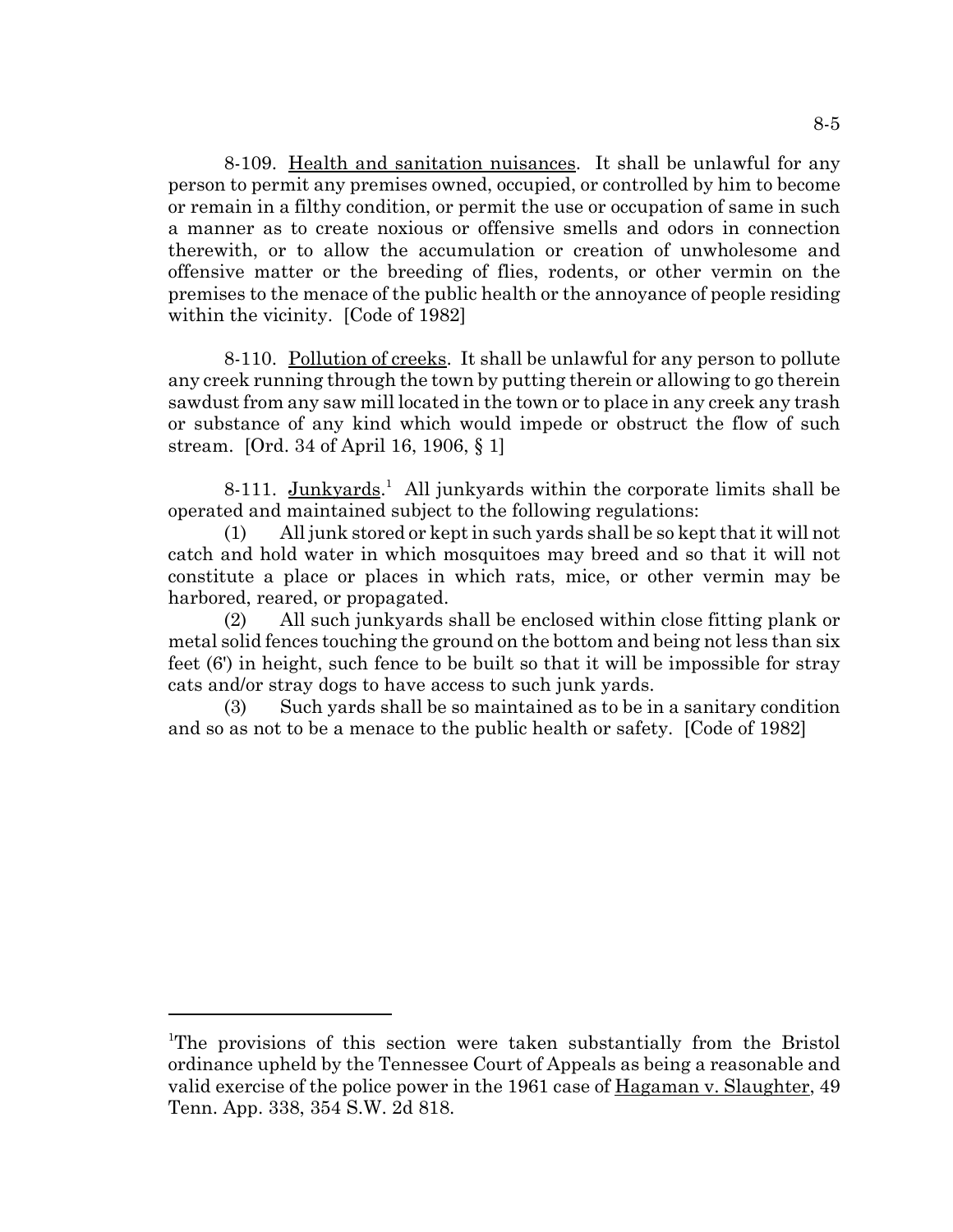## CHAPTER 2

### REFUSE

# **SECTION**

- 8-201. Premises to be kept clean.
- 8-202. Definitions.
- 8-203. Purpose.
- 8-204. Responsibility for administration.
- 8-205. Collection of garbage and refuse.
- 8-206. Collection vehicles/equipment.
- 8-207. Disposal of garbage and refuse.
- 8-208. Accumulation of refuse and location of containers.
- 8-209. Location of containers.
- 8-210. Disturbing of containers.
- 8-211. Brush, lawn clippings, tree limbs, etc.
- 8-212. Leaves.
- 8-213. Discarded construction waste/building material.
- 8-214. Hazardous waste/refuse.
- 8-215. Industrial waste.
- 8-216. Dead animals and fowls.
- 8-217. Appliances and other large bulky items.
- 8-218. Bulk mechanical/commercial collection procedures; containers.
- 8-219. Mechanical collection fees.
- 8-220. Automated tote collection location.<sup>1</sup>
- 8-221. Automated tote collection contents.
- 8-222. Replacement totes.
- 8-223. Recycling definitions.
- 8-224. Recycling service and location.
- 8-225. Recycling incentive program.
- 8-226. Overnight truck parking.
- 8-227. Exclusive right of collection.
- 8-228. Violations and enforcement.
- 8-229. Variances.

8-201. Premises to be kept clean. All persons, firms and corporations within the town limits of the Town of Jonesborough are hereby required to keep their premises in a clean and sanitary condition, free from accumulations of

<sup>&</sup>lt;sup>1</sup>This section is not included in the previous ordinance or the replacing ordinance.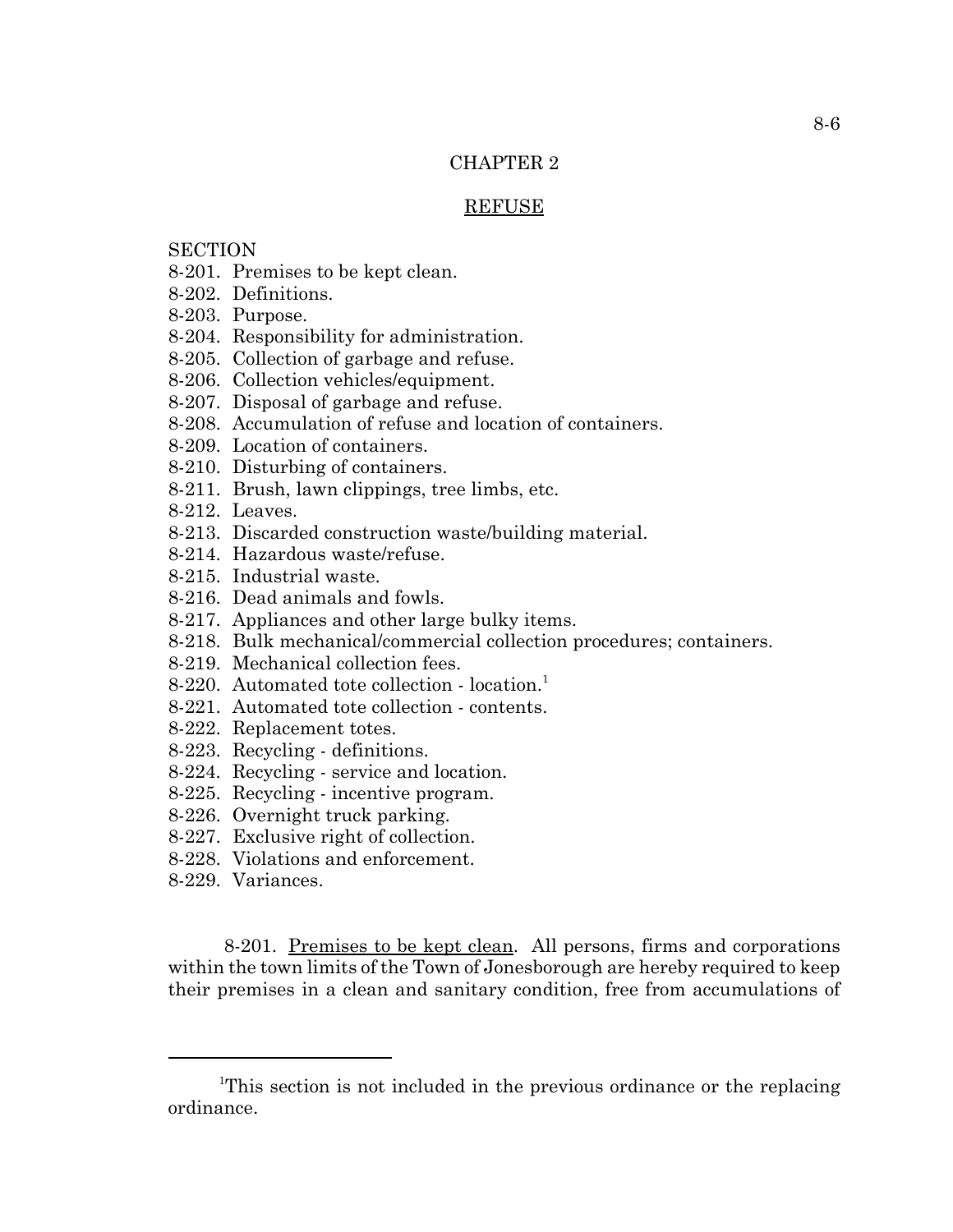refuse, offal, filth and trash, except when stored as provided in this chapter. [Ord. of Dec. 11, 1979, § 101, as by Ord. #2016-05, April 2016 *Ch12\_04-09-18*]

8-202. Definitions. For the purpose of this chapter, the following terms, phrases, words and their derivatives shall have the meanings given in this section:

(1) "Ashes." Any and all residue resulting from the combustion of coal, wood or other foreign matter, material or substances in domestic, industrial or commercial stoves, furnaces or boilers.

(2) "Authorized residential containers." For automated waste collection only, thirty (30), sixty-five (65) or ninety-five (95) gallon universal rollout carts as provided or sold by the Town of Jonesborough.

(3) "Bulk container." A front-end loading, enclosed, metal, dumpster type container having a capacity of not less than four (4) cubic yards nor greater than eight (8) cubic yards. Such containers shall have the capacity, size and be the type specifically authorized and approved by the director of solid waste and recycle.

(4) "Construction waste/building material." Any material such as lumber, brick, block, carpet, stone, plaster, concrete, asphalt, roofing shingles, gutters, flooring, carpeting, or other substances accumulated as the results of repairs or additions to existing buildings or structures, or as the result of construction of new buildings or structures.

(5) "Cuttings." All tree limbs, trimmings, shrubbery, etc.

(6) "Garbage." Putrescible animal and vegetable waste, liquid or other waste resulting from the handling, processing, preparation, cooking and consumption of food, and all cans, bottles or other containers originally used for foodstuffs.

(7) "Garden refuse." All accumulations of plants, stems, roots, vegetables and fruits remaining after harvest.

(8) "Hazardous refuse." Any chemical compound, mixture, substance, refrigerant or article which may constitute a hazard to health or may cause damage to property by reason of being explosive, flammable, poisonous, corrosive, unstable, irritating, radioactive, infectious, or otherwise harmful. It shall include anything listed as harmful or restricted by the state or federal government.

(9) "Industrial waste." All such wastes peculiar to industrial, manufacturing or processing plants and shall include hazardous refuse.

(10) "Infectious wastes." Wastes which contain pathogens with sufficient virulence and quantity so that exposure to the waste by a susceptible host could result in an infectious disease. For purposes of this policy, the following wastes shall be considered to be infectious wastes: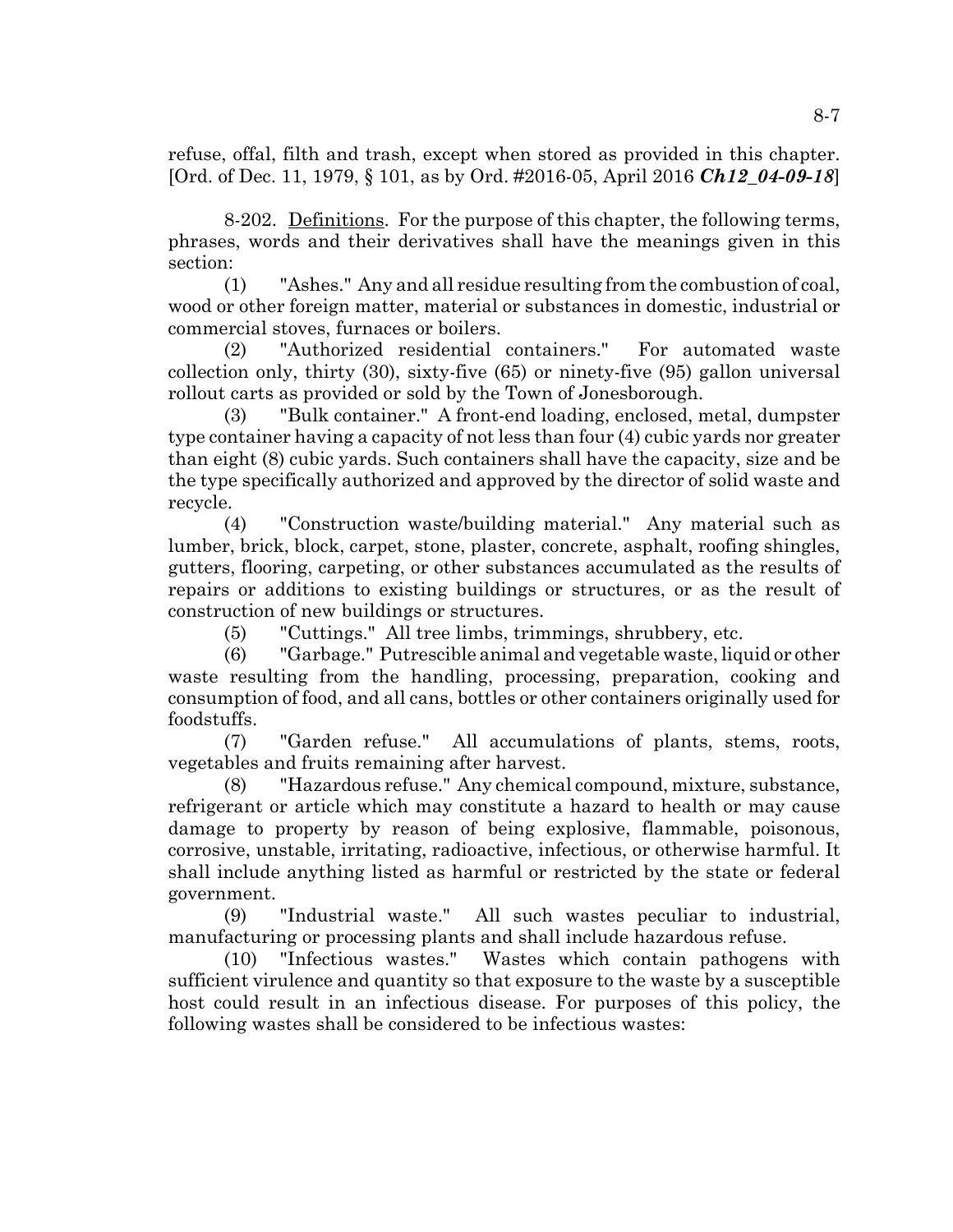(a) Human blood and blood products. Waste human blood and blood products such as serum, plasma, and other blood components.

(b) Pathological wastes. Pathological wastes, such as tissues, organs, body parts, and body fluids.

(c) Contaminated sharps. All discarded sharps (e.g., hypodermic needles, syringes, pasteur pipettes, broken glass, scalpel blades) used in patient care or which have come into contact with infectious agent during use in medical, research, or industrial laboratories.

(d) Contaminated animal carcasses, body parts, and bedding. Contaminated carcasses, body parts (including fluids), and bedding of animals that were intentionally exposed to pathogens in research, in the production of biological, or in the in vivo testing of pharmaceuticals.

(e) Facility-specified infectious wastes. Other wastes determined to be infectious by a written facility policy.

(11) "Multi-family dwelling." A building or buildings containing six (6) or more dwelling units whose primary purpose is for leasing or renting dwelling space to the public.

(12) "Refuse." Includes garbage, rubbish, leaves, brush, rocks, concrete, bricks and all other putrescible and non-putrescible, combustible and noncombustible materials originating from the preparation, cooking, and consumption of food, market refuse, waste from the handling and sale of produce, and other similar unwanted materials, but shall not include sewage, body wastes, recognizable industrial or medical by-products, from all residences and establishments, public and private.

(13) "Residential solid waste." Solid waste resulting from the maintenance and operation of dwelling units, excluding multiple housing facilities using dumpsters.

(14) "Residential user." Any user in a dwelling unit or whose property is zoned for residential purposes.

(15) "Rubbish." All non-putrescible waste materials except ashes from all public and private residences and establishments.

(16) "Tote or tote-cart." A container with wheels holding up to ninety-six (96) gallons with a lid that has enough structural strength to be picked and unloaded mechanically.

(17) "Yard wastes." Grass clippings, leaves, tree, and shrubbery trimmings. (Ord. of Dec. 11, 1979, as amended by Ord. #91-06, Oct. 1991, Ord. #B-05-01, June 2005, Ord. #B-06-01, July 2006, Ord. #B-09-01, July 2009, Ord. #B-11-02, June 2011, Ord. #B-12-02, June 2012, Ord. #B-13-02, June 2013, and Ord. #B-14-02, June 2014, and replaced by Ord. #2016-06, July 2016 *Ch12\_04-09-19*)

8-203. Purpose. This chapter is determined and declared to be a sanitary measure for the protection and promotion of the health, safety and welfare of the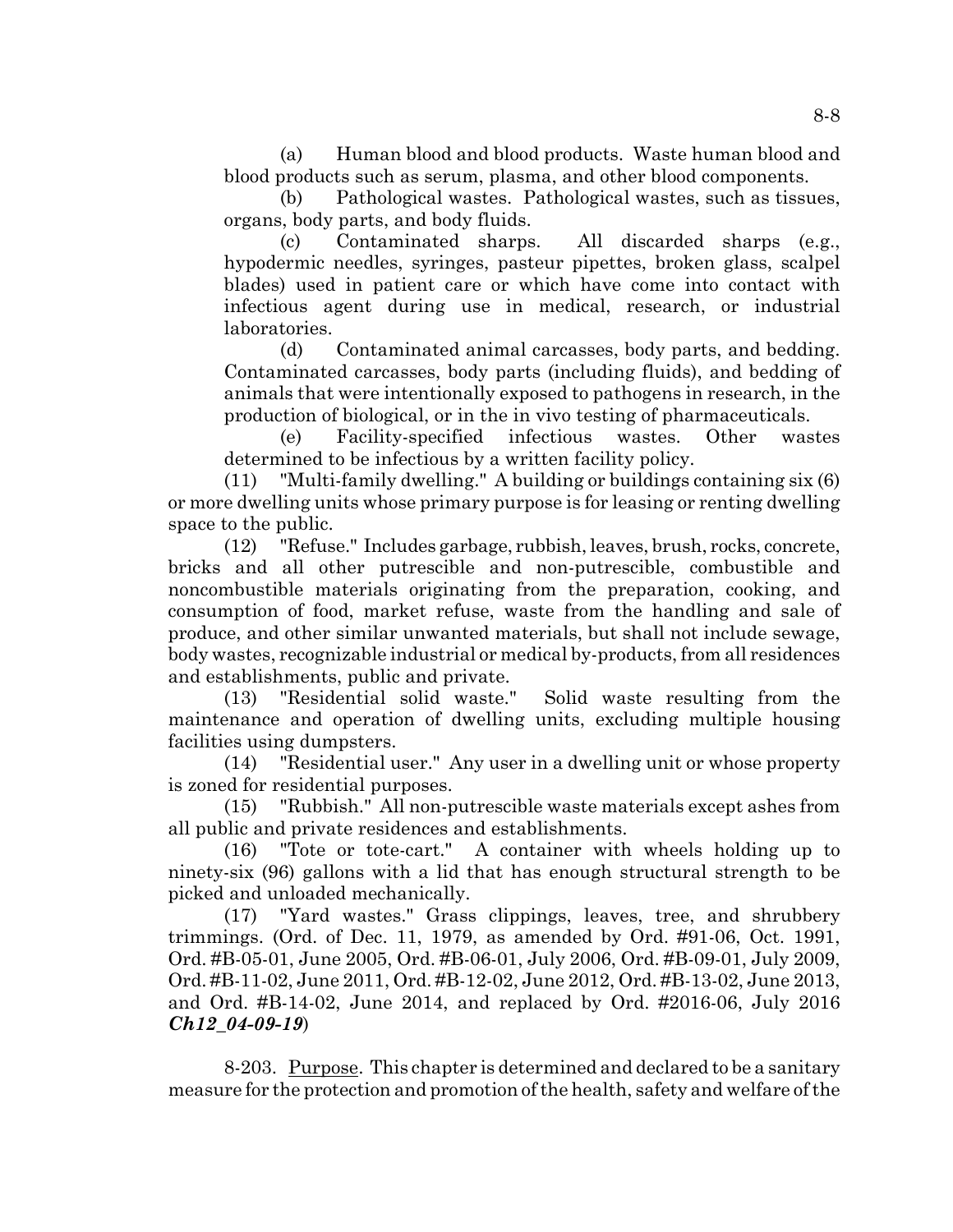citizens of the Town of Jonesborough. [Ord. of Dec. 11, 1979, § 103, as replaced by Ord. #2016-06, July 2016 *Ch12\_04-09-19*]

8-204. Responsibility for administration. (1) The solid waste and recycle director shall have the authority to make and modify guidelines and requirements as necessary concerning the days of collection, location of containers, and such other matters pertaining to the collection, transporting and disposal of solid waste refuse; provided that such guidelines and requirements are not in violation of the provisions in this chapter.

(2) The solid waste and recycle director shall be responsible for the oversight of the provisions in this chapter. [Ord. of Dec. 11, 1979, § 104, as replaced by Ord. #2016-06, July 2016 *Ch12\_04-09-19*]

8-205. Collection of garbage and refuse. All refuse accumulated within the corporate limits shall be collected, conveyed, disposed, and transported under the jurisdiction of the solid waste and recycle department. Except as designated in this chapter, garbage collections shall be made regularly in accordance with an announced schedule. Other solid waste collections will take place as needed.

(1) Items prohibited from pickup shall include, but not limited to, rocks, dirt, bricks, concrete, and construction waste unless approved by the director of solid waste and recycle.

(2) Bulky items shall be collected each week (to the extent possible), which requires the home owner to call and schedule the bulky items to be collected. The town shall not be responsible for the removal of central heat and air systems or other commercially installed appliances.

(3) All refuse (including garbage and rubbish) as heretofore defined shall be collected sufficiently frequently to prevent the occurrence of nuisances and public health problems, except material identified in § 8-205(7). The collection of refuse within the Town of Jonesborough shall be under the jurisdiction of the solid waste and recycle department.

(4) All residents will be provided with one (1) ninety-five (95) gallon collection tote per household to properly store one (1) week's accumulation of refuse (including garbage and rubbish). Additional totes can be purchased from the town at the owners' expense, and additional totes are subject to current collection rates.

(5) Businesses or multi-family dwellings using regulation trash totes for collection shall provide sufficient containers to properly store one (1) week's accumulation of refuse. Any business or multi-family dwelling requiring six (6) or more regulation trash totes for weekly service shall be required to acquire regulation bulk containers for service, unless specifically exempted by the solid waste and recycle director due to non-correctible space and collection restrictions.

(6) Bulk containers for normal garbage and rubbish collection must be provided at the owner's/business' expense. Bulk containers not purchased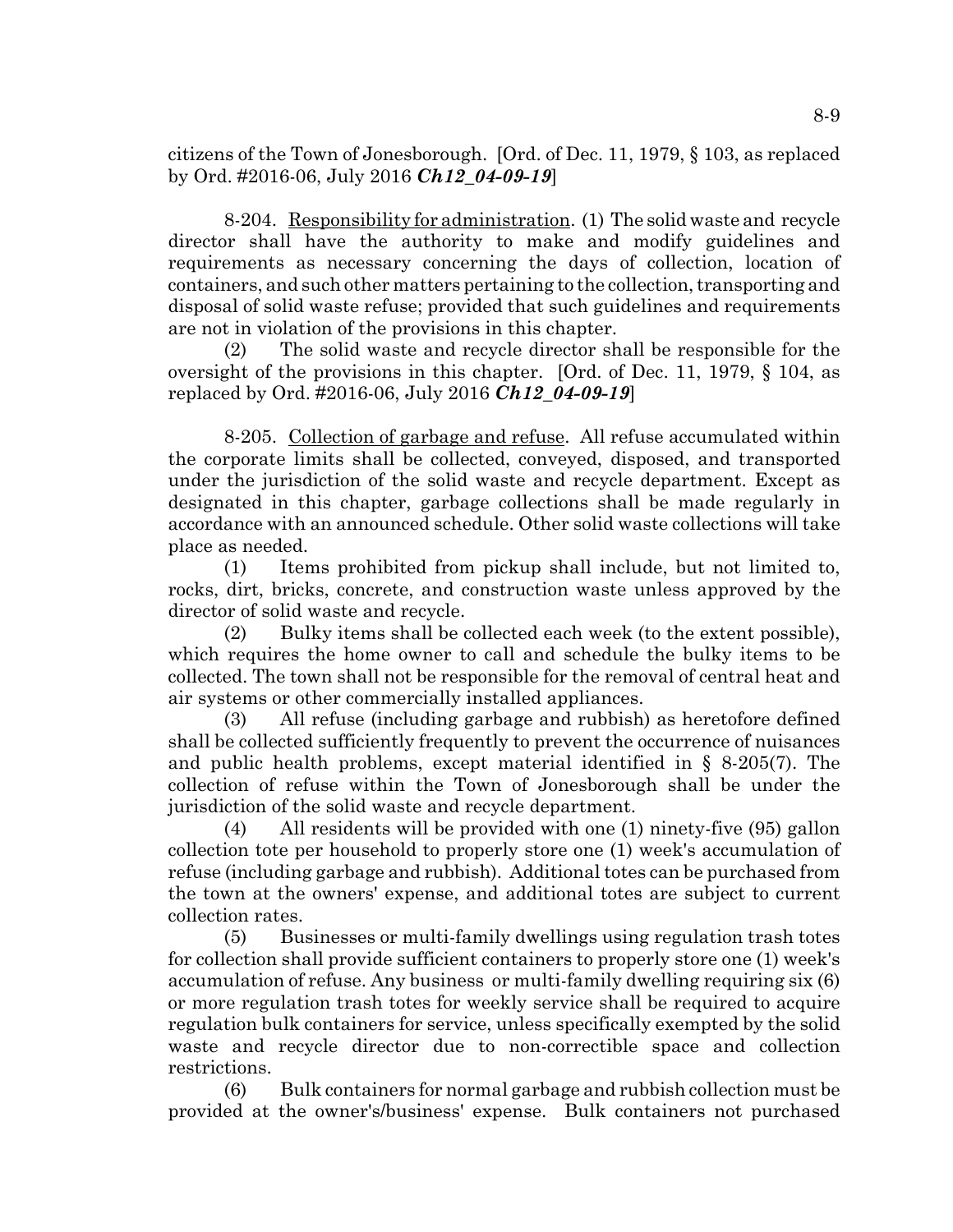through the town must be approved for use by the solid waste and recycle director.

(7) The Town of Jonesborough does not provide or collect "roll-off" containers for the short-term collection of construction waste/building material and rubbish associated with construction projects. Developers, contractors, etc. may select a provider of roll-off container service during construction projects, however, any placement of said roll-off container on town right-of-way during a construction project must be approved in advance by the solid waste and recycle director with any assistance from public safety needed in determining vehicular and pedestrian safety in the location of the container, any public nuisance to surrounding properties, and possible damage to or littering of the town right-of-way.

The solid waste and recycle department shall not be obligated to provide service where adequate containers are not provided. [Ord. of Dec. 11, 1979, § 105, as replaced by Ord. #2016-06, July 2016 *Ch12\_04-09-19*]

8-206. Collection vehicles/equipment. The collection of refuse shall be by means of vehicles with beds constructed of impervious materials which are easily cleanable and so constructed that leakage of liquids draining from the refuse onto the streets and alleyways will be minimal. Furthermore, all refuse collection vehicles shall utilize closed beds or such coverings when necessary that effectively prevent the scattering of refuse over the streets or alleys. [Ord. of Dec. 11, 1979, § 106, as amended by Ord. #91-06, Oct. 1991; Ord. #95-09, Sept. 1995; Ord. #98-02, § 2, Jan. 1998; and Ord. #99-06, May 1999, and replaced by Ord. #2016-06, July 2016 *Ch12\_04-09-19*]

8-207. Disposal of garbage and refuse. (1) The disposal of refuse in any quantity by any person, householder, establishment, firm, or corporation in any place, public or private, other than at the site or sites in the proper manner designated by the town and/or, if required, with properly approved permits from the Tennessee Department of Environment and Conservation/Division of Solid Waste is expressly prohibited.

(2) The weight of contents placed in town provided totes shall not exceed seventy-five (75) pounds, and garbage placed in totes shall be drained of all free liquids.

(3) All containers, household and mechanical, shall be cleaned as needed by the owner to prevent offensive smells and unsanitary conditions.

(4) The disposal of refuse collected in households, businesses or other such establishments in bulk refuse containers located within the corporate limits of the Town of Jonesborough without the permission of the container owner is prohibited.

(5) The disposal of refuse collected in households, businesses or other such establishments located outside the corporate limits of the Town of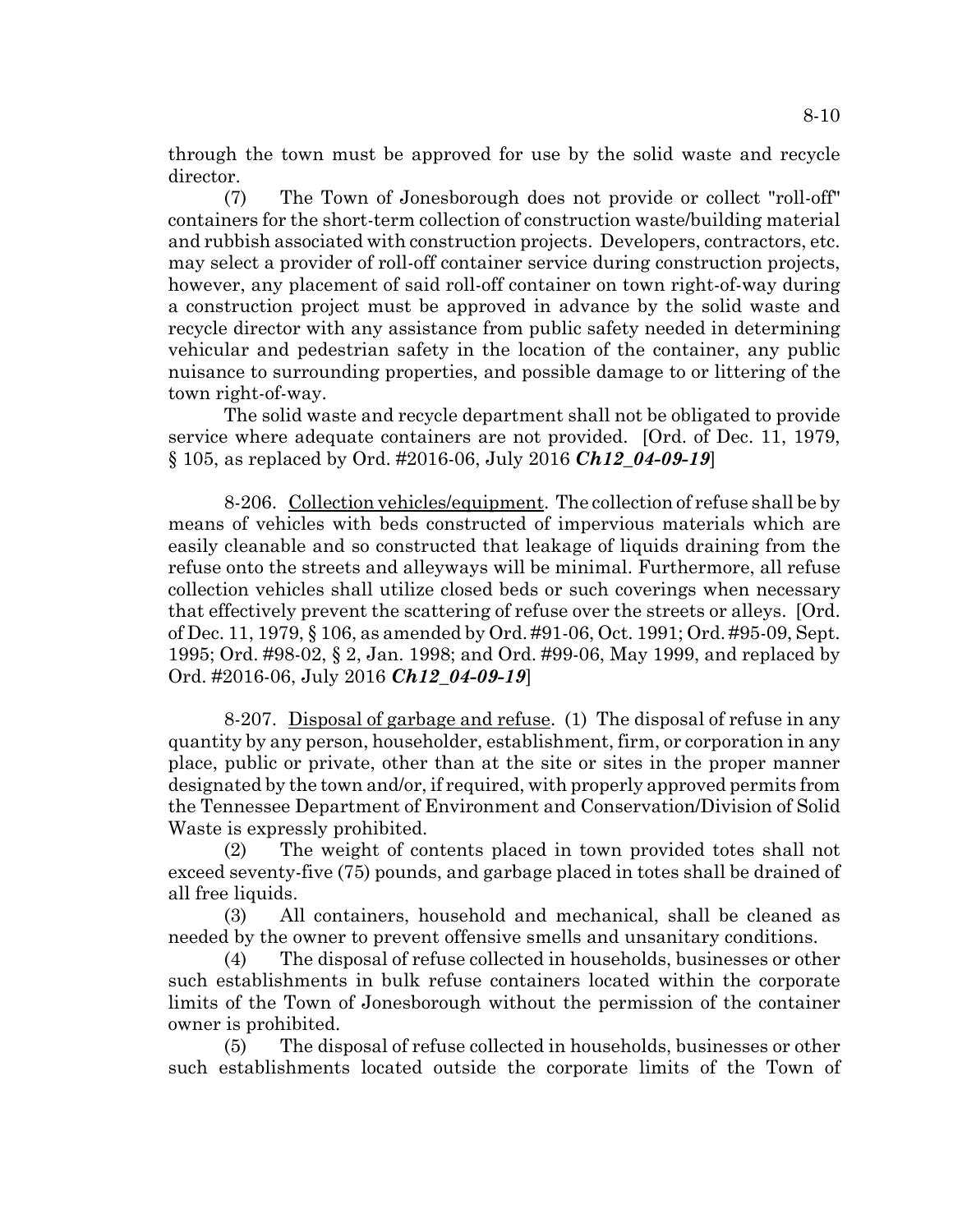Jonesborough in bulk refuse containers owned by the Town of Jonesborough without there being town authorized signage allowing the disposal of the specific refuse, is prohibited. [Ord. of Dec. 11, 1979,  $\S$  107, as replaced by Ord. #2016-06, July 2016 *Ch12\_04-09-19*]

8-208. Accumulation of refuse and location of containers. (1) Each owner, occupant, tenant, sub-tenant, lessee or others, using or occupying any building, house, structure, or grounds within the corporate limits of the Town of Jonesborough where refuse materials or substances as defined in this chapter accumulate, or are likely to accumulate, shall provide and keep covered an adequate number of suitable containers of a type approved by the director of solid waste and recycle for the storage of such refuse that are rodent and insect proof.

(2) Any tote or bulk container used for collection that is not provided through the Town of Jonesborough must be approved by the solid waste and recycle director in advance of use and expected pick-up by the town.

(3) Tote-carts may be authorized for use by businesses and multi-family units in which a bulk container would normally be required but space limitations and access restrictions prevent more typical and normal collection. Alternative collection procedures may be authorized by the solid waste and recycle director in applications like the historic downtown area where the collection of any kind of container is extremely limited. Alternative collection procedures may include totes to be returned to their storage location within a very short time period after collection in order to keep them out of high pedestrian areas, or requiring garbage to be carried a reasonable distance to a central collection location for pick-up. [Ord. of Dec. 11, 1979, § 108, as replaced by Ord. #2016-06, July 2016 *Ch12\_04-09-19*]

8-209. Location of containers. (1) Where alleys are used by the town refuse collectors, containers shall be placed on or within three feet (3') of the alley line in such a position as not to intrude upon the traveled portion of the alley. Except in the downtown business district where alternative collection procedures may be in effect, containers shall be placed adjacent to and back of the curb or adjacent to and back of ditch or street right-of-way if there is no curb, at times scheduled by the town for the collection of refuse therefrom. For other town garbage customers, refuse containers shall be placed near the edge of the customer's street no earlier than 5:00 P.M. the evening before the scheduled collection day. Citizens are also encouraged to remove their containers by 7:00 P.M. on collection day. However, all containers shall be removed by 12:00 P.M. (noon) the day after the scheduled pick-up.

(2) Containers should be removed by the owner to within or to the rear of his or her premises and away from the street line or right-of-way before the end of the day on the day the containers are emptied, or containers may be left at the edge of the street; provided that they are completely screened in a manner suitable to the director of solid waste and recycle. Screening of collection containers along the public right-of-way must also be approved by the historic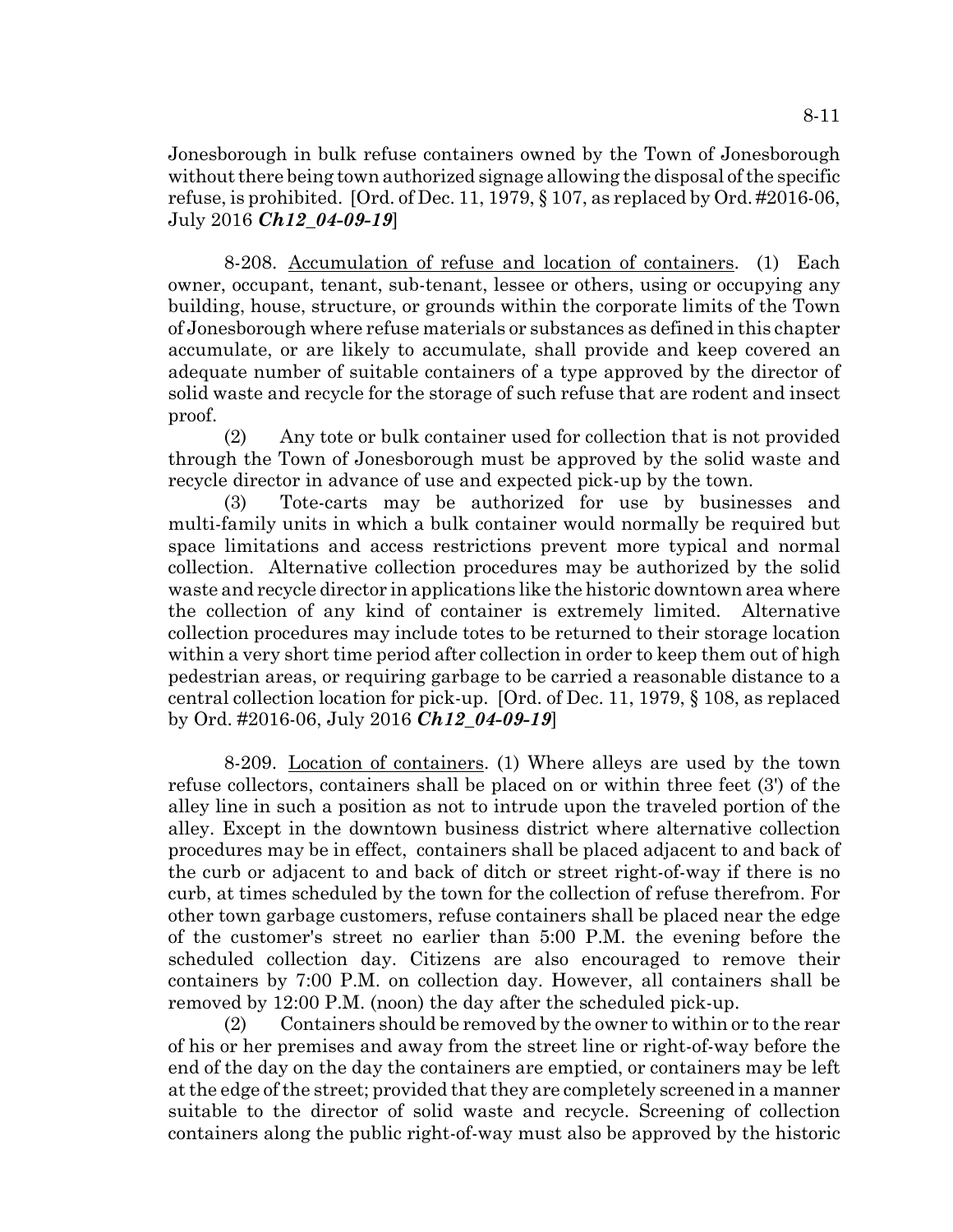zoning commission if the container(s) are within the historic district. Containers removed may be returned after 5:00 P.M. the evening before the next scheduled collection day.

(3) Garbage and refuse shall not be stored in close proximity to other personal effects which are not desired to be collected on the scheduled day of collection, but shall be reasonably separated in order that the sanitation collectors can clearly distinguish between what is to be collected and what is not. Personal effects stored, piled, or placed within three feet (3') of a container or pile of trash set out for collection shall be prima facie presumed to be garbage or trash.

(4) Buildings, apartments, or other premises where refuse accumulates that require more than six (6) or more regulation tote containers for weekly service shall be required to acquire regulation bulk containers for service, unless specifically exempted by the solid waste and recycle director and alternative collection is available. [Ord. of Dec. 11, 1979, § 109, as replaced by Ord. #2016-06, July 2016 *Ch12\_04-09-19*]

8-210. Disturbing of containers. No unauthorized person shall uncover, rifle, pilfer, dig into, turn over, or in any other manner disturb or use any refuse container belonging to another. This section shall not be construed to prohibit the use of public refuse containers for their intended purpose. [Ord. of Dec. 11, 1979, § 110, as replaced by Ord. #2016-06, July 2016 *Ch12\_04-09-19*]

8-211. Brush, lawn clippings, tree limbs, etc. (1) Tree trimmings, hedge clippings, yard waste and similar materials will be collected by the town on a regular schedule under the following conditions:

(a) Brush and limbs set out for collection that have a diameter of three inches (3") or less must not exceed six feet (6') in length.

(b) Brush and limbs that have a diameter of more than three inches (3") must not exceed four feet (4') in length.

(c) Brush shall be placed parallel to the street at the town's right-of-way with the larger ends placed in the same direction. Brush shall not be placed on street pavement and must be placed at the edge of the property on which it was generated and gathered unless there is an alternate location approved by the director of solid waste and recycle or the town administrative staff. Brush shall not be placed on street pavement and must be placed at the edge of the property on which it was generated and gathered unless there is an alternate location approved by the director of solid waste and recycle or the town administrative staff.

(d) Brush or debris shall not be placed in or hanging over the street. Brush placed in the right-of-way may not be placed where it may cause safety issues, possible damage to vehicles, blockage of sidewalks or drainage ways, or other similar problems. Brush placed in the right-of-way may not be placed where it may cause safety issues, possible damage to vehicles, blockage of sidewalks or drainage ways, or other similar problems.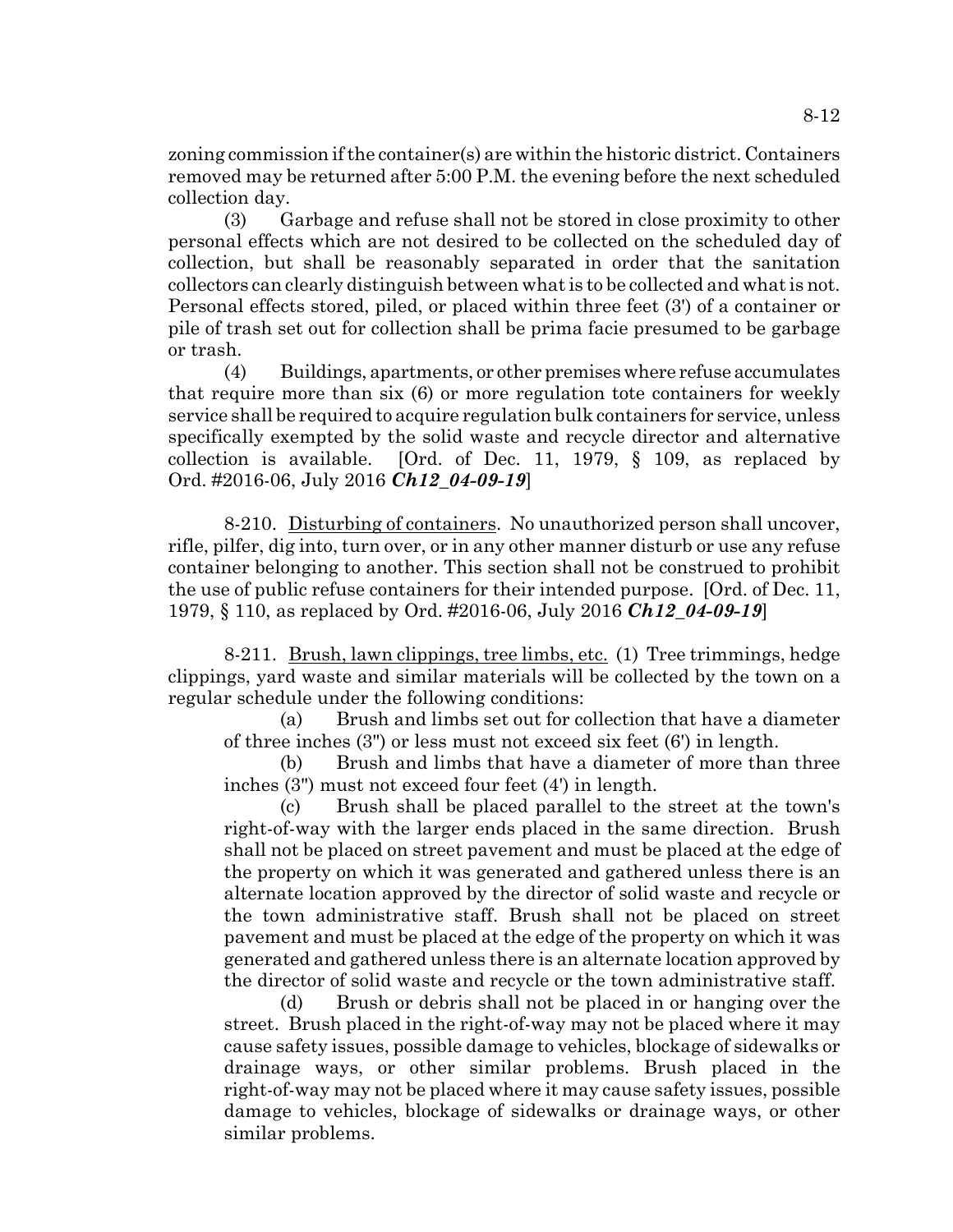(e) Brush, tree limbs, yard waste, etc. must be set out for collection completely separate from any other refuse including boards, posts, or other such processed wood construction material. Brush, tree limbs, yard waste, etc. must be free of wire, cable, fencing or any other similar material.

(2) To the extent possible, the town will try and collect brush on a weekly schedule; however, the schedule is not guaranteed and will occur as time permits.

(3) Tree trimmings, hedge clippings, and other yard-waste material generated as a result of work undertaken by a contractor must be collected, conveyed, and hauled away by the contractor or homeowner. [Ord. of Dec. 11, 1979, § 111, as amended by Ord. 91-06, Oct. 1991, Ord. #92-08, Jan. 1992; Ord. #98-02, §§ 3 and 4, Jan. 1998; and Ord. #98-05, § 1 May 1998, replaced by Ord. #2016-06, July 2016 *Ch12\_04-09-19*, and amended by Ord. #2016-13, Oct. 2016 *Ch12\_04-09-19*]

8-212. Leaves. Leaves may be placed in plastic bags. During leaf season, normally November - mid January, leaves may be raked to the edge of a town street to be picked up by the town's leaf vacuum. Leaves raked to the street must be neatly placed in a pile as close to the street as possible without being placed on the pavement or the sidewalk. Leaves shall be placed at the edge of the property from which they were gathered, unless there is an alternative location approved by the Jonesborough Director of Solid Waste and Recycle or the town administrative staff. [Ord. of Dec. 11, 1979, § 112, as replaced by Ord. #2016-06, July 2016 *Ch12\_04-09-19*, and amended by Ord. #2016-13, Oct 2016 *Ch12\_04-09-19*]

8-213. Discarded construction waste/building material. The Town of Jonesborough will not be responsible for the removal of any construction waste/building material, as defined in § 8-202(4). The removal and disposal of such materials shall be the responsibility of the contractor, developer, or property owner. [Ord. of Dec. 11, 1979, § 113, as replaced by Ord. #2016-06, July 2016 *Ch12\_04-09-19*]

8-214. Hazardous waste/refuse. No hazardous waste/refuse shall be placed in any receptacle, container, or unit used for normal refuse collection by the town. The collection and disposal of such refuse shall be the responsibility of the owner, lessee, occupant, or producer under guidelines established by the Tennessee Department of Environment and Conservation. (Ord. of Dec. 11, 1979, as amended by Ord. #91-06, Oct. 1991, Ord. #B-06-01, July 2006, Ord. #B-09-01, July 2009, Ord. #B-11-02, June 2011, Ord. #B-12-02, June 2012, Ord. #B-13-02, June 2013, and Ord. #B-14-02, June 2014, and replaced by Ord. #2016-06, July 2016 *Ch12\_04-09-19*)

8-215. Industrial waste. The collection of and disposal of industrial waste shall be the responsibility of the owners, lessee, occupant or producer.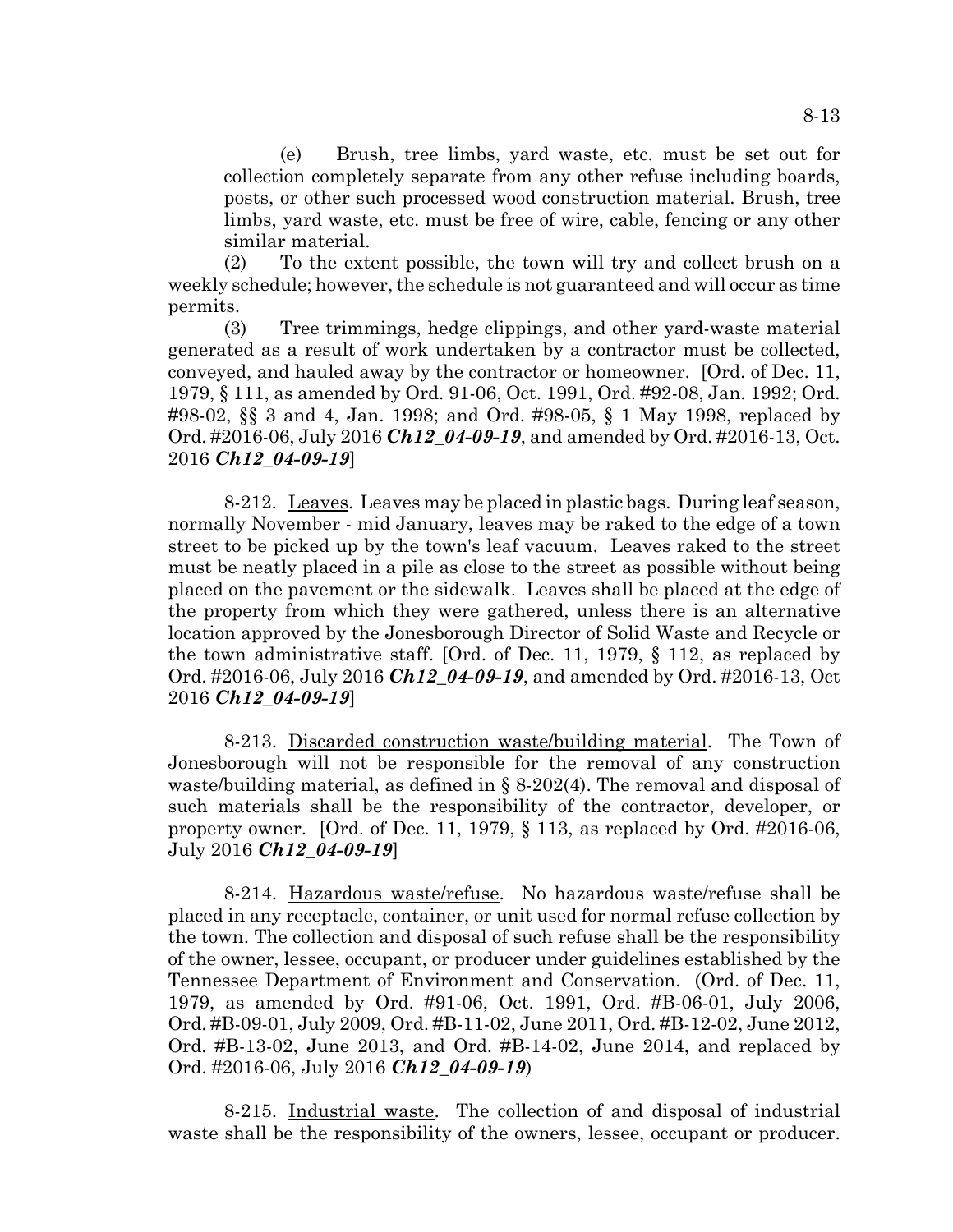[Ord. of Dec. 11, 1979, § 115, as replaced by Ord. # 98-02, § 1, Jan. 1998, and Ord. #2016-06, July 2016 *Ch12\_04-09-19*]

8-216. Dead animal and fowls. The Town of Jonesborough will collect/pick-up only small dead animals and fowls that have been placed in an appropriately sized plastic bag container and sealed before being deposited for collection. Only bags weighing fifty (50) pounds or less will be collected by the town. [as added by Ord. #91-06, Oct. 1991, and replaced by Ord. #2016-06, July 2016 *Ch12\_04-09-19*]

8-217. Appliances and other bulky items. Stoves, refrigerators, household furniture, box springs and mattresses and similar bulky refuse will be collected by the town on a routine schedule under the following conditions:

(1) There are no more than three (3) bulky items set out by a resident or business at one (1) time for collection.

(2) The bulky items set out for collection are properly placed in the right-of-way next to but not on the asphalt.

(3) The resident or business calls town hall during regular business hours a minimum of one (1) day in advance to request the items are picked up, providing a description of item(s) to be collected and the location.

(4) The items are not considered any form of hazardous or monitored refuse.

(5) The town has an operating collection vehicle capable of picking up the bulky items set out for collection.

The town reserves the right not to pick up large bulky items if one (1) or more of the items or their placement for collection do not meet the limitations listed above. The placement along the town right-of-way of more than three (3) bulky items at one (1) time at one (1) location is prohibited without prior authorization from the director of solid waste. Violations are subject to the maximum fine schedule allowed by the town, with each day being a separate violation. Apartments, multi-family units, non-residential units, and persons with a number of bulky items for collection are required to reserve an overnight vehicle based on criteria established in § 8-226, if collection services of the town are being requested. The owner/resident is responsible for properly loading all items into the town vehicle when overnight service is requested. [as added by Ord. #94-03, Jan. 1994, and replaced by Ord. #94-14, Nov. 1994, Ord. #2016-06, July 2016 *Ch12\_04-09-19*, and Ord. #2017-04, June 2017 *Ch12\_04-09-19*]

8-218. Bulk mechanical/commercial collection procedures; containers.

(1) Large bulk collection containers handled mechanically by a garbage truck must be located for easy accessibility by the collection vehicle in a position approved by the director of solid waste and recycle, and screened from view on at least three (3) sides with a gate on the fourth side in a manner that eliminates unsightliness and is acceptable to the director of solid waste and recycle.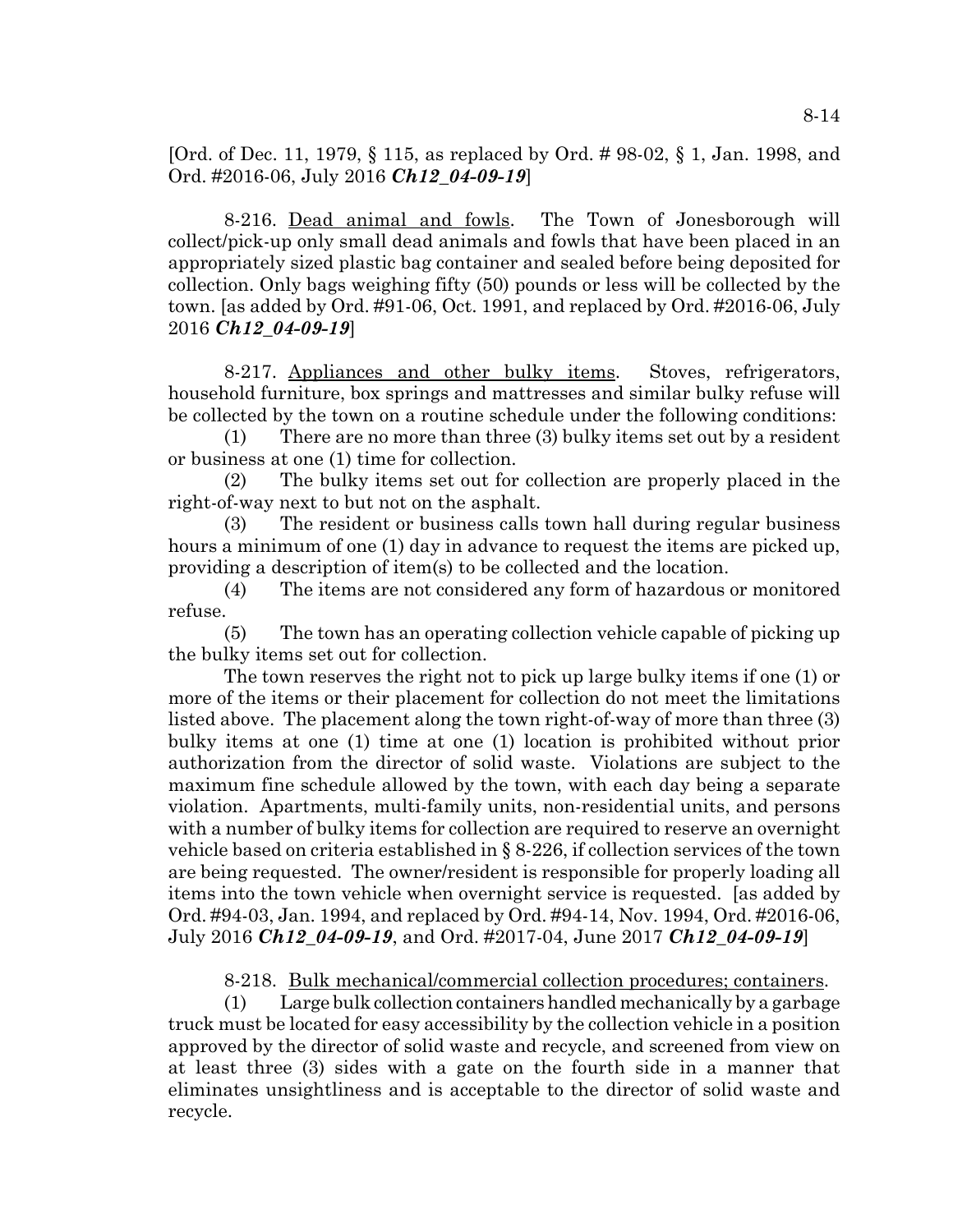(2) Screening of collection containers must also be approved by the historic zoning commission if the container(s) is within the historic district.

(3) It is the responsibility of the owner to see that all refuse collected mechanically is placed in collection containers and not placed on top or around the container and the area shall be maintained in a clean, neat and sanitary condition.

(4) All bulk containers (dumpsters) shall be enclosed containers. Before any such container shall be serviced by the town, it shall specifically be approved by the director of solid waste and recycle as to capacity, size, type and location. No container (dumpster) shall exceed eight (8) cubic yards capacity nor be smaller than four (4) cubic yards capacity. [as added by Ord. #93-01, March 1993, renumbered by Ord. #95-01, Jan. 1995, and replaced by Ord. #2016-06, July 2016 *Ch12\_04-09-19*]

8-219. Mechanical collection fees. Dumpster and mechanical collection fees are established on an annual basis by the board of mayor and aldermen as a component of the garbage collection rates ordinance, passed as part of the budget process. [as added by Ord. #93-01, March 1993, renumbered by Ord. #95-01, Jan. 1995, and replaced by Ord. #2016-06, July 2016 *Ch12\_04-09-19*, and Ord. #2017-04, June 2017 *Ch12\_04-09-19*]

8-221. Automated tote collection - contents. (1) Totes must not contain hot ashes, liquids, paints, tires, large animal carcasses or parts, household hazardous waste or automobile parts.

(2) Any and all animal waste must be double bagged prior to placing it inside the tote.

(3) Total weight of cart and contents shall not exceed seventy-five (75) pounds. [as added by Ord. #2016-06, July 2016 *Ch12\_04-09-19*]

8-222. Replacement totes. (1) Totes which are assigned to individual household(s) and businesses remain the property of the Town of Jonesborough. Totes removed from such location when assigned will be considered stolen and (unless prior notification was discussed with the director of solid waste and recycle) appropriate action will take place through applicable courts of law.

(2) Any tote that is lost, stolen or damaged by the user shall be replaced by the user at the user's own expense.

(3) Additional totes may be purchased from the solid waste department and shall be owned by the purchaser. Additional totes purchased for collection are subject to the fee structure established by the town. [as added by Ord. #2016-06, July 2016 *Ch12\_04-09-19*]

8-223. Recycling - definitions. For the purpose of this chapter, the following terms, phrases, words and their derivatives associated with recycling shall have the meanings given in this section: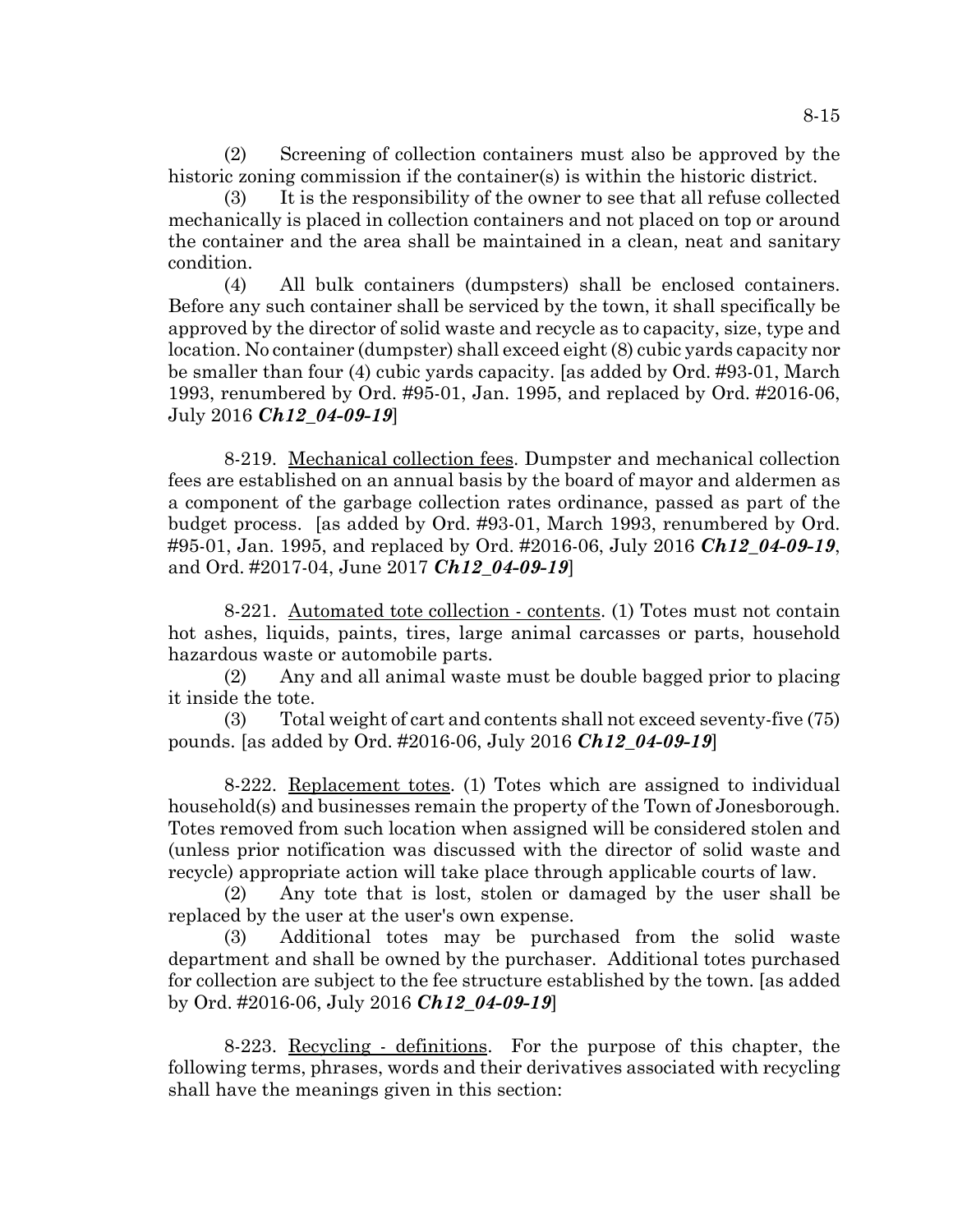(1) "Aluminum cans." A container for packaging made primarily of aluminum. It is commonly used for foods and beverages but also for products such as oil, chemicals, and other liquids.

(2) "Comingled." Mixed recyclable materials of several types that are collected together.

(3) "Compost." The stabilized product of decomposition of organic materials such as food scraps, yard trimmings, or manure that is used as a soil amendment, artificial top soil, growing medium amendment, or similar use.

(4) "Diversion."

(a) The act of reducing material from disposal.

(b) The waste reduction practice that captures materials that are normally destined for disposal.

(5) "Glass." Glass bottles and jars (clear, brown, and green only).

(6) "Materials recovery facility." The term "materials recovery facility" shall mean the operation at the Pliny Fisk Recycling Center in Jonesborough that processes recyclable materials collected from residential and commercial business sources by sorting, baling, and crushing for the purpose or recycling them.

(7) "Mixed paper." Recovered paper that is not sorted into specific categories including junk mail, magazines, box board, telephone books, wrapping paper, office paper, newspapers and other paperboard products.

(8) "Old corrugated cardboard." Heavy-duty paper of various strengths, ranging from a simple arrangement of a single thick sheet of paper to complex configurations featuring multiple corrugated and corrugated layers.

(9) "Plastic." A material consisting of any of a wide range of synthetic or semi-synthetic organics that are malleable and can be molded into solid objects of diverse shapes. Plastics are typically organic polymers of high molecular mass, but they often contain other substances.

(a) "Plastic #1." The term "PET" or "PETE" shall mean post-consumer polyethylene terephthalate (PET or PETE) containers are sorted into different color fractions, and baled for onward sale. PET recyclers further sort the baled bottles and they are washed and flaked (or flaked and then washed). Non-PET fractions such as caps and labels are removed during this process.

(b) "Plastic #2." The term "HDPE" shall mean high-density polyethylene (HDPE) is a commonly recycled plastic. It is typically down cycled into plastic lumber, tables, roadside curbs, benches, truck cargo liners, trash receptacles, stationery (e.g. rulers) and other durable plastic products and is usually in demand.

(10) "Recycling." A process to convert waste material into reusable material to prevent waste of potentially useful materials, reduce the consumption of fresh raw materials, reduce energy usage, reduce air pollution (from incineration) and water pollution (from land filling) by reducing the need for "conventional" waste.

(11) "Recyclable material." Material that has been recovered or diverted from the non-hazardous solid waste stream for purpose of reuse,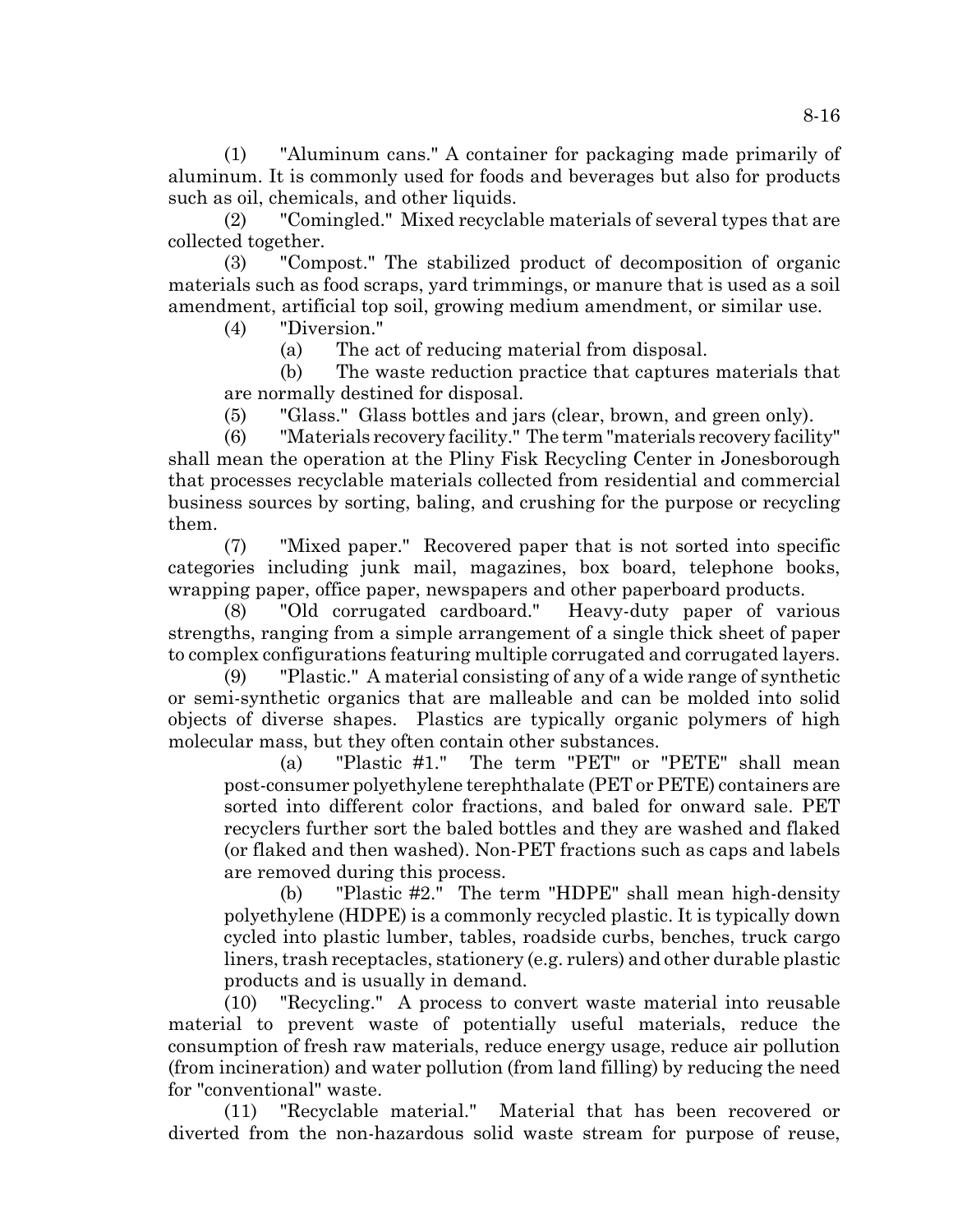recycling or reclamation and a substantial portion of which is consistently used in the manufacture of products, which may otherwise be produced using raw or virgin materials.

(12) "Single-stream recycling." Also known as "fully comingled" or "single-sort recycling" means a system in which all paper fibers and containers are mixed together in a collection truck/vehicle, instead of being sorted into separate commodities (i.e. paper, plastic, glass, metal/tin cans, aluminum cans, and cardboard) and handled separately throughout the collection process. In single stream recycling system, both the collection and processing systems are designed to handle this fully comingled mixture of recyclables.

(13) "Tin/metal cans." Containers consisting of two (2) or more metals (i.e. tin-coated steel cans used in food packaging). [as added by Ord. #2016-06, July 2016 *Ch12\_04-09-19*]

8-224. Recycling - service and location. (1) Jonesborough offers a curbside recycling program, with pick-up normally once a week on the same day as tote collection is normally undertaken. If the tote collection date is changed due to a holiday, recycling collection will change as well.

(2) The town shall provide one (1) recycling bin per residence, dwelling, unit or business. This bin remains the property of the town. Additional recycling bins may be purchased from the town and remain the property of the owner.

(3) Curbside recycling service shall begin at 7:00 A.M.

(4) Residents shall be responsible for placing their recycling containers at the curb for servicing by the time the collection vehicle is scheduled to collect.

(5) Recycle containers not out for collection as scheduled will not be collected until the next regular recycle collection day.

(6) All materials placed at the curb for recycling shall be placed in the proper recycling container(s), or otherwise in a manner so as to keep it from being carried, scattered, or deposited by the elements upon streets, sidewalks, or other property.

(7) All recyclable container(s) shall not be placed on the curb prior to 7:00 P.M. the day prior to scheduled collection, and shall be removed from the curb on the same day they are serviced.

(8) Recyclables placed in the recycling bins must meet guidelines established for Jonesborough's recycling program, including, but not limited to, the following:

(a) Metal and plastic food containers to be recycled must be rinsed so to be free from food residue that will attract rodents and insects.

(b) Material must be recyclables Jonesborough collects.

(c) Food boxes and other cardboard type containers must be collapsed flat for collection.

(d) Newspaper and paper material must be stacked flat.

(e) Bottle lids must be removed. [as added by Ord. #2016-06, July 2016 *Ch12\_04-09-19*]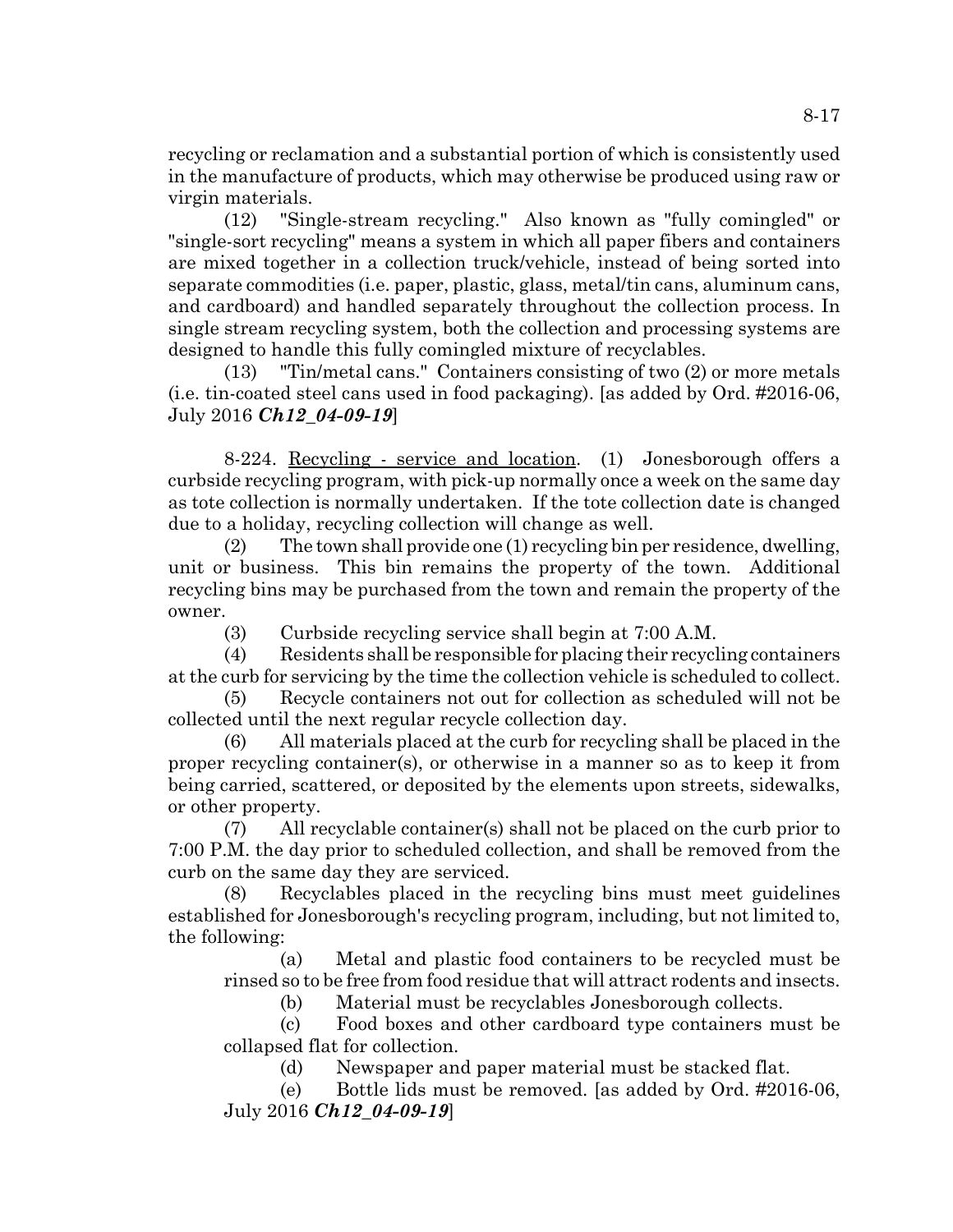8-225. Recycling-incentive program. The "incentive program" is designed to recognize and reward residential customer(s) with a discount, currently two dollars (\$2.00), on their monthly garbage collection fee if they participate in the volunteer recycling program, at least two (2) collection days per month. [as added by Ord. #2016-06, July 2016 *Ch12\_04-09-19*]

8-226. Overnight truck parking. Overnight truck parking, if available, can be taken to properties within the town limits of the Town of Jonesborough and left to be filled with refuse as defined in § 8-202 and on the following basis:

(1) The truck is available.

(2) The truck is requested for use within the corporate limits.

(3) The established overnight truck fee is paid prior to truck being parked.

(4) No brush, tree limbs, yard waste, tires, or hazardous wastes are placed in the overnight truck.

(5) The truck is parked where the owner requests, but also in a location approved by town staff.

(6) The fee schedule for overnight vehicle refuse collection service is established annually as a component of the garbage collection rate ordinance passed as part of the budget process. [as added by Ord. #2016-06, July 2016 *Ch12\_04-09-19*, and amended by Ord. #2017-04, June 2017 *Ch12\_04-09-19*]

8-227. Exclusive right of collection. It shall be unlawful for any person other than the town to engage in the business of collecting, removing or disposing of refuse in the town except when specifically authorized by the town. [as added by Ord. #2016-06, July 2016 *Ch12\_04-09-19*]

8-228. Violations and enforcement. The director of solid waste and recycle will be responsible for noting all violations of this chapter and providing the town administrator or operations manager with such information as necessary to act against these violations.

Violations of this chapter shall be punishable by a penalty of fifty dollars (\$50.00) for each offense, or the maximum allowed by state law, with each day in violation being a separate offense. Non-payment of fees will be cause for the town to discontinue collection/disposal services. [as added by Ord. #2016-06, July 2016 *Ch12\_04-09-19*]

8-229. Variances. Variances from this chapter may be approved by the board of mayor and aldermen on an individual basis. [as added by Ord. #2016-06, July 2016 *Ch12\_04-09-19*]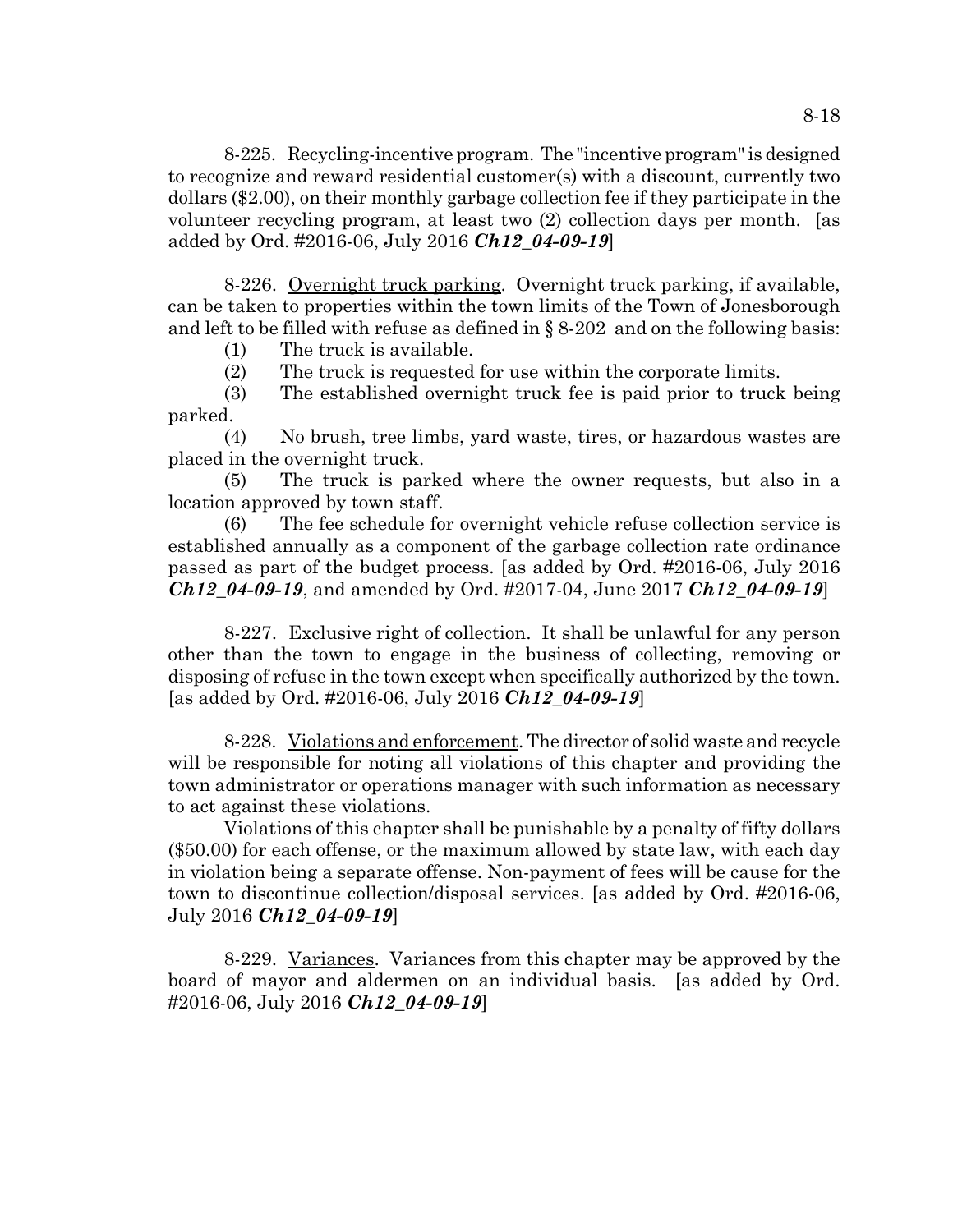## CHAPTER 3

## SEWAGE AND HUMAN EXCRETA DISPOSAL1

## **SECTION**

8-301. Definitions.

8-302. Places required to have sanitary disposal methods.

8-303. When a connection to the public sewer is required.

8-304. When a septic tank shall be used.

8-305. Outdoor toilet facilities.

8-306. Owner to provide disposal facilities.

8-307. Occupant to maintain disposal facilities.

8-308. Only specified methods of disposal to be used.

- 8-309. Enforcement.
- 8-310. Correction of violations noted.
- 8-311. Violations.

8-301. Definitions. The following definitions and terms shall apply in the interpretation and enforcement of this chapter.

(1) "Accessible sewer." A public sanitary sewer located in a street or alley abutting on the property in question or otherwise within one hundred feet (100') of any boundary of said property measured along the shortest available right-of-way.

(2) "Health officer." The person duly appointed to such position having jurisdiction, or any person or persons authorized to act as his agent.

(3) "Human excreta." The bowel and kidney discharges of human beings.

(4) "Sewage." All water-carried wastes from residences, buildings, or industrial establishments, containing human excreta.

(5) "Approved septic tank." A watertight covered receptacle of impervious material, of which the location, construction, and method of disposal of effluent have been approved by the health officer of the state, constructed according to plans furnished by the state's health officer or the following specifications:

(a) The length of the tank, from inlet to outlet, shall be not less than one and one-half (1-1/2) times the width and the effective depth, from the water level to the bottom of the tank, shall be not less than four feet (4').

(b) The capacity shall be determined by the amount of sewage to be treated, but no tank shall have effective capacity of less than sixty

<sup>&</sup>lt;sup>1</sup>See title 13 in this code for provisions relating to the administration and operation of the sewer system.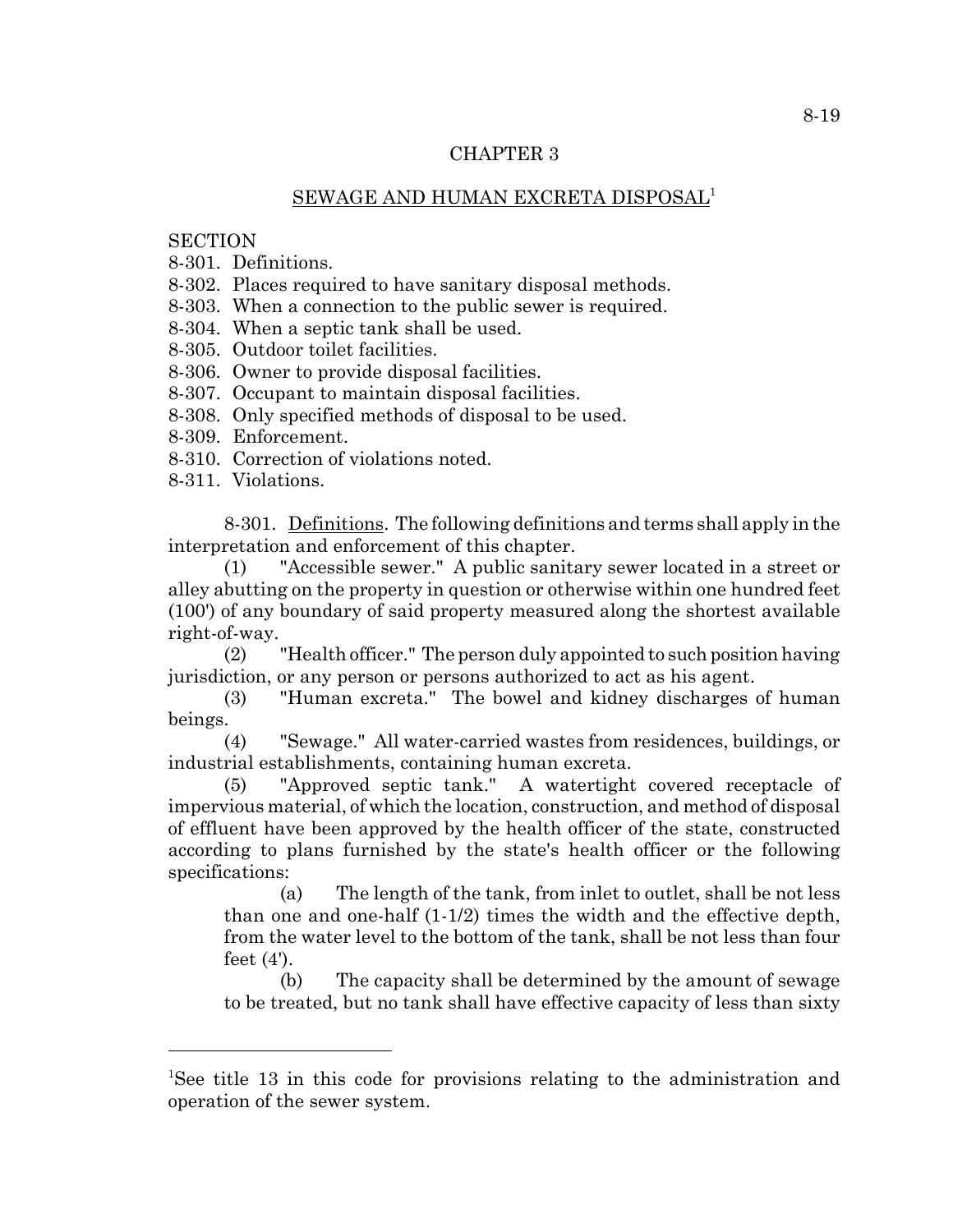(60) cubic feet; an addition of eight (8) cubic feet shall be made for each person in excess of six (6), this rule to be applied up to a total of twenty-five (25) persons. The inlet and outlet pipes shall be located in opposite ends of the tank, at approximately the same elevation or with the inlet slightly higher, and the open ends inside the tank shall be submerged by use of a T or quarter bend.

(c) The tank shall have a tight, substantial cover, provided with manholes for cleaning, and tight fitting manhole covers. The discharge from the septic tank shall be disposed of in such a manner that it may not create a nuisance on the surface of the ground or pollute the underground water supply.

(6) "Other approved method." Any chemical toilet or other toilet device (other than a sanitary sewer or septic tank as described above) the type, location, and construction of which have been approved by the health officer. [Ord. of May 12, 1930, § 1, modified]

8-302. Places required to have sanitary disposal methods. Every residence, building, or place where human beings reside, assemble, or are employed within the corporate limits of the police jurisdiction of the Town of Jonesborough shall be required to have a sanitary method of disposal of sewage and human excreta as required by this chapter. [Ord. of May 12, 1930, § 2]

8-303. When a connection to the public sewer is required. Wherever an accessible sewer exists and water under pressure is available, flush closets shall be provided, the wastes from such closets shall be discharged through a proper connection to said sewer, and on any lot or premises provided with a connection to the sewer, no other method of human excreta disposal shall be employed.

When making sanitary sewer extensions within the town, the board of mayor and aldermen determines that it is in the best interest of the town to waive mandatory connection as stated above when sanitary sewer service is available, then the board upon majority vote may issue a project waiver on said mandatory connections. Such waivers shall be granted to only those household units that are not in violation of local and state public health regulations. [1982 code, § 8-303, as amended by ord. passed July 12, 1983]

8-304. When a septic tank shall be used. Wherever flush closets are installed and their use permitted by the health officer, and an accessible sewer does not exist, the wastes from such closets shall be discharged into an approved septic tank. [Code of 1982]

8-305. Outdoor toilet facilities. It shall be unlawful for any person within the town to use or keep any outdoor toilet facilities, or use, own, operate, or maintain any such toilet facilities for the disposal or deposit of human waste of any nature or character, which facilities are not connected, in an approved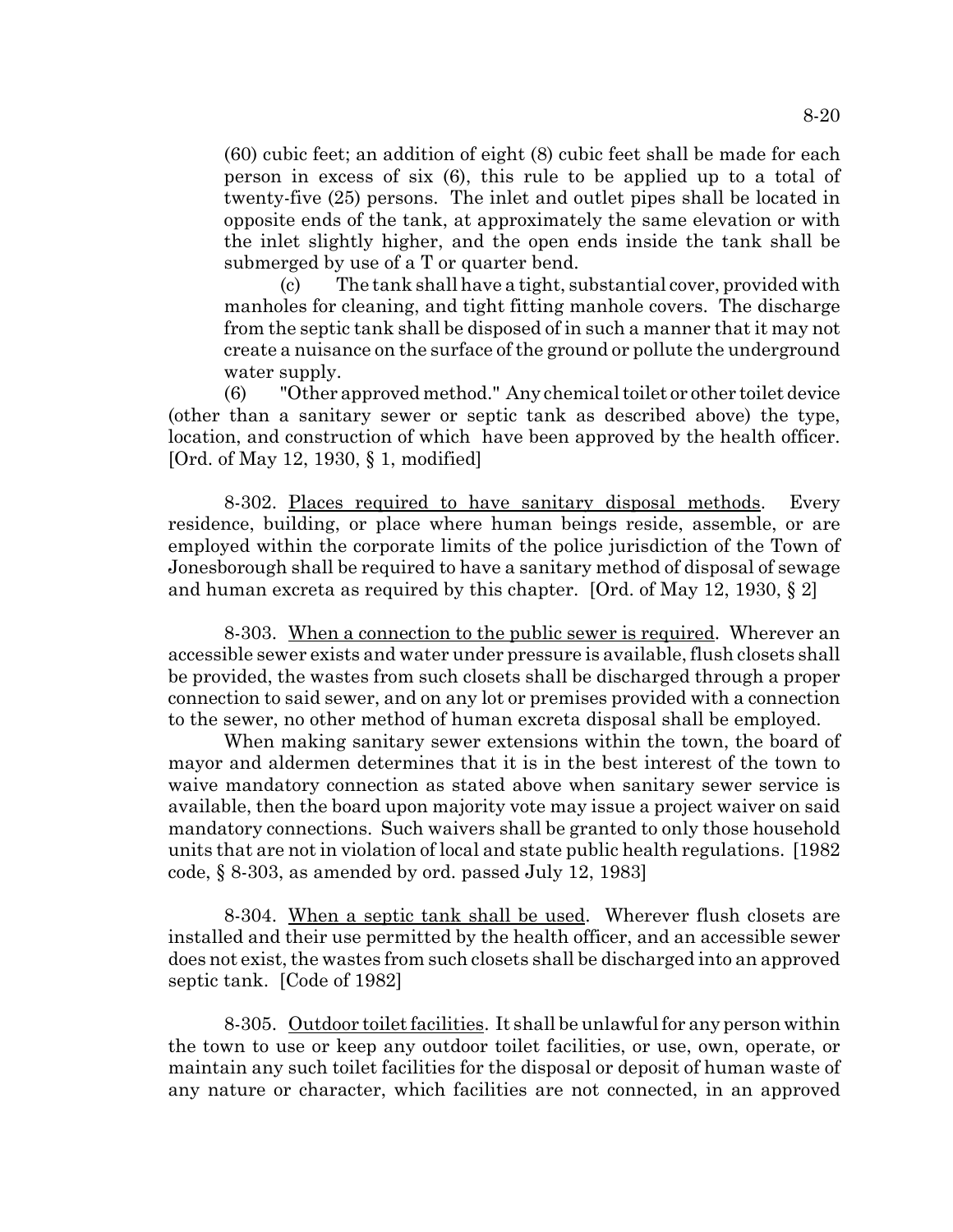manner, with the sanitary sewer system of the town. The further use of such type of toilet facilities not connected with the sanitary sewer system of the town, whether such person be the owner or tenant of the premises involved, is prohibited.

All such toilet facilities now in use or in existence shall be dismantled and removed, and any openings or pits in the ground or otherwise shall be covered with at least two feet  $(2')$  of dirt. [Ord. of March 10, 1955,  $\S$  1 and 2]

8-306. Owner to provide disposal facilities. It shall be the duty of the owner of any property upon which facilities for sanitary human excreta disposal are required by this chapter, to provide such facilities. [Ord. of May 12, 1930,  $§ 6]$ 

8-307. Occupant to maintain disposal facilities. It shall be the duty of the occupant, tenant, lessee, or other person in charge to maintain the facilities for human excreta disposal in a clean and sanitary condition at all times, and no refuse or other material which may unduly fill up, clog, or otherwise interfere with the operation of such facilities shall be deposited therein. [Ord. of May 12, 1930, § 7]

8-308. Only specified methods of disposal to be used. No sewage or human excreta shall be thrown out, deposited, buried, or otherwise disposed of except by a sanitary method of disposal as specified in this chapter. [Ord. of May 12, 1930, § 8]

8-309. Enforcement. It shall be the duty of the health officer to make an inspection of the methods of disposal of sewage and human excreta at least twice each year.

Written or verbal notification of any violation of this chapter shall be given by the health officer to the person or persons responsible under this chapter for the correction of the condition, and correction shall be made within ten (10) days after notification. [Ord. of May 12, 1930, § 9]

8-310. Correction of violations noted. If the provisions of this chapter have not been complied with within ten (10) days following the date of notification of the violation, the Town of Jonesborough shall have the right to make or have made such changes or corrections as are deemed necessary by the health officer to meet the requirements of this chapter. The cost of changes and corrections necessary to meet the provisions of  $\S$  8-302 and 8-306 of this chapter shall be charged to the owner. The cost of changes and corrections necessary to meet the provisions of § 8-307 of this chapter shall be charged to the occupant. [Ord. of May 12, 1930,  $\S$  10]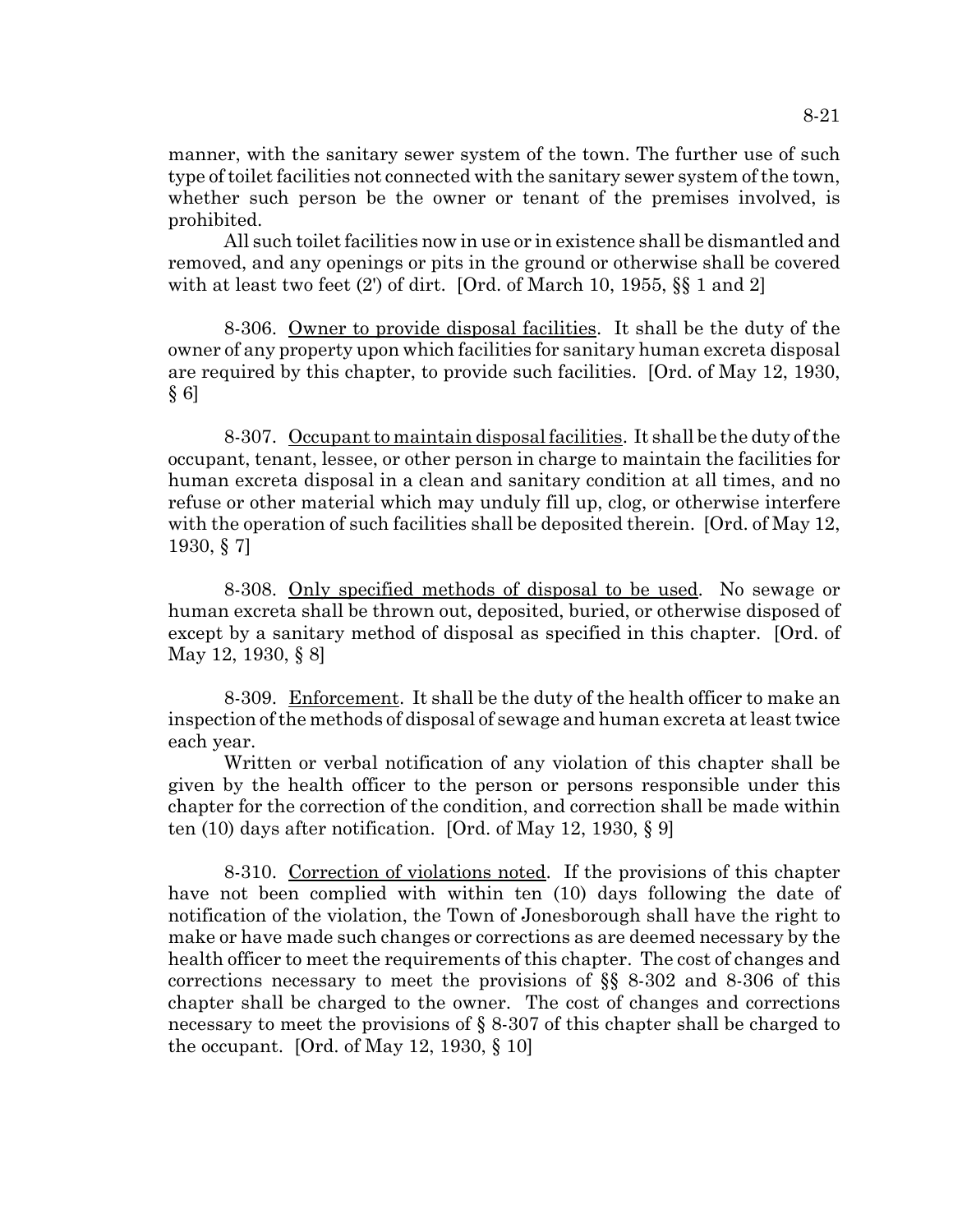8-311. Violations. Any person, firm, association, or corporation, or the agent thereof, who shall fail, neglect, or refuse to comply with the provisions of this chapter shall be deemed guilty of a misdemeanor. [Ord. of May 12, 1930, § 11]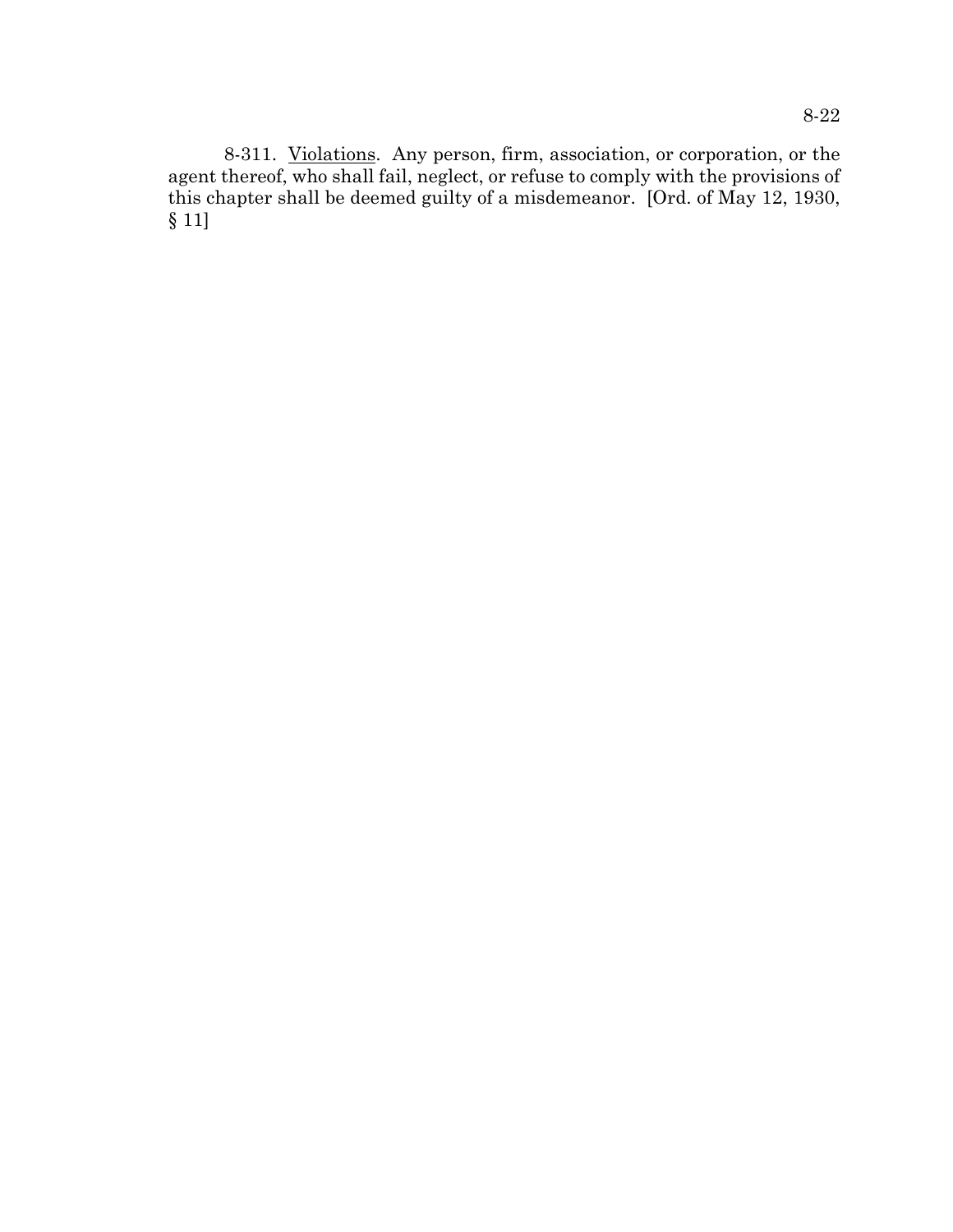## CHAPTER 4<sup>1</sup>

## CROSS-CONNECTIONS, AUXILIARY INTAKES, ETC.

## **SECTION**

- 8-401. Definitions.
- 8-402. Standards.
- 8-403. Requirements for premises served.
- 8-404. Cross-connections, etc., unlawful; exception.
- 8-405. Statements required.
- 8-406. Guidelines for preventing cross-connection contamination.
- 8-407. Right of entry; furnishing of information.
- 8-408. Time for compliance.
- 8-409. Use of protective devices.
- 8-410. Un-potable water to be labeled.
- 8-411. Violations.
- 8-412. Severability.
- 8-413. Cross-connection control administrator.

8-401. Definitions. The following definitions and terms shall apply in the interpretation and enforcement of this chapter.

(1) "Auxiliary intake." Any piping connection or other device whereby water may be secured from a source not approved by the division of water recourses or the Town of Jonesborough.

(2) "Bypass." Any system of piping or other arrangement whereby the water may be diverted around any part or portion of device.

(3) "Certified backflow inspector." An individual that has completed the special training and demonstration of competency in the installation and testing of backflow prevention devices by the State of Tennessee, and attends and completes current criteria set forth by the State of Tennessee for renewal of his/her current certification in installation and testing of backflow prevention devices.

(4) "Cross-connection." Any physical connection whereby the public water supply is connected with any other water supply system whether public or private, either inside or outside of any building or buildings, in such manner that a flow of water into the public water supply is possible either through the manipulation of valves or because of any other arrangements.

(5) "Cross-connection control administrator." The individual designated in the Town of Jonesborough to direct and oversee the rules and

<sup>&</sup>lt;sup>1</sup>See title 13 in this code for provisions relating to the administration of the water and sewer systems.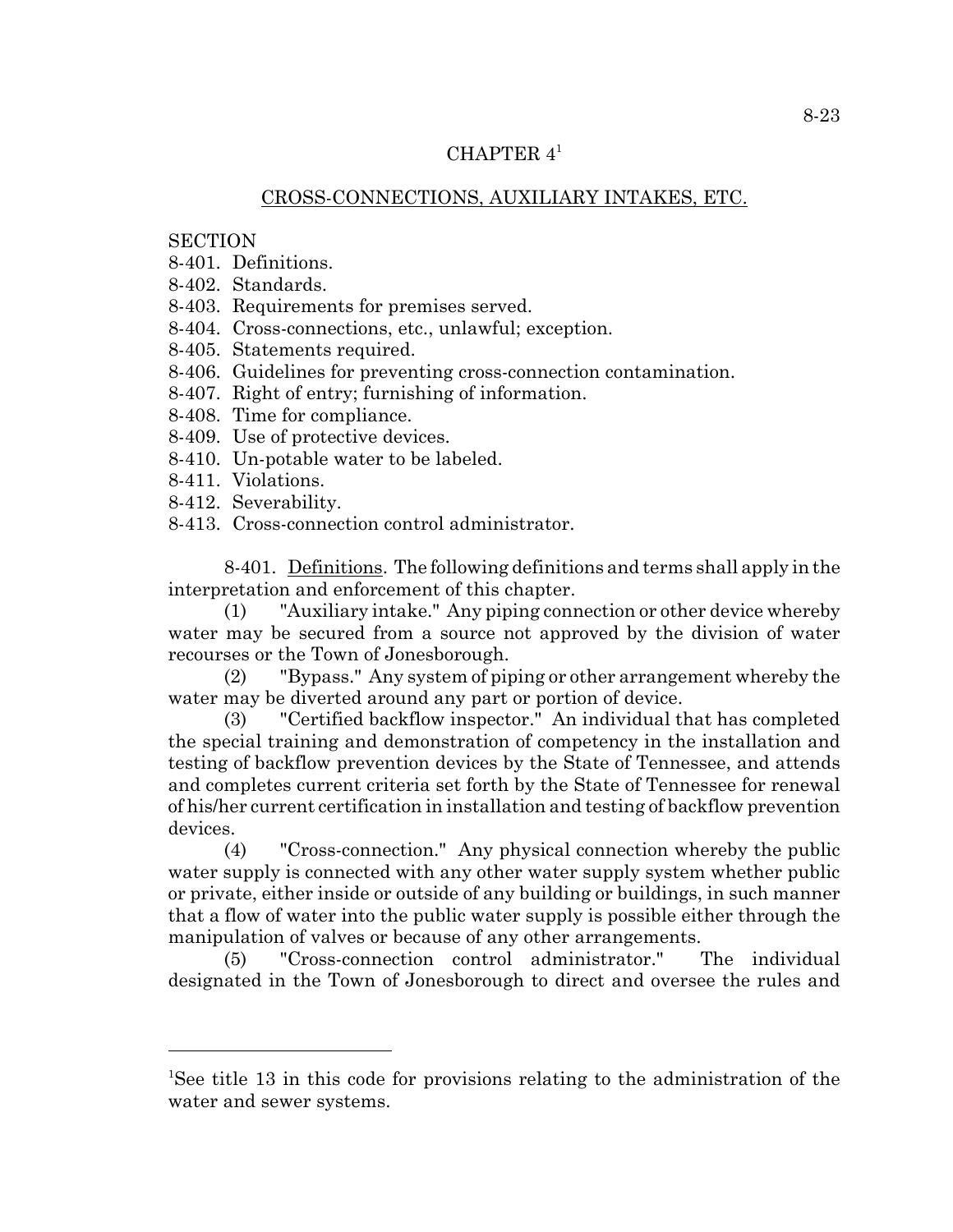regulations of Jonesborough's cross-connection program, and be responsible for the enforcement and compliance with said program.

(6) "Double Check Detection Assembly (DCDA)." A specially designed unit that includes a line size approved double check valve with a specific bypass line equipped with a small water meter and a three-fourths inch (3/4") double check valve assembly. This assembly is designed for un-metered fire lines, and the meter will detect small leakage or theft of water through the fire line.

(7) "Degree of hazard." An evaluation of the potential risk to public health and the adverse effect of the hazard upon the potable water system.

(8) "Health hazard." An actual or potential threat of contamination of a physical or toxic nature to the public potable water system.

(9) "Interconnection." Any system of piping or other arrangement whereby the public water supply is connected directly with a piping system such as, but not limited to: sewer, drain, conduit, pool, storage reservoir, auxiliary intake, or other device which does or may contain sewage or other waste or liquid which would be capable of imparting contamination to the public water supply.

(10) "Non-toxic." Not poisonous; a substance that will not cause illness or discomfort if consumed.

(11) "Parallel devices." Two (2) devices side by side with approved plumbing to keep water from being shut off during repair or replacement; this is used where water service cannot be discontinued.

(12) "Person." Any and all persons, including any individual firm or association, and any municipal or private corporation organized or existing under the laws of this or any other state or country.

(13) "Post Indicator Valve (PIV)." The PIV is a control valve whereby the fire department or maintenance personal can quickly turn off the sprinklers in cases where the building is inaccessible. It gives the sprinkler company, fire department or maintenance personnel a means to turn off the system without having to contact the water department. The post indicator portion is an above ground device bolted on top of the sprinkler control valve. The control nut, wrench, and indicator are visible from the street. The purpose of the design is that the mechanism can be found quickly and because it shows open or closed at a glance, the state of the system is known instantly.

(14) "Public water system." The waterworks system furnishing water to the Town of Jonesborough for general use and which supply is recognized as a public water supply by the Tennessee Department of Environment and Conservation.

(15) "Reduced Pressure (RP) or Reduced Pressure Zone (RPZ)." This type device is used for high hazard cross-connections. It is comprised of two (2) separate check valves with a zone between the two (2) check valves.

The zone and relief valve assembly in a RPZ device acts as both a fail indicator and a pressure vacuum breaker of sorts. A check valve when working correctly allows water to travel through it one (1) way only, toward the customer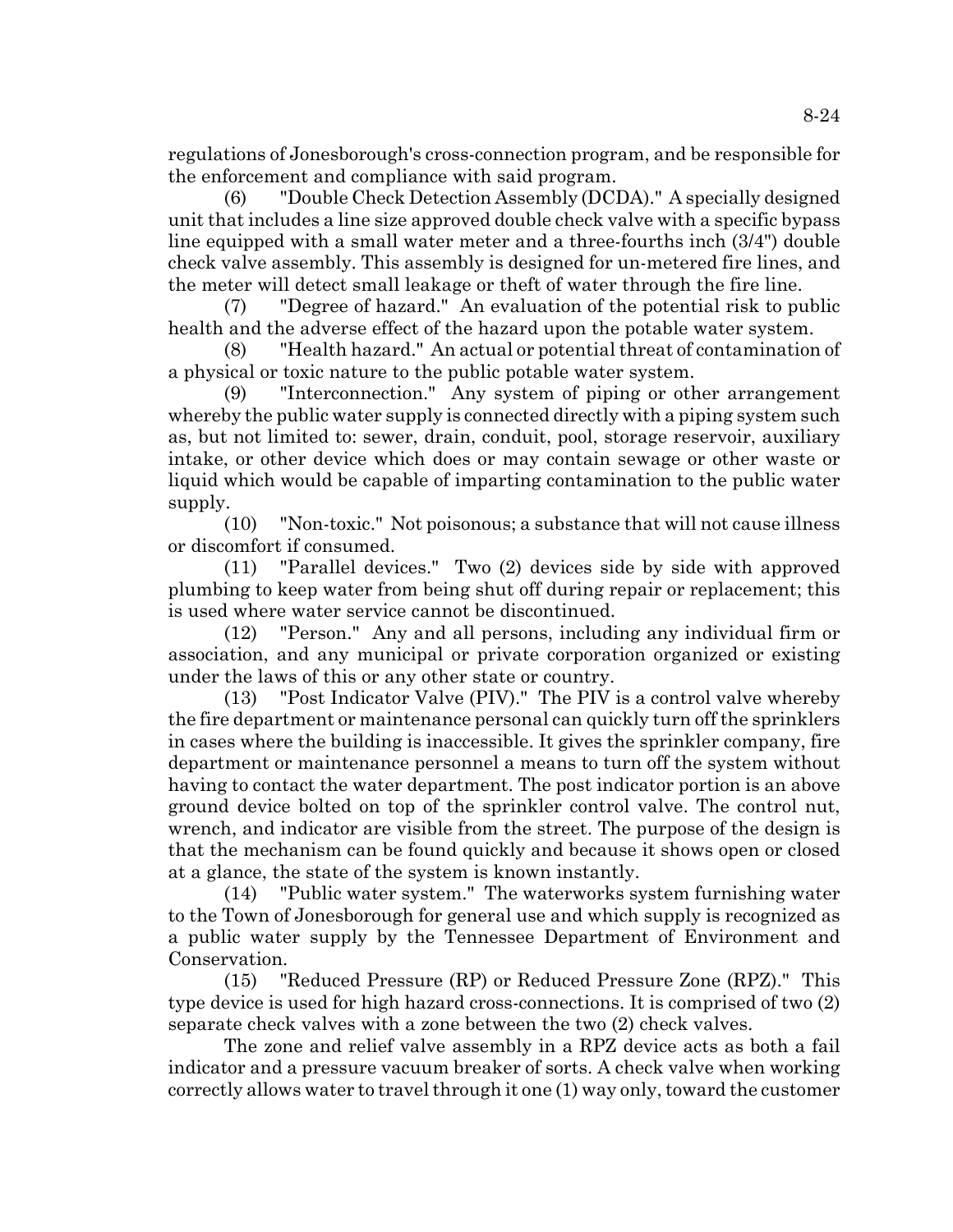and that is all. However, when the first check valve fails on a RPZ device, something different happens. Simply put if it is failing it cannot hold against backpressure or backflow so another way of saying that is when the first check

valve fails the pressure between the (zone) or customer's side of the check valve and the (inlet) or town side of the first check valve equalizes. This causes the relief valve within the zone, which is comprised of a spring that is pushing with a force of 2-psi to open the relief valve spilling water out of the bottom of the unit. When it reaches the ranges of 2-psi it starts to open when the differential reaches 0-psi the relief valve will be fully open. This not only causes quick action by the owners of an establishment to expedite repairs. In addition, it will cause the pressure to drop within the zone area even further exponentially which is, in a sense, self-regulating because the pressure on the customer's side of the first check valve or (zone) is then always going to be lower than the pressure on the town side of the first check valve or (inlet). Simply put, it makes it less likely backflow can occur until repairs are undertaken. Finally, the second check valve merely acts as a redundant backup for the first check valve. It is the first line of defense against backflow from the customer side however it does not have the abilities that the aforementioned accompanying relief valve offers.

(16) "Reduced Pressure Detector Assembly (RPDA)." An assembly composed of a line-size approved pressure principle backflow prevention unit with a bypass containing a water meter and a reduced principle backflow prevention assembly. The meter registers accurately at very low rates of flow, and the unit is used to protect against high health hazard such as anti-freeze or chemical suppression foam from fire vehicles that may be drawn or siphoned back into the water system. RPDAs must be installed per the manufacturers' instructions and be inspected. It is primarily used on fire sprinkler systems. (Ord. of June 16, 1986, as replaced by Ord. #2014-04, March 2014)

8-402. Standards. The Town of Jonesborough Public Water System is to comply with Tennessee Code Annotated, §§ 68-13-701 to 68-13-719, as well as the rules and regulations for public water systems, legally adopted in accordance with this code, which pertain to cross-connections, auxiliary intakes, bypasses, and inter-connections, and establish an effective on-going program to control these undesirable water uses. (Ord. of June 16, 1986, as replaced by Ord. #2014-04, March 2014)

8-403. Requirements for premises served. The requirements contained herein shall apply to all premises served by the Jonesborough Public Water System whether located inside or outside the corporate limits and are hereby made a part of the conditions required to be met for the town to provide water services to any premises. Such requirements, being essential for the protection of water distribution system against the entrance of contamination which may render the water unsafe health wise, or otherwise undesirable, shall be enforced rigidly without regard to location of the premises whether inside or outside the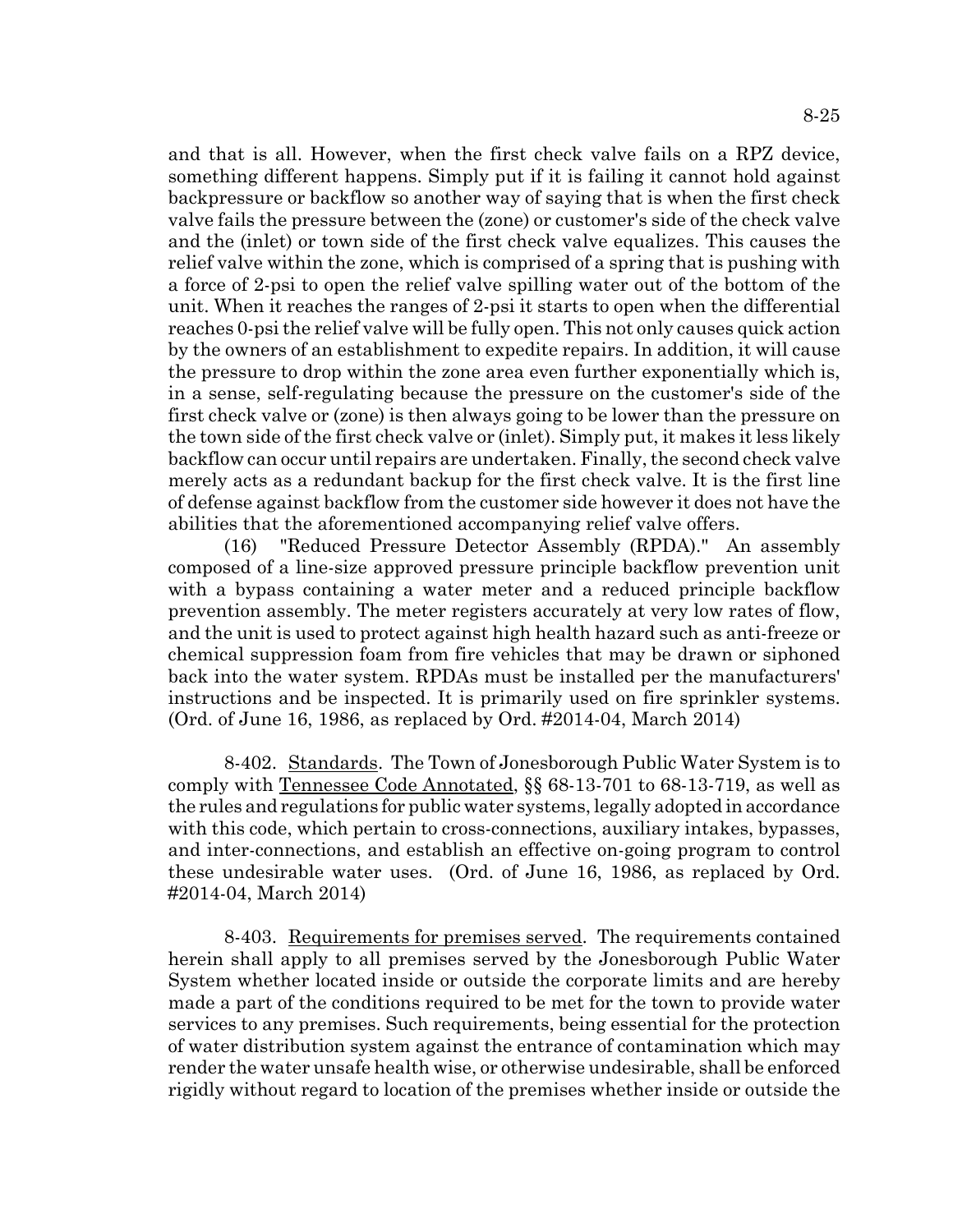Jonesborough corporate limits. (Ord. of June 16, 1986, as replaced by Ord. #2014-04, March 2014)

8-404. Cross-connections, etc., unlawful; exception. It shall be unlawful for any person to cause a cross-connection to be made; or allow one to exist for any purpose whatsoever unless the construction and operation of same have been approved by the Tennessee Department of Health and Environment, and the operation of such cross-connection, auxiliary intake, bypass or inter-connection is at all times under the direct supervision of the Town of Jonesborough Public Water Systems Cross-Connection Control Administrator, or his designated representative. (Ord. of June 16, 1986, as replaced by Ord. #2014-04, March 2014)

8-405. Statements required. Any person whose premises are supplied with water from the public water supply, and who also has on the same premises a separate source of water supply or stores water in an uncovered or unsanitary storage reservoir from which the water stored therein is circulated through a piping system, shall file with the cross-connection control administrator, or his designated representative, a statement of the non-existence of unapproved or unauthorized auxiliary intakes, bypasses, or inter-connections with the town's water system. Such statements shall also contain an agreement that no cross-connection auxiliary intake, bypass, or interconnection will be permitted upon the premises. (Ord. of June 16, 1986, as replaced by Ord. #2014-04, March 2014)

8-406. Guidelines for preventing cross-connection contamination. The following guidelines shall govern the installation and maintenance of devices used to prevent cross-connection contamination.

(1) Installation of Reduced Pressure Zone (RPZ) Devices. All RPZs must be installed in a horizontal position with the relief part down, with the exception of fire lines that would require Reduced Pressure Detector Assembly (RPDA) devices and a retro-fit which would cause major reconstruction of plumbing. These may be vertically installed as long as the device and installation is approved by the cross-connection control administrator and it is presented in writing. Strainers should be installed ahead of the device. However, no strainer is to be used in a fire line without the written approval of the fire official having jurisdiction, and/or the insurance underwriter. No backflow device shall be installed in a pit. All backflow devices must have protection from freezing and vandalism, and should be installed where they are easily accessible for testing and maintenance. All devices must have adequate distance from walls, a minimum of thirty-six inches (36") above the floor, and a maximum height of sixty inches (60") from floor level with the exception of in freeze proof boxes. Freeze proof boxes shall be installed in accordance to the manufacturer's specifications for the box associated with the device that is being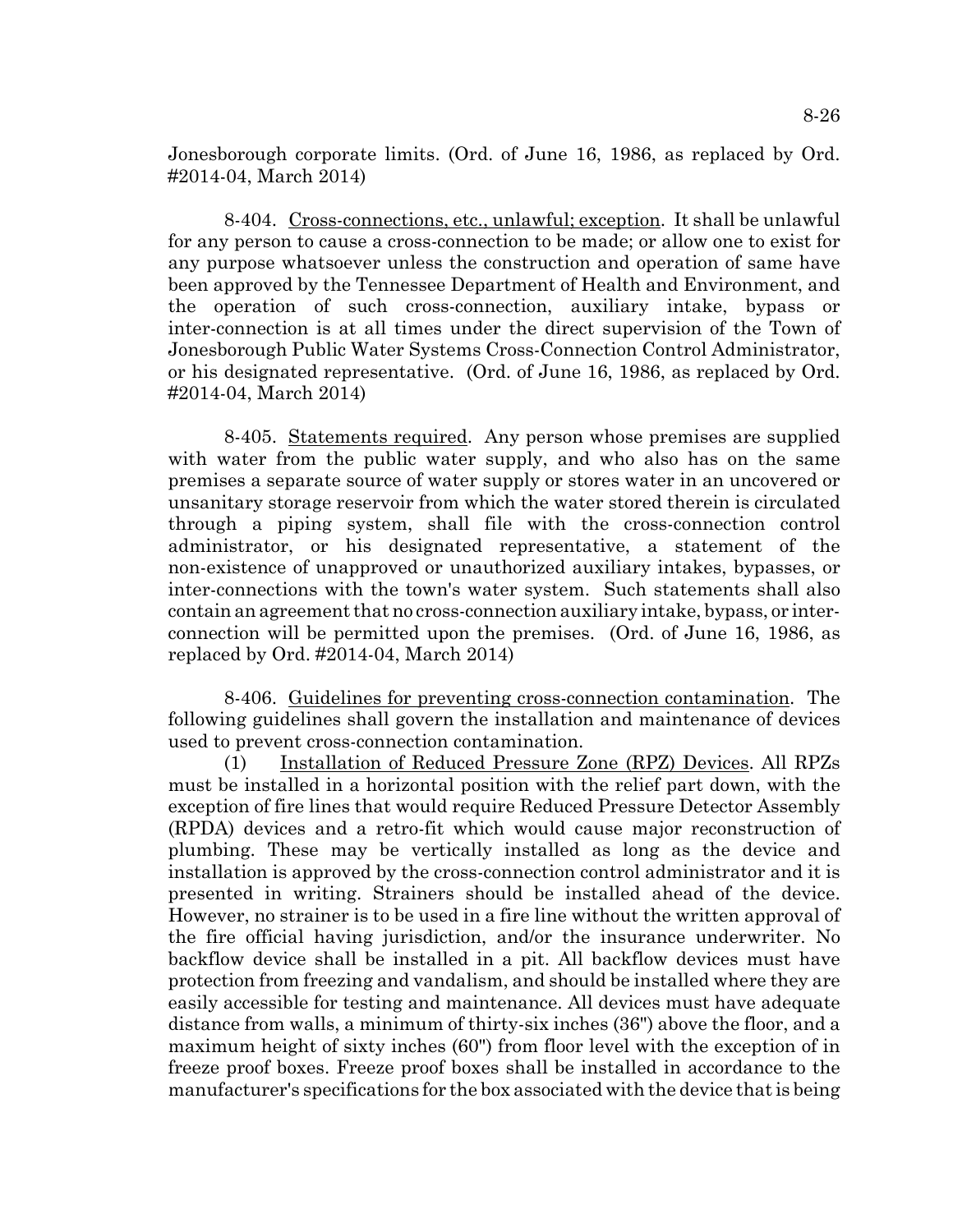installed. A RPZ must have a drain adequate to evacuate the water to keep the area or box from flooding and at no time can the device be submerged or be placed in an area that can possibly be submerged (installation above a floor drain is ideal). The relief valve should never be plugged, and a device must be installed with an air gap if a drain system is connected to the relief port. All strainers, pressure reducers, valves, shutoffs pertaining to the backflow assembly must meet the State of Tennessee, USC Foundation for Cross-Connection Control and Hydraulic Research, and the Town of Jonesborough Water System's installation requirements.

(2) Proper fire line protection. (a) Reduced Pressure Detector Assemblies (RPDA) are to be installed on fire lines where a potential hazard may be present due to the possibility that contaminates such as anti-freeze or chemical suppression foam from fire vehicles may be drawn or siphoned back into the water system. RPDA's must be installed per the manufacturers' instructions and be inspected.

(b) Double Check Detector Assembly (DCDA) devices are to be installed where a hazard does not exist due to contaminators like anti-freeze or chemical suppression foam.

(c) Under no circumstances shall RPDA and DCDA devices be installed in a pit or confined space. These devices must be installed in an above ground heated enclosure near the property line, except in situations where the property line installation is impossible. In downtown and other areas where buildings are against the sidewalks, and the above ground installation of a RPDA or DCDA device would create a hazardous obstruction, the devices may be installed inside the adjoining building on a riser. In order to obtain approval to not use an above ground box, the following conditions must be met:

(i) Plans showing the device to be used and/or any changes must be submitted to the Jonesborough Water Department at town hall.

(ii) Approval of the plan must be obtained from the cross-connection administrator or designee.

(iii) The device must be placed on the fire line as soon as it is within the boundary of the building and within twenty feet (20') of the fire line isolation valve installed by the Jonesborough Water Department.

(d) Under no circumstances shall the Jonesborough Water Department's fire-line isolation valve be used or take the place of the customer's post indicator valve. In cases where a PIV would be an obstruction to a sidewalk, a wall PIV should be installed.

(e) In extreme cases where esthetics are a concern especially in the historic areas of downtown a custom designed recessed wall cabinet, or access door(s), to an internal riser mounted PIV or wall PIV can be installed. There must be a clear viewing port or window and the indicator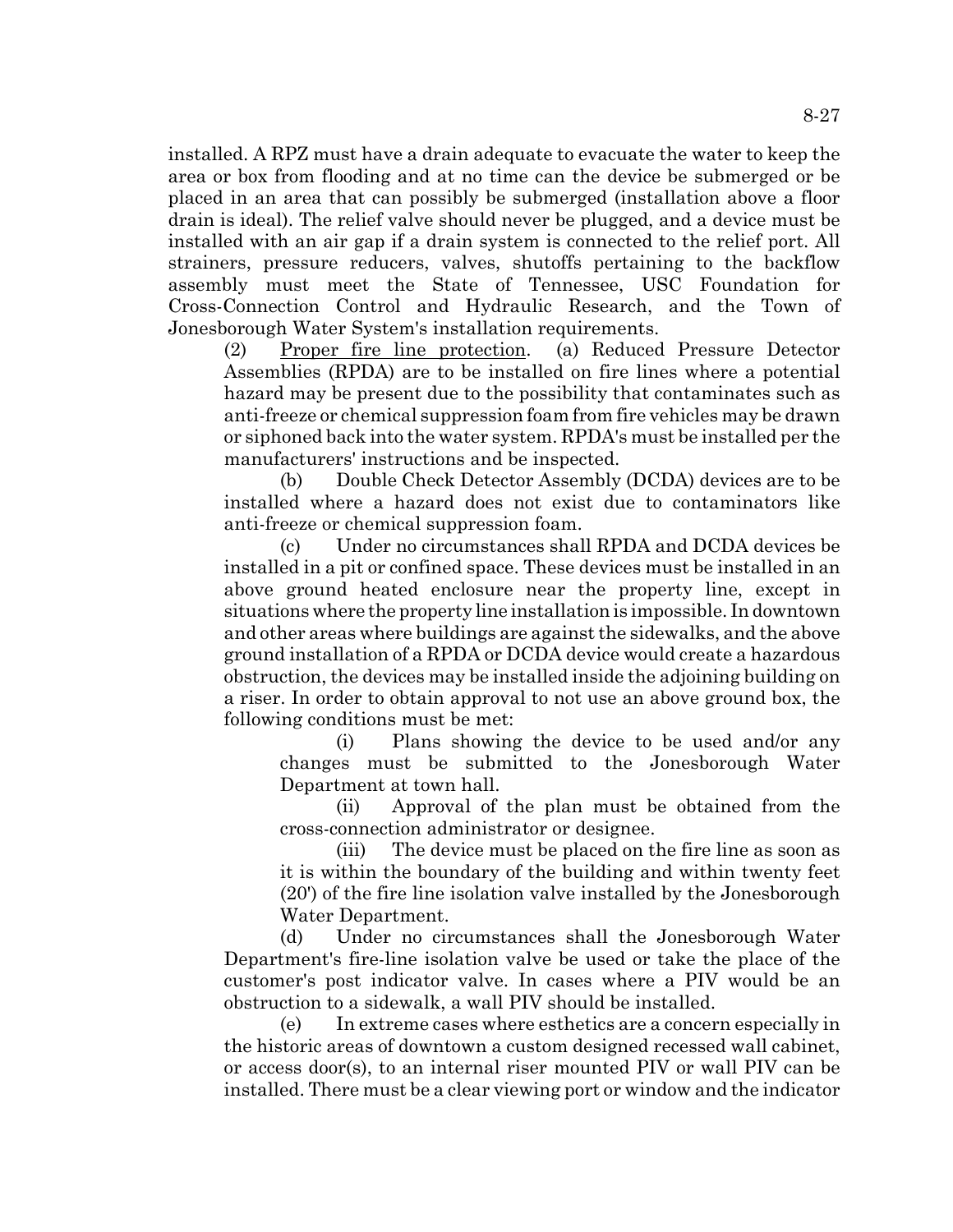must be visible through the window without it being necessary to unlock and opening the door(s) or cabinet to view the indicator. It must be freeze protected without obstructing the use or sight of the indicator. Any designs within the historic zoned area of town must obtain approval of the Jonesborough Historic Commission, Jonesborough Fire Department, Jonesborough's Building Inspector and the Jonesborough Water Department. In all cases, however, the public's health and safety will be the final deciding factor.

(f) All accesses to the PIV must be pad-locked to protect it from unauthorized use. All keys shall be stored in a Knox-Box Rapid Entry System recessed in the wall of the structure, located at a mutually agreed location and approved by the Jonesborough Fire Chief or their designee.

(3) Conditional assemblies. Installed prior to the adoption of the approved list by the division of water will be allowed to continued operation if the following conditions are met: These existing assemblies must pass test requirements set by the State of Tennessee and Town of Jonesborough for the assembly being tested. The town must be notified immediately by the customer and inspector with a written plan of action if the assembly fails. If the assembly fails, only manufacturer-specified parts may be used for repairs. If manufacturer-specified parts are not available, the assembly must be replaced with an approved assembly listed on the State of Tennessee approved list. If the assembly is repaired or rebuilt, a certified backflow inspector must perform the repairs. Jonesborough may require replacement at any time as the schedule permits, however, prior notification is required before the new approved assembly is installed; the backflow prevention assembly will be replaced within the timeframe specified by the cross-connection control administrator.

(4) Annual testing. Annual testing is required, and inspection dates for domestic and fire line devices are determined by the last inspection of each year. This scheduling is strictly at the Jonesborough Water Department's discretion. The Jonesborough Water Department may require an overhaul or complete replacement of the device if it fails repetitively.

(5) Assembly failure. When a backflow prevention assembly fails, the assembly will be replaced or repaired within the timeframe specified by the Jonesborough Water Department's designated cross-connection inspector. The timeframe established will depend on the type of hazard and the possibility of contamination hazard and level of hazard will be determined by the Jonesborough Water Department. All sites that are high hazard and an immediate (imminent) risk of contamination shall be repaired and re-tested immediately. High hazard locations should have parts to rebuild the device or a parallel device in place. High hazards will he allowed up to fifteen (15) days to have the assembly rebuilt, replaced, and retested. If there are high or low hazards present, but no cross-connections and is not an imminent risk of contamination, the maximum time for repair and retest is ninety (90) days.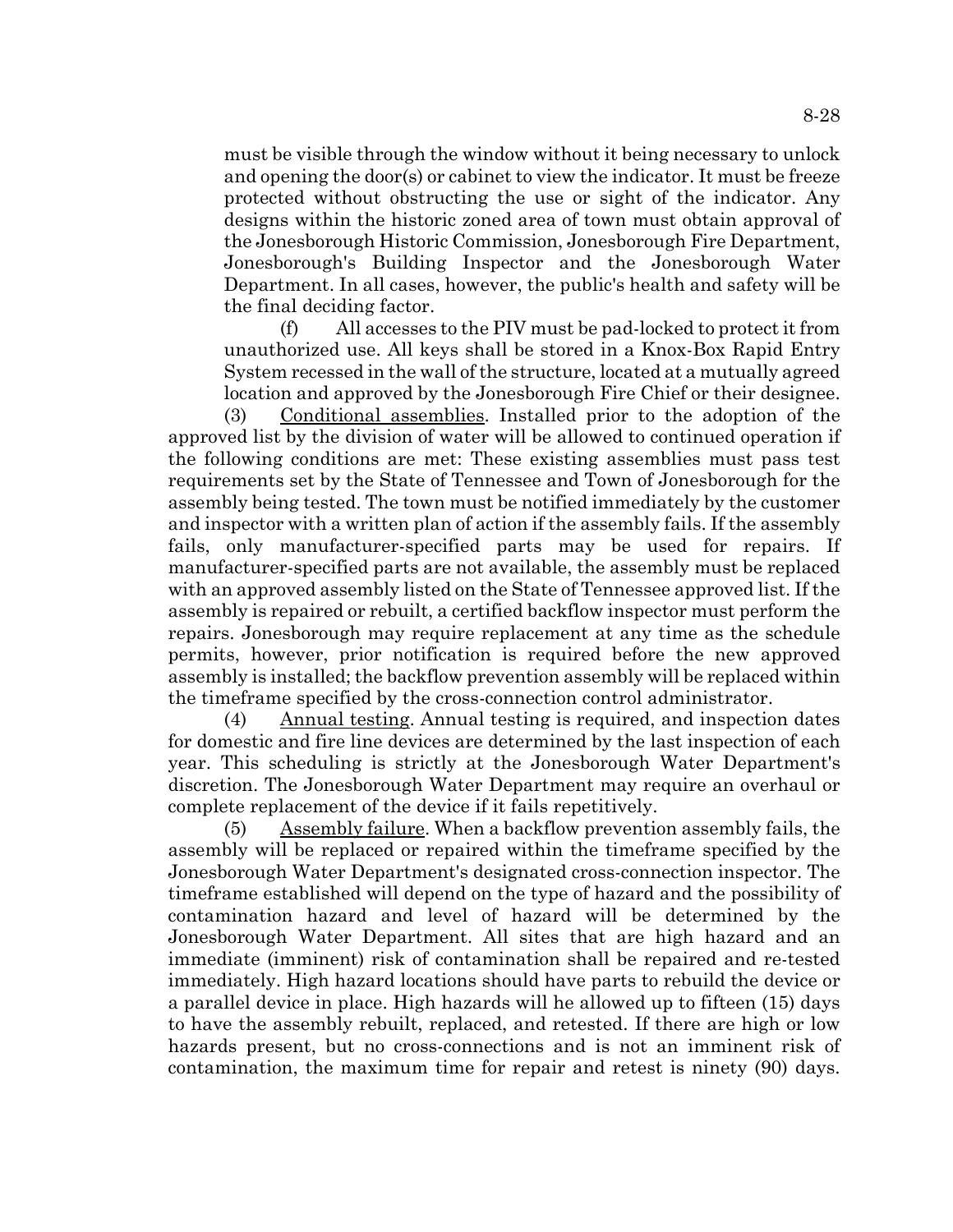However, this is strictly at the discretion of the Jonesborough Water Department, and thirty (30) days are recommended.

(6) Inspectors and inspector duties. It shall be the duty of the Town of Jonesborough Water Department to cause inspections to be made of all properties served by the public water supply where cross-connections with the public water supply are deemed possible. The cross-connection control administrator, or his designated representative, shall establish the frequency of inspections and re-inspections based on potential health hazards to the Town of Jonesborough Public Water Supply, and as approved by the Tennessee Department of Environment and Conservation. It shall be the duty of the property owner and or occupant to have each and all devices inspected annually by a state certified backflow inspector who meets the Jonesborough Water Department's criteria; and a written report shall be supplied to the Jonesborough Water Department within ten (10) days of inspection. If the device fails the inspection, the certified inspector must notify the Jonesborough Water Department immediately for a high hazard, and within forty-eight (48) hours for all other hazards. A written plan of action shall also accompany notification which shall contain all work performed on the device including flushing lines. All cost associated with inspections, repairs or replacement will be the responsibility of the property owner or occupant.

All inspectors must be approved by the State of Tennessee and Town of Jonesborough. The inspector is responsible for verifying device and installation approval with the town: inspector must provide state update certification, and test kit calibration certification to the town upon conducting an inspection; inspector is responsible for sending the inspection report to the town within ten (10) days of inspection; inspector must also leave a copy of inspection with customer; pass or fail must be at the top right corner of all inspection reports; inspector must notify the town immediately with a plan of action upon failure of a high hazard device; inspector must notify the town in writing within forty-eight (48) hours with a plan of action upon failure of all other devices; plan of action must include: date, location, device, what is to be done, and repair or replacement time table. The inspector must include on all inspection reports: license number and expiration, date of certification on inspection report, telephone number of inspector, name of premises, address of service, contact person with phone number, use and location of device, size, manufacturer, type, line pressure, rebuilt date, serial number of device, full model number, company, company address and telephone number, signature of inspector, date of inspection, test values, and comments. If an old device is being replaced the serial number must be under the new device serial number with "OLD" beside it, If the device serial number and model number cannot be verified the device shall be replaced. All new devices must be inspected at installation; all new construction must have the device inspected prior to occupancy permit. The inspector will have all privileges suspended and will not be allowed to perform testing backflow assemblies in the Jonesborough Water Department's Water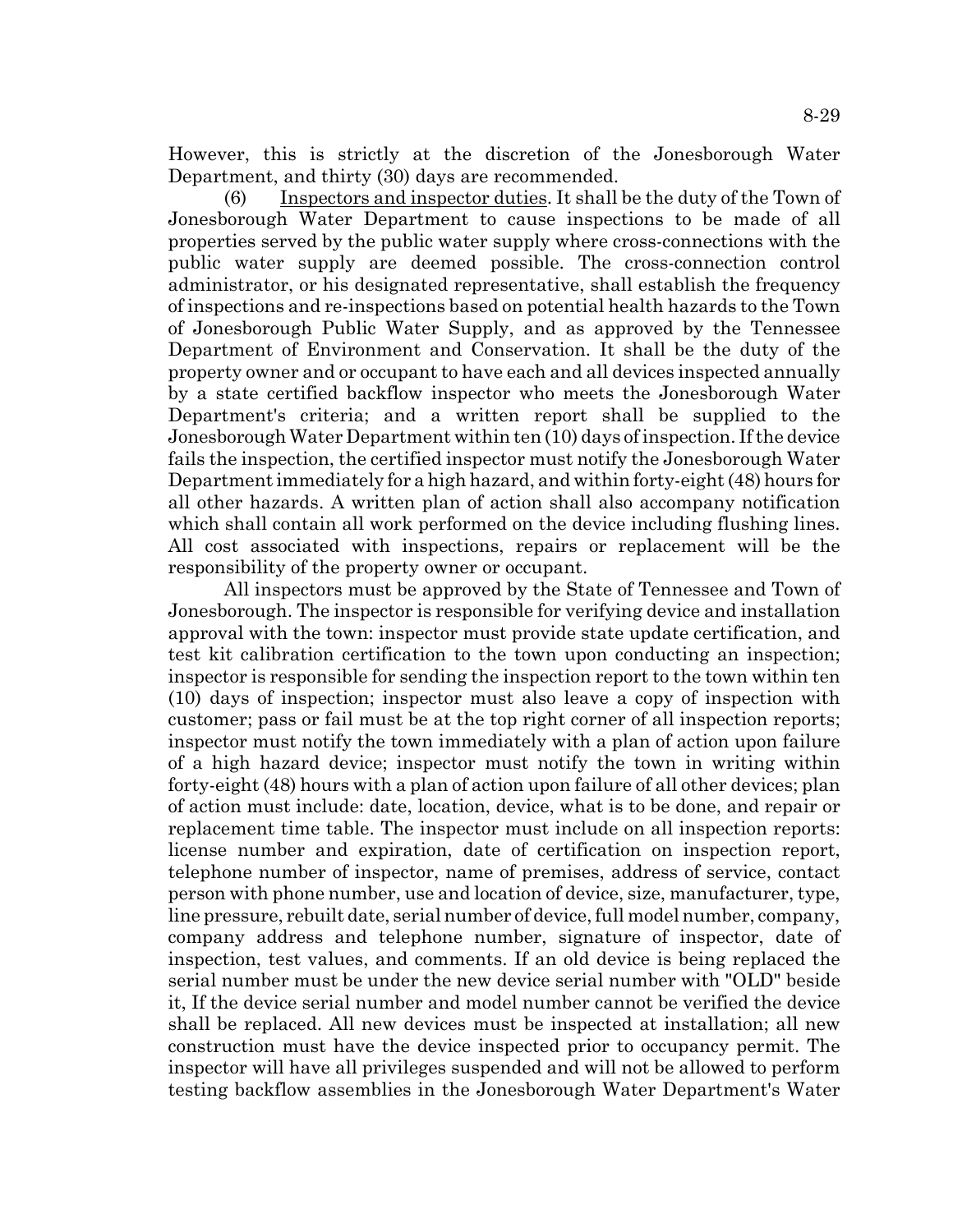System for falsifying information or for failure to comply with inspection criteria. The suspension time is strictly at the discretion of the Town of Jonesborough's Cross-Connection Control Administrator. If the inspector continues to fail to comply with the rules he/she shall be taken off the approved list for the Town of Jonesborough service area, and the State of Tennessee will be notified. (Ord. of June 16, 1986, as replaced by Ord. #2014-04, March 2014)

8-407. Right of entry; furnishing of information. The cross-connection control administrator or his designated representative shall have the right to enter, at any reasonable time, any property served by the connection to the Town of Jonesborough Public Water Supply for the purpose of inspecting the piping system or systems thereof for cross-connections, auxiliary intakes, bypasses, or inter-connections. On request by the Jonesborough Water System, the owner, lessee, or occupant of any property so served shall furnish to the water system's inspection agent any pertinent information regarding the piping system or systems on such property. The refusal of such information or refusal of access, when requested, shall be deemed evidence of the presence of crossconnection. (Ord. of June 16, 1986, as replaced by Ord. #2014-04, March 2014)

8-408. Time for compliance. (1) Any person who now has cross-connections, auxiliary intakes, bypasses, or inter-connections in violation of the provisions of this chapter shall be allowed a reasonable time within which to comply with provisions of this chapter. After a thorough investigation of existing conditions, and an appraisal of the time required to complete the work, the cross-connection control administrator, or his designated representative of the Town of Jonesborough, shall designate the amount of time to come into compliance.

(2) The failure to correct conditions threatening the safety of the public water system as prohibited by this chapter and the Tennessee Code Annotated, § 68-221-711, within the time limits set by cross-connection control administrator, or his designated representative, shall be grounds for denial of water services. If after the specified time, proper protection has not been provided against a high hazard, the water service will be discontinued immediately. If proper protection has not been provided after reasonable time for all other hazards, the utility shall give the customer legal notification that water service is to be discontinued, and the town will physically separate the public water supply from the customer's on-site piping system in such a manner that the two (2) systems cannot again be connected by an unauthorized person.

(3) Where cross-connections, inter-connections, auxiliary intakes, or bypasses are found that constitute an extreme hazard of immediate concern of contaminating the public water system, the cross-connection control administrator, or his designated representative, shall require that immediate corrective action be taken to eliminate the threat and to disconnect the public water supply from the on-site piping system unless the imminent hazard(s) is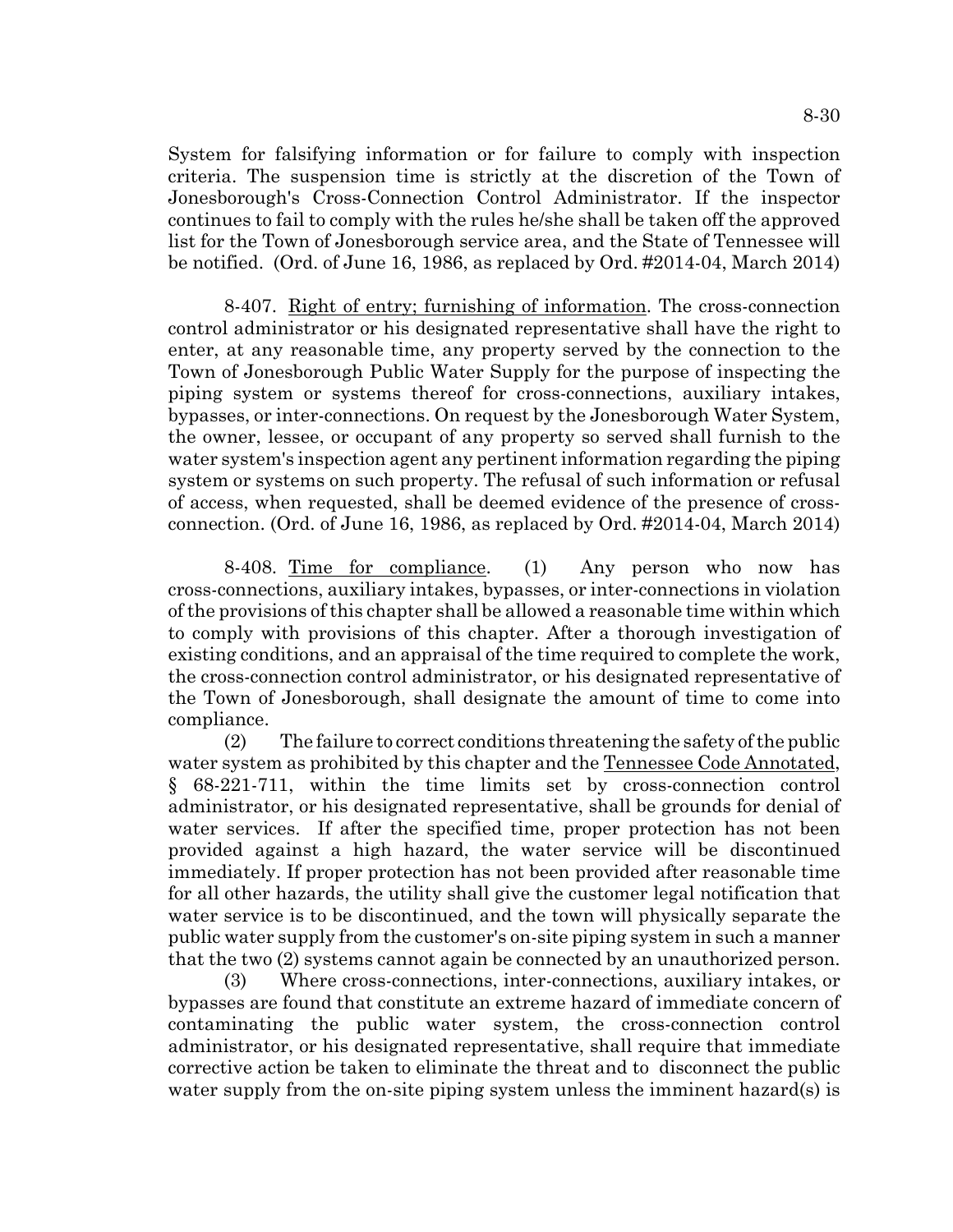corrected immediately. (Ord. of June 16, 1986, as replaced by Ord. #2014-04, March 2014)

8-409. Use of protective devices. (1) The cross-connection control administrator or designated representative shall require the use of an approved protective device on the service line when it deemed that one (1) or more of the following conditions exist:

(a) It is impractical to provide effective air gap separation.

(b) The owner and/or occupant of the premises cannot or is not willing to demonstrate to the Jonesborough Water System's designated representative that the water use and protective fixture in the plumbing system are such to provide no threat to the safety or portability of the Jonesborough Water Supply.

(c) The nature and mode of operation within the building or premises are such that frequently alterations are being made to the plumbing and building water supply.

(d) There is a likelihood that protective measures may be subvented, altered, or disconnected.

(2) The protective device required by the cross-connection control administrator shall be a reduced device pressure zone back-flow preventer approved by the Tennessee Department of Environment and Conservation and the Town of Jonesborough as to manufacture, model, and size. The method of installation of back-flow protective devices shall be approved by the water distribution superintendent or his designated representative, prior to installation and shall meet or exceed the criteria set forth by the Tennessee Department of Environment and Conservation. The installation shall be at the expense of the owner or occupant of the premises.

(3) Personnel of the Town of Jonesborough Water Department Supply, and/or a state certified back-flow inspector shall have the right to inspect and test the device or devices.

(4) Where the use of water is critical to the continuance of normal operations or protection of life, property, or equipment, duplicate parallel devices shall be required to avoid the necessity of discontinuing water service to test or repair the protective device or devices. Where it is found that only one (1) unit has been installed and the continuance of service is critical, the cross-connection control administrator, or his designated representative shall notify, in writing, the occupant of the premises that parallel devices will be required for future testing. Prior to the parallel device installation, a plan should be developed to discontinue water service and arrange for a mutually acceptable time to test and/or repair the device. The cross-connection control officer shall require the occupant of the premises to make all repairs indicated promptly, to keep the unit working properly and the expense of such repairs shall be borne by the owner or occupant of the premises. Repairs and inspections shall be made by qualified personnel, acceptable to the cross-connection control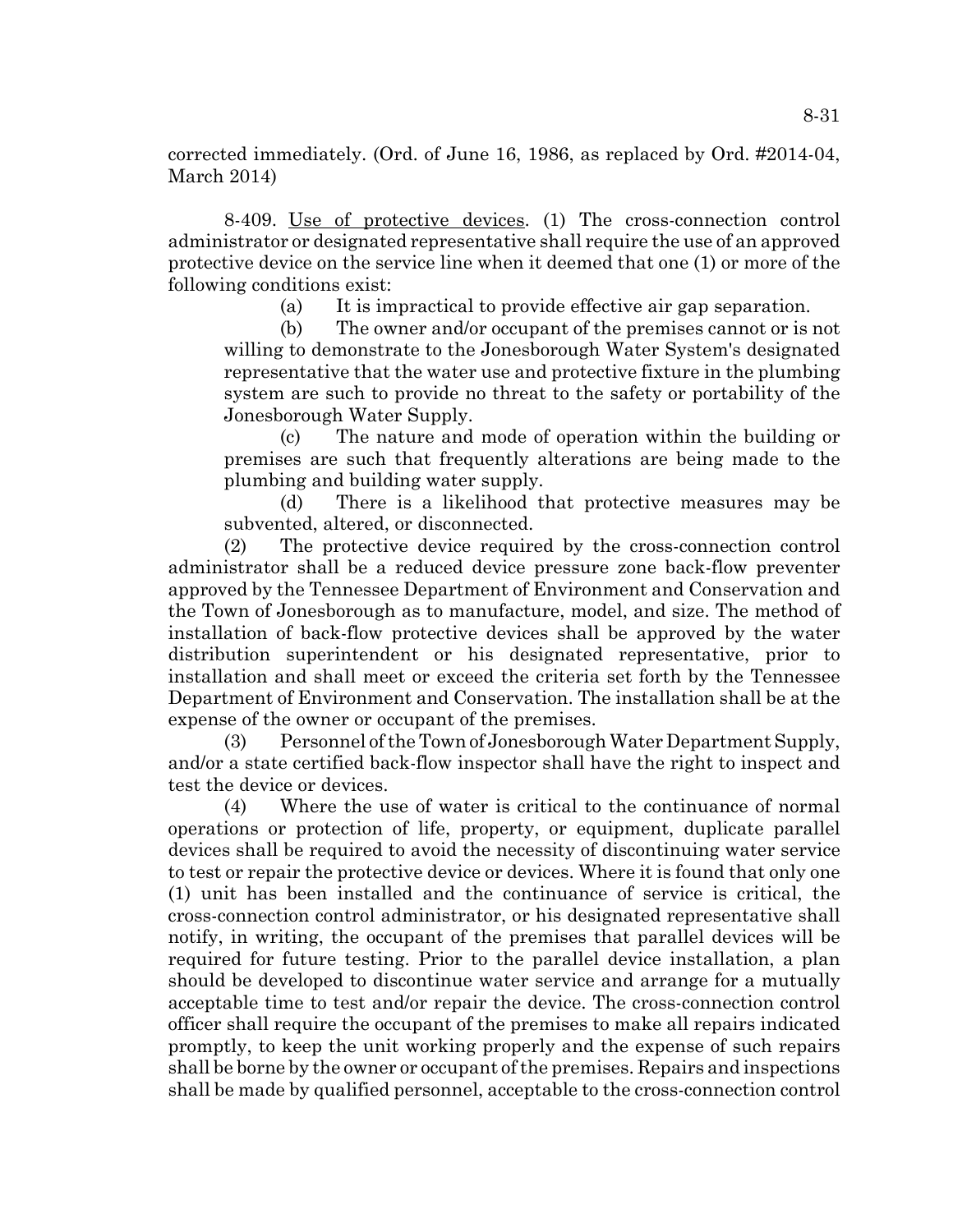administrator, or his designated representative of the Town of Jonesborough Public Water System.

(5) If necessary, water services shall be discontinued (following legal notification) for failure to maintain back-flow prevention devices in proper working order. Likewise the removal, bypassing, or altering the protective device(s) or the installation thereof so as to render the device(s) ineffective shall constitute grounds for immediate discontinuance of water service. Water service to such premises shall not be restored until the customer has corrected or eliminated such conditions or defects to the satisfaction of the cross-connection control administrator, or his designated representative. (Ord. of June 16, 1986, as replaced by Ord. #2014-04, March 2014)

8-410. Un-potable water to be labeled. The potable water supply made available to premises served by the public water supply is to be protected from possible contamination as specified herein. Any water outlet which could be used for potable or domestic purposes and which is not supplied by the potable system must be labeled in a conspicuous manner as:

## WATER UNSAFE FOR DRINKING

The minimum acceptable sign shall have black letters at least one inch (1") high located on a red background. (Ord. of June 16, 1986, as replaced by Ord. #2014-04, March 2014)

8-411. Violations and penalty. Any person who neglects or refuses to comply with any of the provisions of this chapter shall be deemed guilty of a misdemeanor and, upon conviction therefor, shall be fined not more than fifty dollars (\$50.00), and each day of continued violation after conviction shall constitute a separate offense. In addition to the foregoing fines and penalties the cross-connection control administrator, or his designated representative of the Town of Jonesborough, may discontinue the public water supply service at any premises upon which there is found to be a cross-connection, auxiliary intake, bypass, or interconnection, and service shall not be restored until such crossconnection auxiliary intake bypass, or interconnection, has been discontinued and eliminated. (Ord. of June 16, 1986, as replaced by Ord. #2014-04, March 2014)

8-412. Severability. Should any part or parts of this chapter be declared invalid for any reason, no other part, or parts of this chapter shall be affected thereby. (as added by Ord. #2014-04, March 2014)

8-413. Cross-connection control administrator. The Jonesborough Water System's Cross-Connection Control Administrator or designee has the authority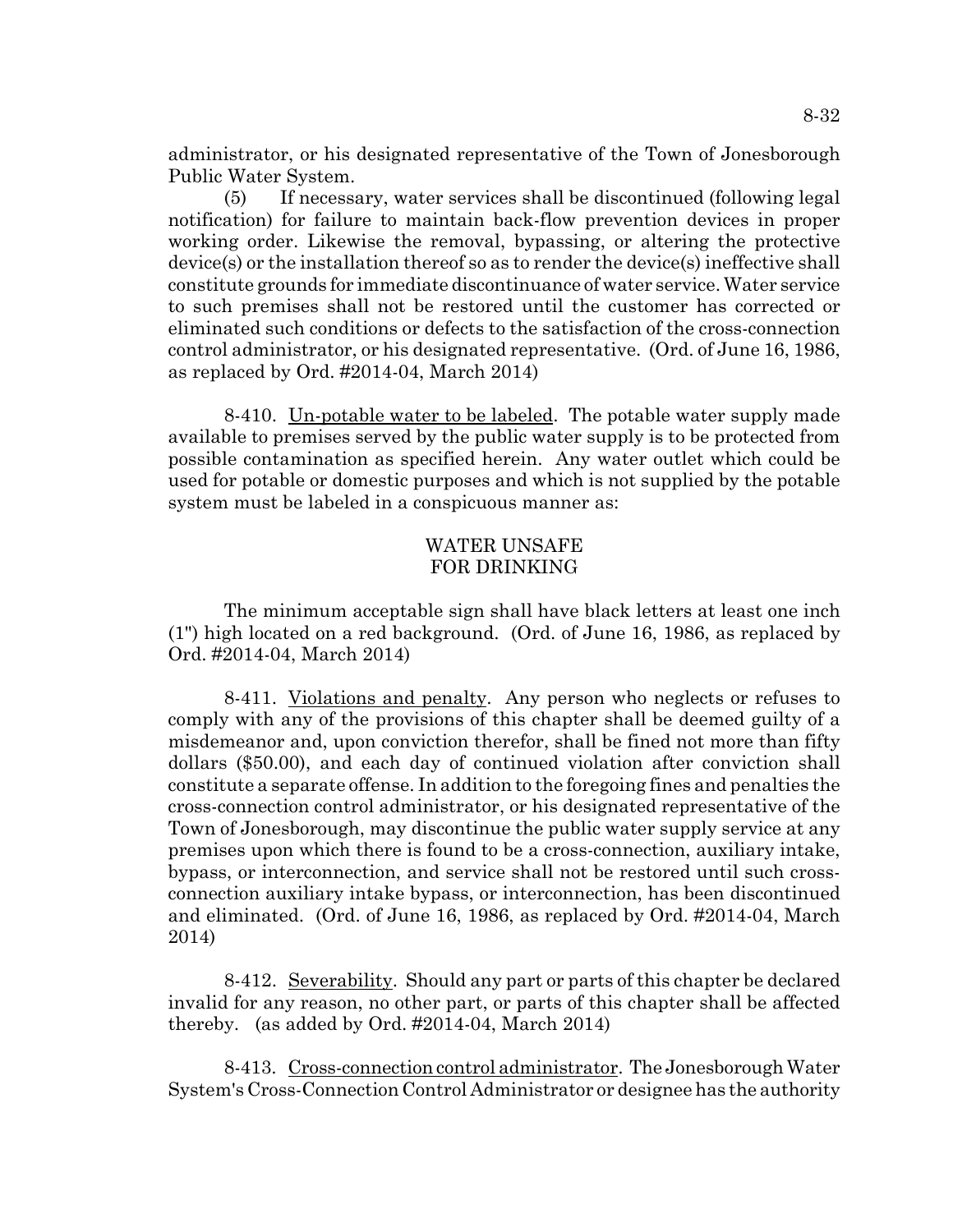to enforce the provisions and regulations established in the chapter. (as added by Ord. #2014-04, March 2014)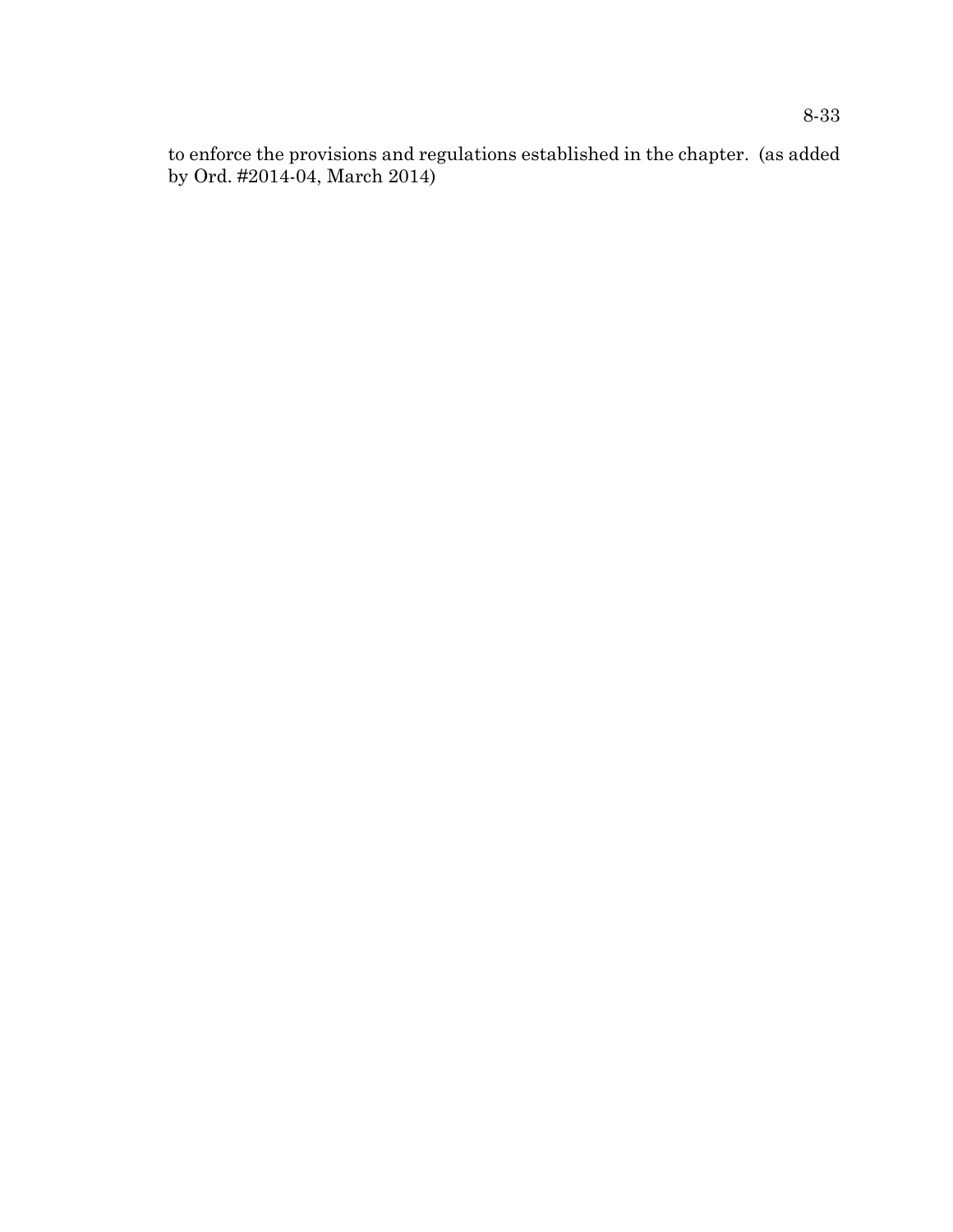## CHAPTER 5

## BOARD OF DWELLING STANDARDS AND REVIEW

## **SECTION**

- 8-501. Definitions.
- 8-502. Creation of board of dwelling standards and review.
- 8-503. Petition procedure.
- 8-504. Basis for a finding of unsuitability for human occupation or use.
- 8-505. Powers of board of dwelling standards and review.
- 8-506. Findings of fact.
- 8-507. Repair of conforming structures.
- 8-508. Repair or removal--nonconforming structures.
- 8-509. Structures containing nonconforming residential uses.
- 8-510. Letter of compliance.
- 8-511. When board may repair, etc.
- 8-512. Board may effect remedy.
- 8-513. Remedy by board--lien.
- 8-514. Inspections.
- 8-515. Hardships: appeals.
- 8-516. Service of complaints or orders.
- 8-517. Designated historic landmarks and buildings and structures within the historic zone.
- 8-518. Powers conferred are supplemental.
- 8-519. Structures unfit for human habitation deemed unlawful.

8-501. Definitions. The following words or expressions, whenever used in this chapter, shall have for the purpose of this chapter the following respective meanings, unless a different meaning clearly appears from the context. Whenever the words "dwelling," "dwelling unit," "premises," and "structure" are used in this chapter, they shall be construed as though they were followed by the words "or any part thereof."

(1) "Alter" or "alteration" means any change or modification in construction or occupancy.

(2) "Approved" means approved by the public authority or other authority having jurisdiction.

(3) "Board of dwelling standards and review" means the public officer or officers authorized by this chapter to exercise the powers prescribed hereunder and by Tennessee Code Annotated, title 13, chapter 21, as it now reads or as it may hereafter be amended.

(4) "Building" means any structure, including modular and mobile homes, having a roof supported by columns or by walls and intended for the shelter or enclosure of persons, animals, chattels or property of any kind. The term "building" is construed as if followed by the words "or part thereof". (For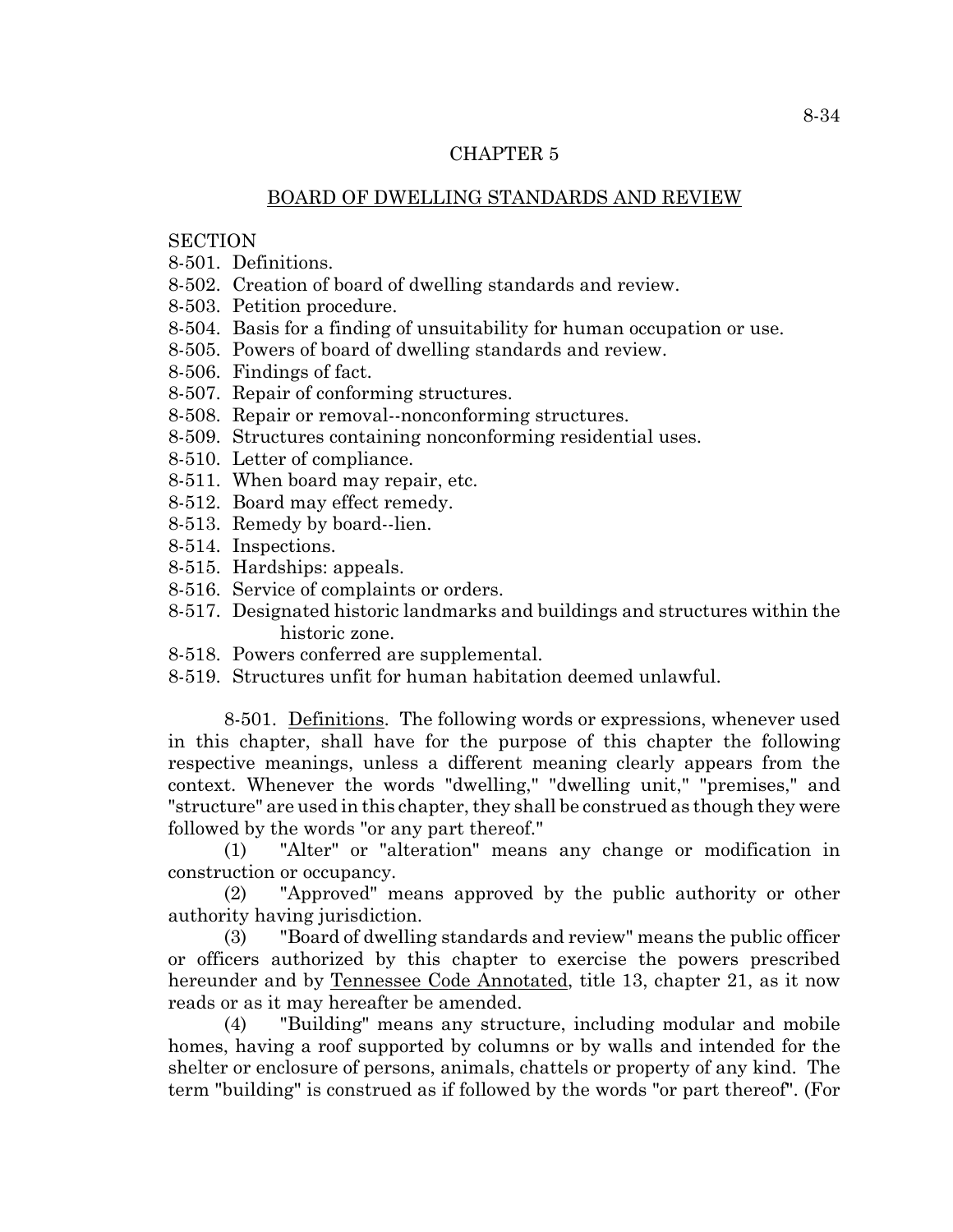the purpose of this chapter, each portion of a building separated from other portions by a firewall shall be considered as a separate building.)

(5) "Dwelling" means any building or structure, or part thereof, used and occupied for human occupation or use intended to be so used, and includes any outhouses and appurtenances belonging thereto or usually enjoyed therewith.

(6) "Premises" means a lot, plot or parcel of land, including the buildings or structures thereon.

(7) "Public authority" means the Chief Building Official of the Town of Jonesborough or his designee.

(8) "Repair" means the replacement of existing work with the same kind of materials used in the existing work, not including additional work that would change the structural safety of the building, or that would affect or change required exit facilities, a vital element of an elevator, plumbing, gas piping, wiring or heating installations or that would be in violation of a provision of law ordinance. The term "repair" or "repairs" shall not apply to any change of construction.

(9) "Structure" means any dwelling or place of public accommodation.

(10) "Value" means that value stated as the "appraised" value on the tax assessment rolls of the Town of Jonesborough. [as added by Ord. #97-20, § 1, Oct. 1997]

8-502. Creation of board of dwelling standards and review. A board of dwelling standards and review shall be designated and appointed by the board of mayor and aldermen to exercise the powers prescribed by this chapter. The board of dwelling standards and review shall consist of five (5) members who shall be qualified citizens of the town and who shall serve at the pleasure of the board of mayor and aldermen. A majority of all its members shall constitute a quorum, which quorum shall be authorized to exercise the powers conferred on said board by this chapter.<sup>1</sup> [as added by Ord. #97-20,  $\S$  1, Oct. 1997]

8-503. Petition procedure. Whenever a petition is filed in writing with the board of dwelling standards and review by a public authority or by at least five (5) residents of the town charging that any structure is unfit for human occupation or use, or whenever it appears to the board of dwelling standards and review or any of its members on its or his own motion that any structure is unfit for human occupation or use, the board of dwelling standards and review shall, if its preliminary investigation discloses a basis for such charges, issue and cause to be served upon the owner and parties in interest of such structure a complaint stating the charges in that respect and containing a notice that a

 <sup>1</sup> State law reference Tennessee Code Annotated, § 13-21-103(1).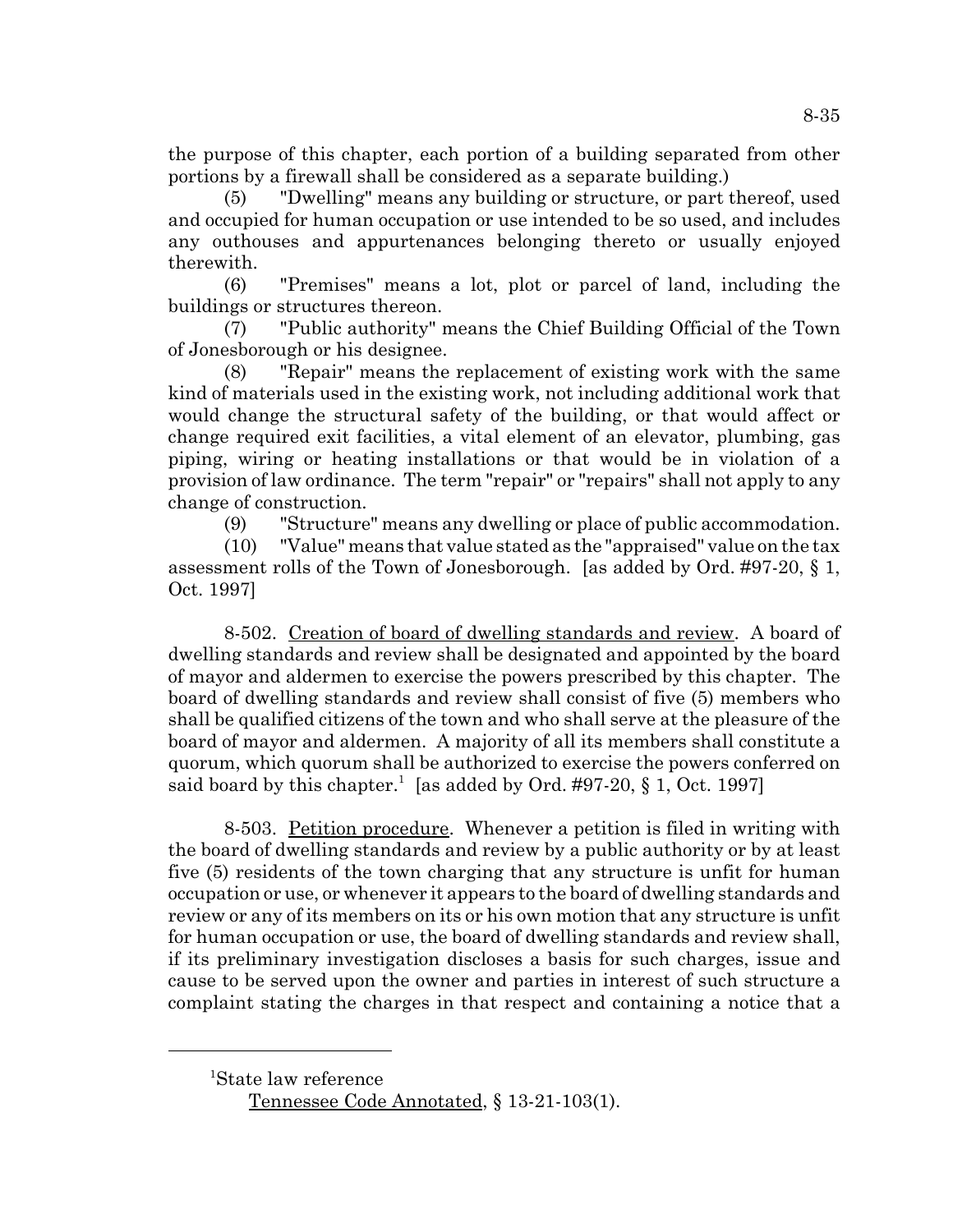hearing will be held before the board of dwelling standards and review, or its designated agent, at a place therein fixed, not less than ten (10) days nor more than thirty (30) days after the serving of the complaint; that the owner and parties in interest shall be given the right to file an answer to the complaint and to appear in person, or otherwise, and give testimony at the place and time fixed in the complaint, and that the rules of evidence prevailing in courts of law or equity shall not be controlling in hearings before the board of dwelling standards and review.<sup>1</sup> [as added by Ord. #97-20,  $\S 1$ , Oct. 1997]

8-504. Basis for a finding of unsuitability for human occupation or use. The board of dwelling standards and review shall have the power and may determine that a structure is unfit for human occupation or use if it finds that conditions exist in structures which are dangerous or injurious to the health, safety or morals of the occupants or uses of such structure, the occupants of neighboring structures or other residents of the town; such conditions may include the following (without limiting the generality of the foregoing): defects therein increasing the hazards of fire, accident or other calamities; lack of adequate ventilation, light or sanitary facilities; dilapidation; disrepair, structural defects; and uncleanness. [as added by Ord. #97-20, § 1, Oct. 1997]

8-505. Powers of board of dwelling standards and review. The board of dwelling standards and review shall have and may exercise such powers as may be necessary or convenient to carry out and effectuate the purposes and provisions of this chapter, including the following powers:

(1) To investigate conditions in the town in order to determine which structures therein are unfit for human occupation or use;

(2) To administer oaths, affirmation, examine witnesses, and receive evidence;

(3) To enter upon premises for the purpose of making examinations allowed by law; provided that such entries shall be made in such a manner as to cause the least possible inconvenience to the persons in possession; and

(4) To delegate any of its functions and powers under this chapter to such officers and agents as it may designate.<sup>2</sup> [as added by Ord. #97-20,  $\S$  1, Oct. 1997]

8-506. Findings of fact. If, after such notice and hearing as described hereinabove, the board of dwelling standards and review determines that the structure in consideration is unfit for human occupation or use, the board shall

<sup>1</sup> State law reference

Tennessee Code Annotated, § 13-21-103.

<sup>2</sup> State law reference Tennessee Code Annotated, § 13-21-107.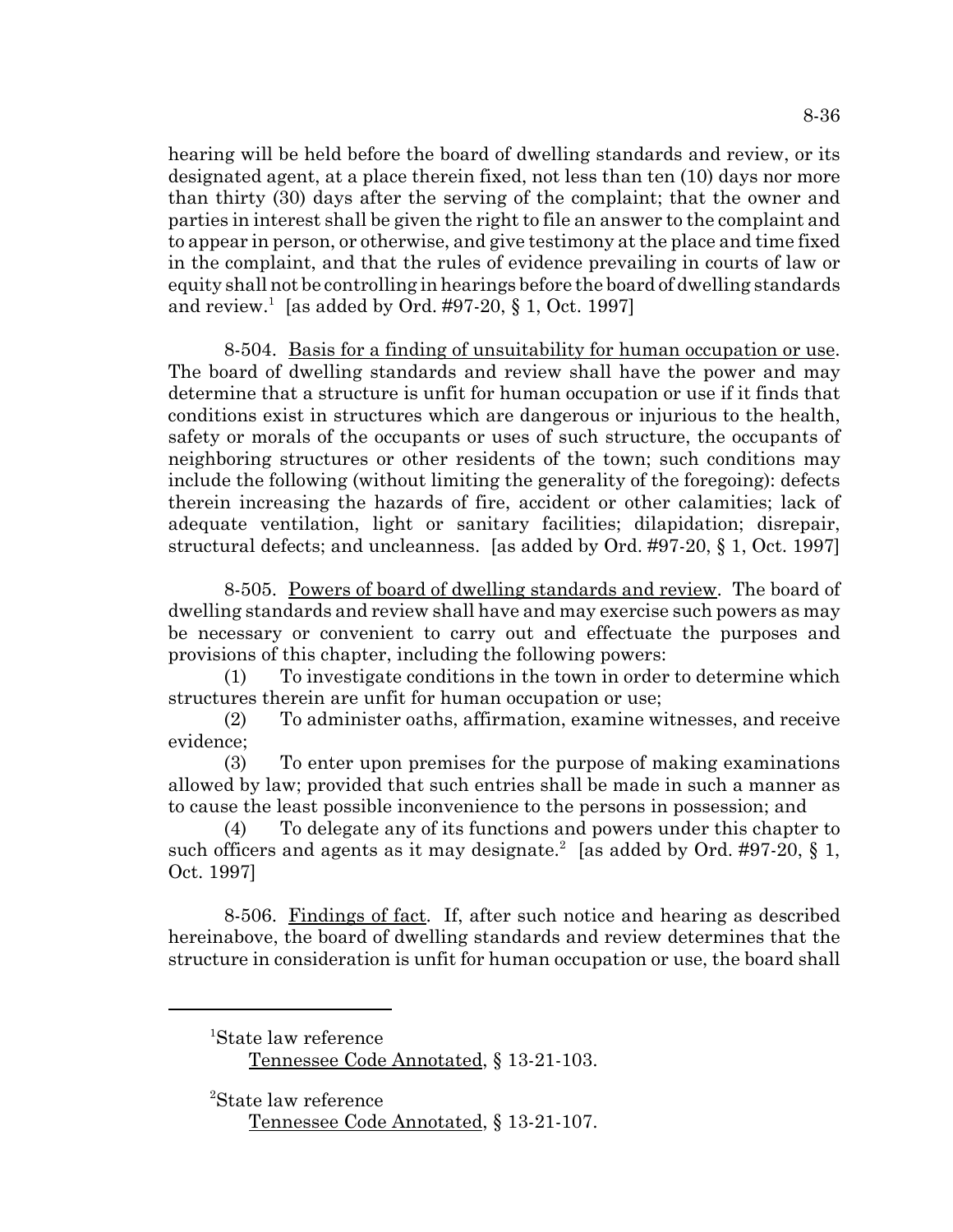state in writing findings of fact in support of its determination and shall issue and cause to be served upon the owner an order:

(1) If the repair, alteration, or improvement of the structure can be made at a reasonable cost in relation to the value of the structure requiring the owner, within the time specified in the order, to repair, alter, or improve such structure to render it fit for human occupation or use or to vacate and close the structure as a place of human occupation or use; or

(2) If the repair, alteration, or improvement of the structure cannot be made at a reasonable cost in relation to the value of the structure, requiring the owner, within the time specified in the order, to remove or demolish such structure.<sup>1</sup> [as added by Ord. #97-20, § 1, Oct. 1997]

8-507. Repair of conforming structures. (1) The provisions of this chapter shall apply to any structure conforming to the provisions of the zoning code irrespective of when said structure was constructed, altered, or repaired.

(2) If, within any period of twelve (12) months, alterations or repairs costing in excess of fifty percent (50%) of the replacement cost of the structure prior to any alterations are made to any existing structure, such structure shall be made to conform to the requirements of the building code of the town for new structures.

(3) If an existing structure is damaged by fire or otherwise in excess of fifty percent (50%) of its replacement cost at time of destruction, it shall be made to conform to the requirements of the building code of the town for new structures.

(4) If the cost of such alterations or repairs within any twelve (12) month period or the amount of such damage as referred to in subsection (3) above is more than fifty percent (50%) of the replacement cost of the structure, the portions to be altered or repaired shall be made to conform to the requirements of the building code of the town for new structures to the extent that the board of dwelling standards and review may determine.

(5) Repairs and alterations not covered by the preceding subsections, and which will not extend or increase a hazard, may be made with the same kind of materials as those of which the structure is constructed, to the extent permitted by the board of dwelling standards and review.

(6) For the purpose of this section, the "value" of a structure shall be as determined by the board of dwelling standards and review. [as added by Ord. #97-20, § 1, Oct. 1997]

8-508. Repair or removal--nonconforming structures. Structures not conforming to the zoning code of the town may be repaired under the terms of

<sup>1</sup> State law reference

Tennessee Code Annotated, § 13-21-103.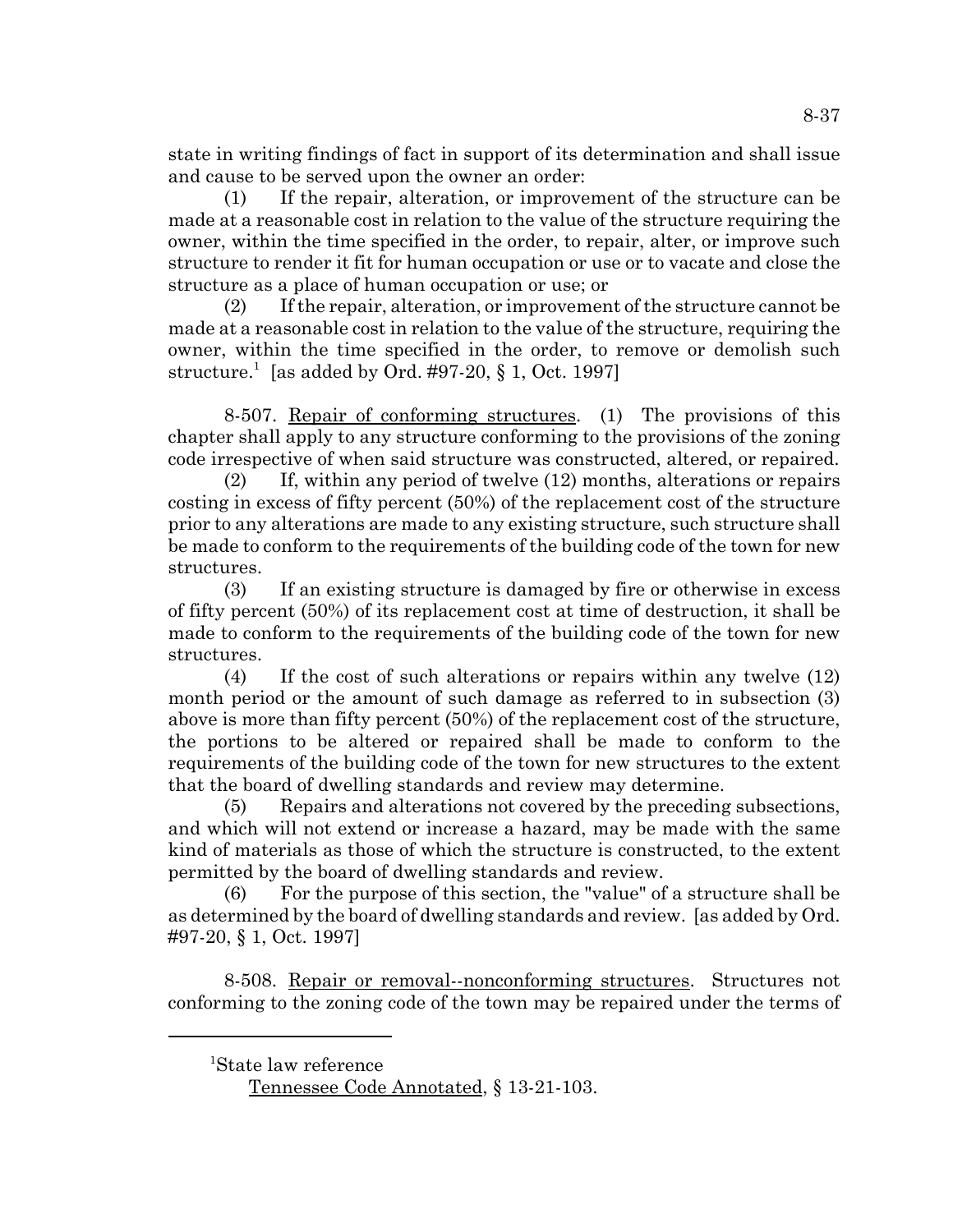and to the extent permitted by provisions of that code; otherwise said structures must be demolished and removed. [as added by Ord. #97-20, § 1, Oct. 1997]

8-509. Structures containing nonconforming residential uses. Structures occupied by nonconforming uses may be repaired for such uses under the terms of and only to the extent permitted by the provisions of the zoning code of the town; otherwise, the repair of the structure must be conducted to accommodate a use conforming to the zoning code, or else the structure shall be demolished and removed. [as added by Ord. #97-20, § 1, Oct. 1997]

8-510. Letter of compliance. A letter indicating compliance with the provisions of this chapter may be issued by the board of dwelling standards and review. [as added by Ord. #97-20, § 1, Oct. 1997]

8-511. When board may repair, etc. If the owner or parties in interest fail to comply with an order to repair, alter, or improve or an order to vacate and close the structure, the board of dwelling standards and review may cause such structure to be repaired, altered, or improved, or to be vacated and closed, and may cause to be posted on the main entrance of any structure so closed, a place card with the following words: "THIS BUILDING IS UNFIT FOR HUMAN OCCUPATION OR USE; THE USE OR OCCUPATION OF THIS BUILDING FOR HUMAN OCCUPATION OR USE IS PROHIBITED AND UNLAWFUL". The board of dwelling standards and review shall continue the closure of the structure until the repairs, alterations, or improvements are made.<sup>1</sup> [as added by Ord. #97-20, § 1, Oct. 1997]

8-512. Board may effect remedy. If the owner or parties in interest fail to comply with an order to repair, remove, or demolish the structure, the board of dwelling standards and review may cause such structure to be repaired, removed, or demolished contingent upon the town having appropriated sufficient revenues from its budget or if grants or donations are received to carry out the purposes of this chapter.<sup>1</sup> [as added by Ord. #97-20, § 1, Oct. 1997]

8-513. Remedy by board-lien. The amount of the cost of such repairs, alterations or improvements, or vacating and closing, or removal or demolition by the board of dwelling standards and review shall be assessed against the owner of the property, and shall upon the filing of the notice with the office of the Register of Deed of Washington County, be a lien on the property in favor of the town, second only to liens of the state, county, and town for taxes, any lien of the town for special assessments, and any valid lien, right, or interest in such

<sup>1</sup> State law reference Tennessee Code Annotated, § 13-21-103.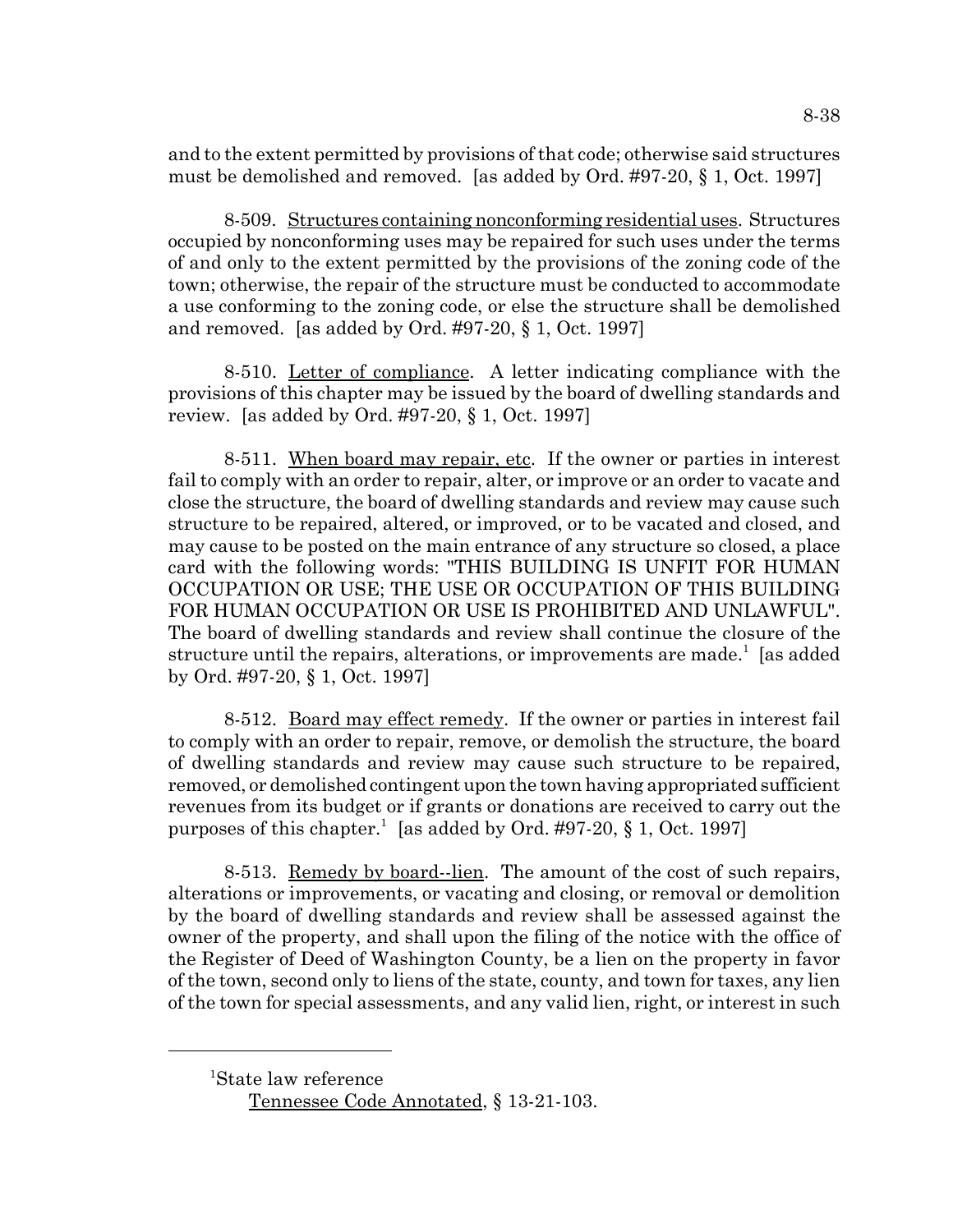property duly recorded or duly perfected for filing, prior to the filing of such notice. These costs shall be collected by the town recorder or county trustee at the same time and in the same manner as property taxes are collected. If the owner fails to pay the costs, they may be collected at the same time and in the same manner as property taxes are collected. If the owner fails to pay the costs, they may be collected at the same time and in the same manner as delinquent property taxes. In addition, the town may collect the costs assessed against the owner through an action for debt filed in any court of competent jurisdiction. The town may bring one (1) action for debt against more than one (1) or all of the owners of properties against whom said costs have been assessed and the fact that multiple owners have been joined in one (1) action shall not be considered by the court as a misjoinder of parties. If the structure is removed or demolished by the town, the town shall sell the materials of such structure and shall credit the proceeds of such sale against the cost of the removal or demolition, and any balance remaining shall be deposited in the chancery court, shall be secured in such a manner as may be directed by such court, and shall be disbursed by such court to the person found to be entitled thereto by final order or decree of such court; provided, however, that the power of the town to define and declare nuisances and to cause their removal or abatement, by summary proceedings or otherwise, shall not be impaired or limited by this section.<sup>1</sup> [as added by Ord. #97-20, § 1, Oct. 1997]

8-514. Inspections. The public authority shall make or cause to be made inspections to determine the conditions of structures and premises in the interest of safeguarding the health, safety, and welfare of the occupants of said structures and of the general public. For the purpose of making such inspections, the board of dwelling standards and review and the public authority, of their agents or designees, are authorized to enter, examine, and survey at all reasonable times all structures and premises. The owner or occupant or person in charge of every structure shall give the board of dwelling standards and review and the public authority, or their agents or designees, free access to such structures or premises at all reasonable times for the purpose of such inspection, examination or survey. [as added by Ord. #97-20, § 1, Oct. 1997]

8-515. Hardships: appeals: (1) Where the literal application of the requirements of this chapter may cause undue hardship on an owner or tenant or when it is claimed that the true intent and meaning of this chapter or any of the regulations herein have been misconstrued or wrongly interpreted, the owner of such building or structure, or his duly authorized agent, may appeal

<sup>1</sup> State law reference Tennessee Code Annotated, § 13-21-103.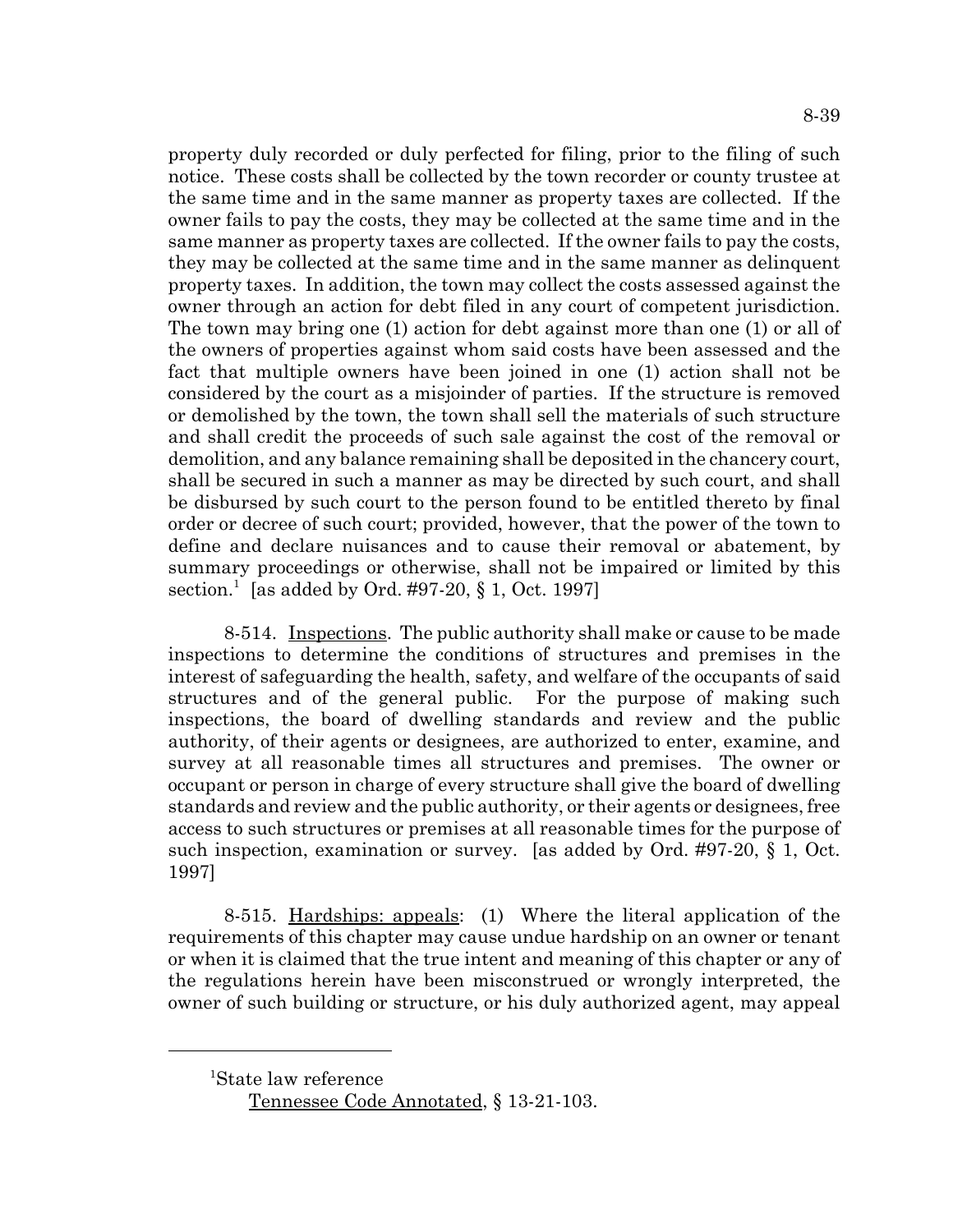the allegations contained within the petition in the answer to the complaints at the time of the public hearing before the board of dwelling standards and review.

(2) Any person affected by an order issued by the board of dwelling standards and review served pursuant to this chapter may file a bill in chancery court for an injunction restraining the board of dwelling standards and review from carrying out the provisions of the order, and the court may, upon the filing of such suit, issue a temporary injunction restraining the board of dwelling standards and review pending the final disposition of the cause; provided, however, that within sixty (60) days after the posting and service of the order of the board of dwelling standards and review, such person shall file such bill in the court.

The remedy provided herein shall be the exclusive remedy and no person affected by an order of the board of dwelling standards and review shall be entitled to recover any damages for action taken pursuant to any order of the board of dwelling standards and review, or because of noncompliance by such person with any order of the board of dwelling standards and review.<sup>1</sup> [as added by Ord. #97-20, § 1, Oct. 1997]

8-516. Service of complaints or orders. Complaints or orders issued by the board of dwelling standards and review under the chapter shall be served upon persons either personally or by registered mail, but if the whereabouts of such persons are unknown and the same cannot be ascertained by board of dwelling standards and review in the exercise of reasonable diligence, and the board of dwelling standards and review or any of its members or the public authority shall make an affidavit to that effect, then the serving of such complaint or order upon such persons may be made by publishing the same once each week for two (2) consecutive weeks in a newspaper of general circulation in the Town of Jonesborough. A copy of such complaint or order shall be posted in a conspicuous place or premises affected by the complaint or order. A copy of such complaint or order shall also be filed for record in the register's office of the county in which the structure is located, and such filing of the complaint or order shall have the same force and effect as other lis pendens notices as provided by law.<sup>2</sup> [as added by Ord. #97-20, § 1, Oct. 1997]

8-517. Designated historic landmarks and buildings and structures within the historic zone. Any structures or buildings which is a designated

 <sup>2</sup> State law reference Tennessee Code Annotated, § 13-21-105.

<sup>1</sup> State law reference

Tennessee Code Annotated, § 13-21-106.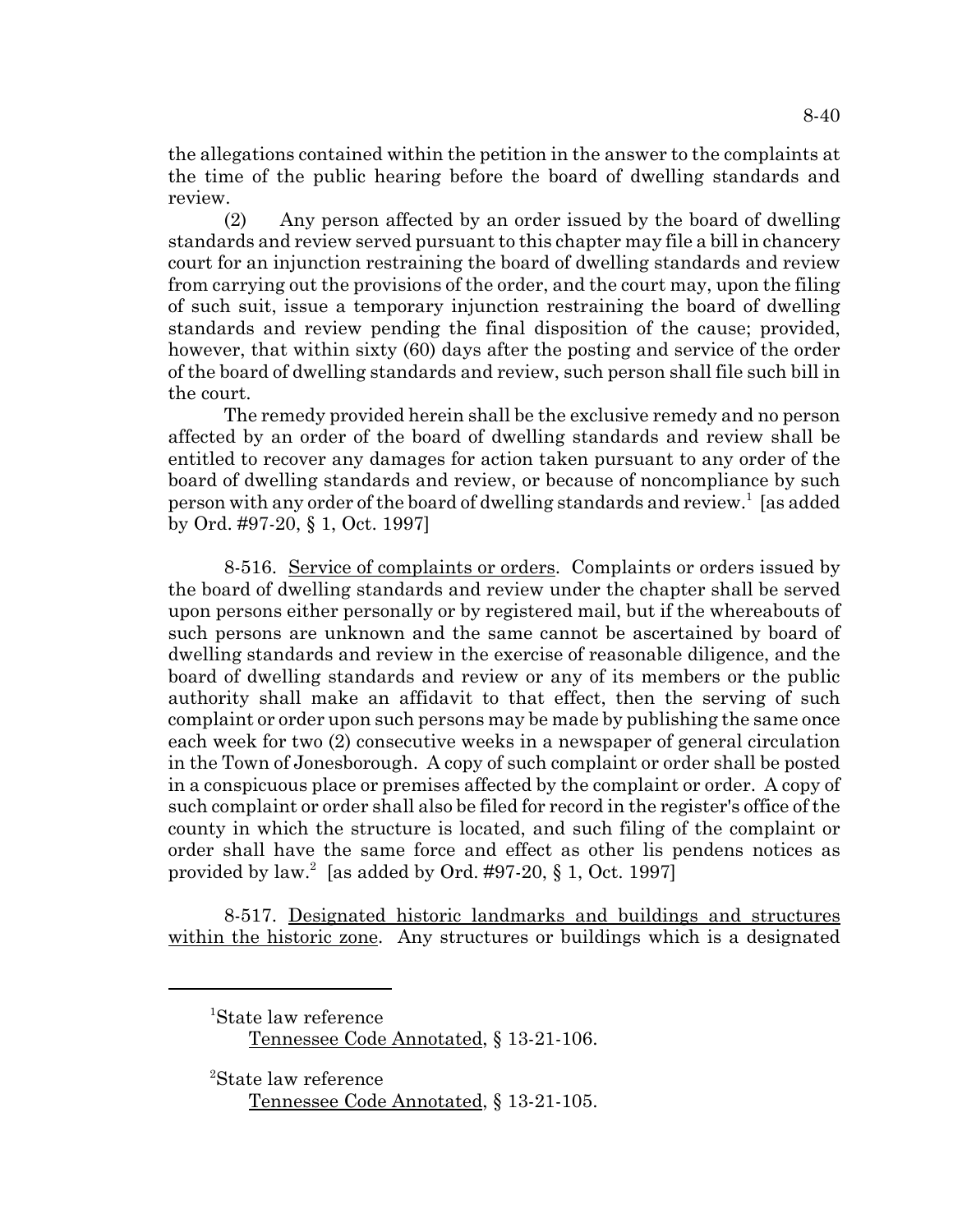landmark within the town or any structure or building within the historic zone must be maintained as required by the minimum maintenance requirements set out in the town's demolition by neglect ordinance contained in title 11, chapter 16 of the Jonesborough Municipal Code. Accordingly, all repairs, alterations, improvements or the demolition of buildings and structures designated as historic landmarks or located within the historic zone must receive prior approval by the historic zoning commission. [as added by Ord. #97-20,  $\S 1$ , Oct. 1997]

8-518. Powers conferred are supplemental. This chapter shall not be construed to abrogate or impair the powers of the town with regard to the enforcement of the provisions of its charter or any other ordinances or regulations, nor to prevent or punish violations thereof, and the powers conferred by this chapter shall be in addition and supplemental to the powers conferred by the charter and other laws. [as added by Ord. #97-20, § 1, Oct. 1997]

8-519. Structures unfit for human habitation deemed unlawful. It shall be unlawful for any owner of record to create, maintain or permit to be maintained in the town structures which are unfit for human occupation due to dilapidation, defects increasing the hazards of fire, accident or other calamities, lack of ventilation, light or sanitary facilities, or due to other conditions rendering such dwellings unsafe or unsanitary, or dangerous or detrimental to the health, safety and morals, or otherwise inimical to the welfare of the residents of the town. Violations of this section shall subject the offender to a penalty of up to five hundred dollars (\$500.00) for each offense. Each day a violation is allowed to continue shall constitute a separate offense.<sup>1</sup> [as added by Ord. #97-20, § 1, Oct. 1997]

<sup>1</sup> State law reference Tennessee Code Annotated, § 6-54-308.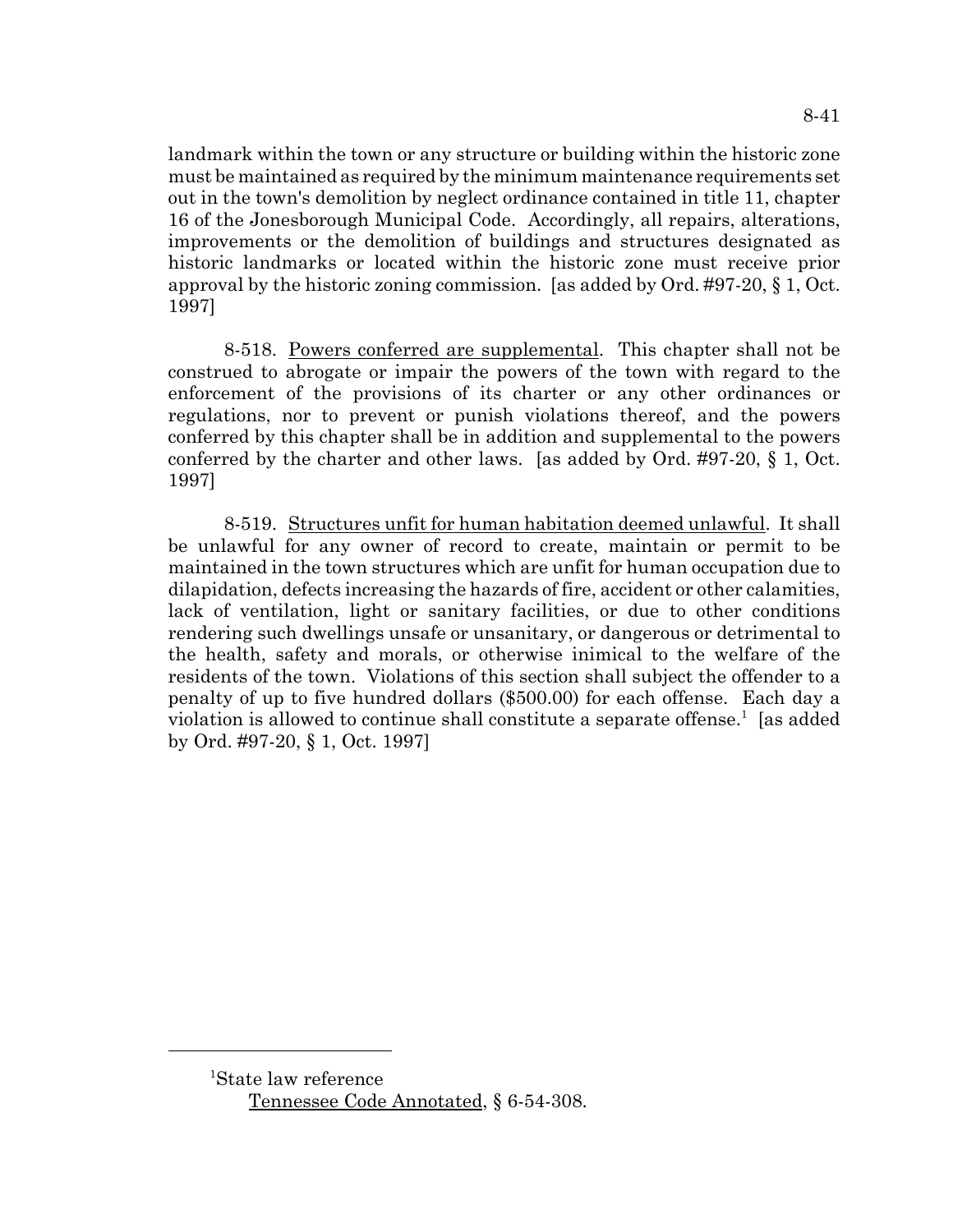## CHAPTER 6

## ILLICIT DISCHARGE AND ILLEGAL CONNECTION

### **SECTION**

- 8-601. Short title.
- 8-602. General provisions.
- 8-603. Applicability.
- 8-604. Definitions.
- 8-605. Prohibition of illicit discharges.
- 8-606. Exemptions.
- 8-607. Prohibition of illegal connections.
- 8-608. Storm drain inlet liability.
- 8-609. Watercourse protection.
- 8-610. Industrial construction activity discharges.
- 8-611. Access and inspection of properties and facilities.
- 8-612. Responsibility for discoveries, containment and cleanup.
- 8-613. Responsibility for notification.
- 8-614. Records required.
- 8-615. Immediate notification of hazardous discharge.
- 8-616. Failure to notify a violation.
- 8-617. Violations.
- 8-618. Violation an immediate danger to public health or safety.
- 8-619. Notice of violation.
- 8-620. Appeal of notice of violation.
- 8-621. Enforcement measures after appeal.
- 8-622. Costs of abatement of the violation.
- 8-623. Remedies not exclusive.
- 8-624. Compatibility with other regulations.
- 8-625. Severability.
- 8-626. Responsibility for administration.
- 8-627. Penalties.

8-601. Short title. This chapter shall be known as the "Illicit Discharge Ordinance of the Town of Jonesborough, Tennessee." (as added by Ord. #2005-02, Jan. 2005, and replaced by Ord. #2008-14, Oct. 2008)

8-602. General provisions. The purpose of this chapter is to protect the public health, safety, environment and general welfare through the regulation of non-stormwater discharges to the Town of Jonesborough storm drain system to the maximum extent practicable as required by federal law. This chapter established methods for controlling the introduction of pollutants into the Town of Jonesborough storm drain system in order to comply with requirements of the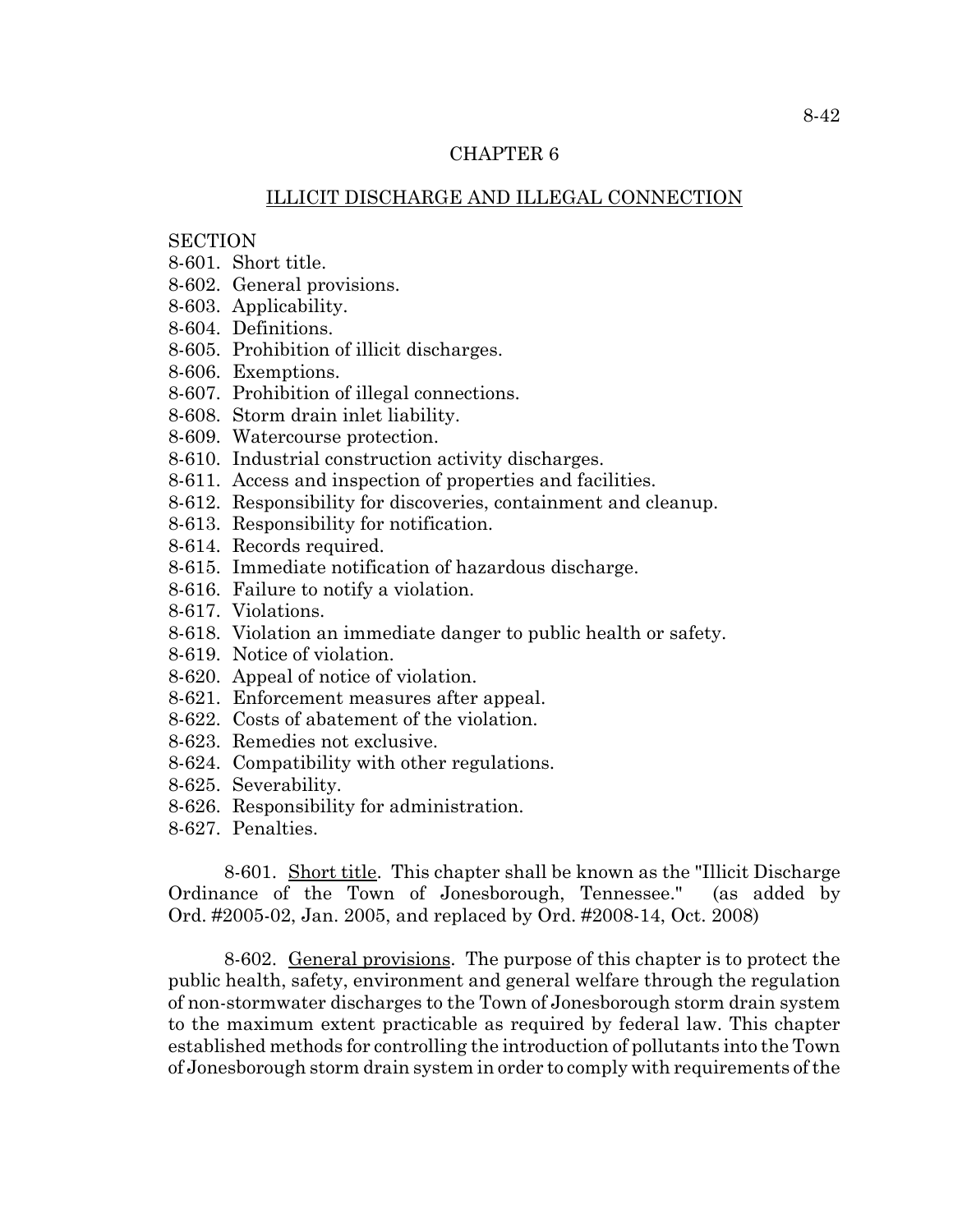National Pollutant Discharge Elimination System (NPDES) permit process. The objectives of this chapter are to:

(1) Regulate the contribution of pollutants to the Town of Jonesborough storm drain system by any person;

(2) Prohibit illicit discharge and illegal connections to the Town of Jonesborough storm drain system;

(3) Prevent non-stormwater discharges, generated as a result of spills, inappropriate dumping or disposal, to the Town of Jonesborough storm drain system; and

(4) To establish legal authority to carry out all inspection, surveillance, monitoring and enforcement procedures necessary to ensure compliance with this chapter. (as added by Ord. #2005-02, Jan. 2005, and replaced by Ord. #2008-14, Oct. 2008)

8-603. Applicability. The provisions of this chapter shall apply throughout the incorporated areas of the Town of Jonesborough. (as added by Ord. #2005-02, Jan. 2005, and replaced by Ord. #2008-14, Oct. 2008)

8-604. Definitions. (1) "Accidental discharge" means a discharge prohibited by this chapter which occurs by chance and without planning or thought prior to occurrence.

(2) "Clean Water Act" means the Federal Water Pollution Control Act  $(33 \text{ U.S.C. } \S 1251 \underline{\text{et seq.}})$ , and any subsequent amendments thereto.

(3) "Construction activity" means activities subject to the Town of Jonesborough Stormwater, Erosion and Sediment Control Ordinance or NPDES General Construction Permits. These include construction projects resulting in land disturbance. Such activities include, but are not limited to, clearing and grubbing, grading, excavating, and demolition.

(4) "Enforcement officer" means the building inspector, director of public works, Jonesborough Public Safety Officer or any other person designated by the Town of Jonesborough Board of Mayor and Aldermen to enforce the illicit discharge chapter.

(5) "Hot spots" means sites, developments, or uses that have the potential of discharging pollutants or concentrations of pollutants that are not normally found in stormwater. These sites could include concrete and asphalt facilities, auto repair, auto supply, and large commercial parking lots.

(6) "Illicit discharge" means any direct or indirect non-stormwater discharge to the Town of Jonesborough storm drain system, except as exempted in § 8-606 of this chapter.

(7) "Illegal connection" means either of the following:

(a) Any pipe, open channel, drain or conveyance, whether on the surface or subsurface, which allows an illicit discharge to enter the storm drain system including, but not limited to, any conveyances which allow any non-stormwater discharge including sewage, process wastewater, and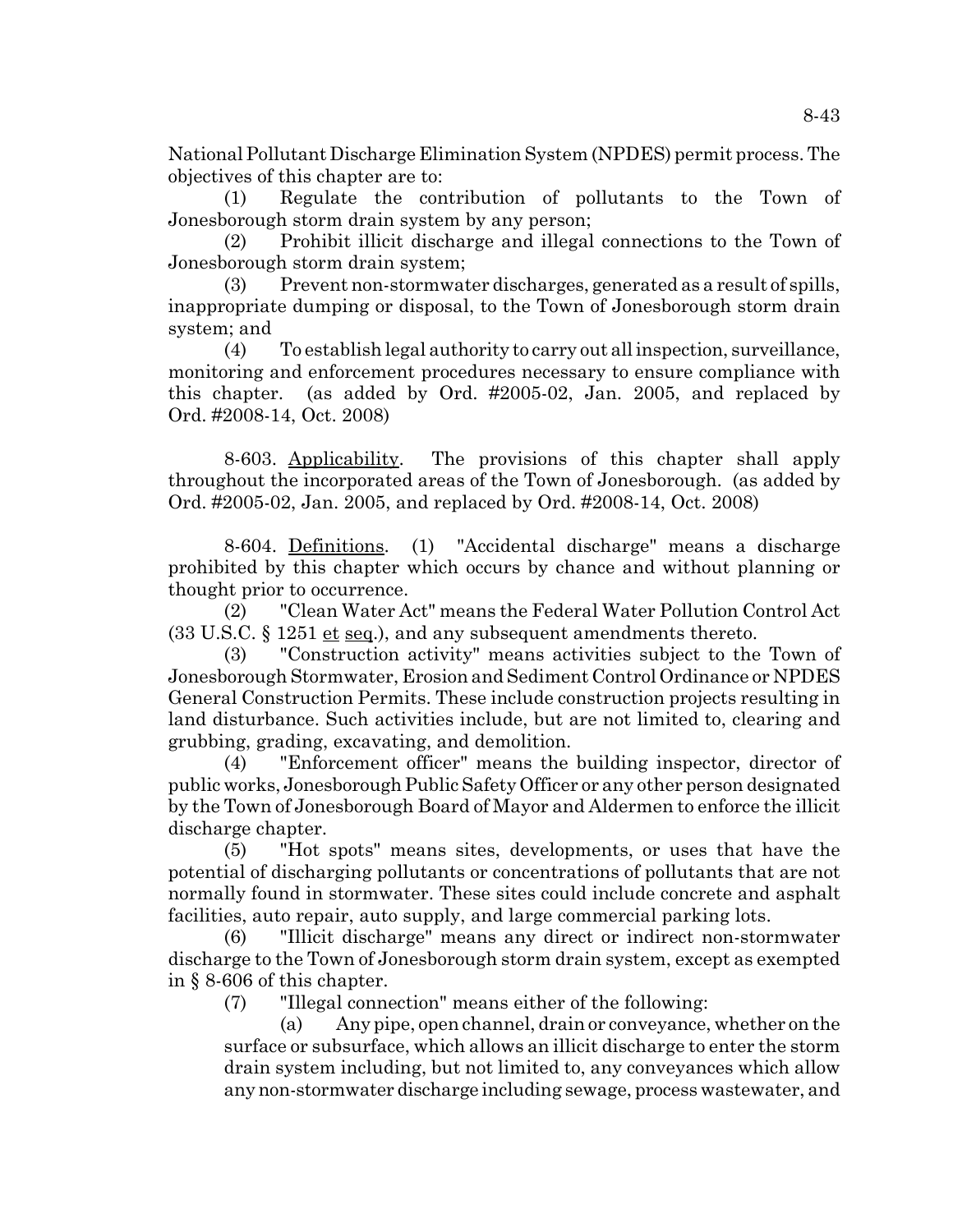wash water to enter the storm drain system and any connections to the storm drain system from indoor drains and sinks, regardless of whether such pipe, open channel, drain or conveyance has been previously allowed, permitted, or approved by an authorized enforcement agency; or

(b) Any pipe, open channel, drain or conveyance from a commercial or industrial use connected to the Town of Jonesborough storm drain system which has not been documented in plans, maps, or equivalent records and approved by an authorized enforcement agency.

(8) "Industrial activity" means activities subject to NPDES industrial permits.

(9) "National Pollutant Discharge Elimination System (NPDES) stormwater discharge permit" means a permit issued by the State of Tennessee that authorizes the discharge of pollutants to water of the United States, whether the permit is applicable on an individual, group, or general area wide basis.

(10) "Non-stormwater discharge" means any discharge to the storm drain system that is not composed entirely of stormwater.

(11) "Person" means, except to the extent exempted from this chapter, any individual, partnership, firm, association, joint venture, public or private corporation, trust, estate, commission, board, public or private institution, utility, cooperative, city, county or other political subdivision of the state, any interstate body of any other legal entity.

(12) "Pollutant" means anything which causes or contributes to pollution. Pollutants may include, but are not limited to: paints, varnishes, and solvents; petroleum hydrocarbons; automotive fluids; cooking grease; detergents (biodegradable or otherwise); degreasers; cleaning chemicals; non-hazardous liquid and solid wastes and yard wastes; refuse, rubbish, garbage, litter, or other discarded or abandoned objects and accumulations, so that the same may cause or contribute to pollution; floatables; pesticides, herbicides, and fertilizers; liquid and solid wastes; sewage, fecal coliform and pathogens; dissolved and particulate metals; animal wastes; wastes and residues that result from construction a building or structure; concrete and cement; and noxious or offensive matter of any kind.

(13) "Pollution" means the contamination or other alteration of any water's physical, chemical or biological properties by the addition of any constituent and includes, but is not limited to, a change in temperature, taste, color, turbidity, or odor of such water, or the discharge of any liquid, gaseous, solid, radioactive, or other substance into any such waters as will or is likely to create a nuisance or render such water harmful, detrimental or injurious to the public health, safety, welfare, or environment, or to domestic, commercial, industrial, agricultural, recreational, or other legitimate beneficial uses, or to livestock, wild animals, birds, fish or other aquatic life.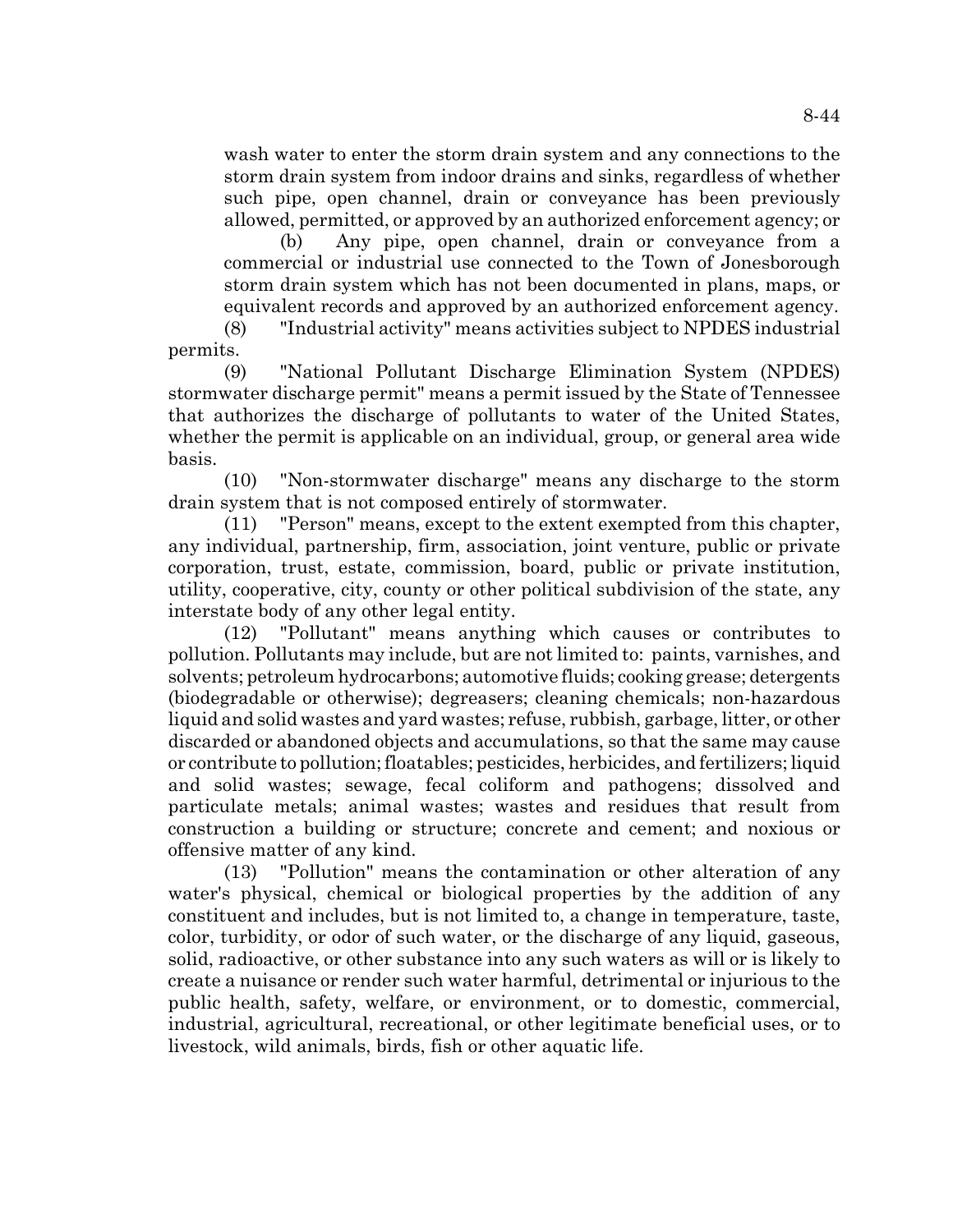(14) "Premises" means any building, lot, parcel of land, or portion of land whether improved or unimproved including adjacent sidewalks and parking strips.

(15) "State waters" means any and all rivers, streams, creeks, branches, lakes, reservoirs, ponds, drainage systems, springs, wells, and other bodies of surface and subsurface water, natural or artificial, lying within or forming a part of the boundaries of the State of Tennessee which are not entirely confined and retained completely upon the property of a single person.

(16) "Stormwater runoff or stormwater" means any surface flow, runoff, and drainage consisting entirely of water from any form of natural precipitation, and resulting from such precipitation.

(17) "Town of Jonesborough Storm Drain System" means any publicly owned or operated facility designed or used for collecting and/or conveying stormwater including, but not limited to, any roads and streets with drainage systems, curbs, gutters, inlets, catch basins, storm drains, structural and non-structural stormwater controls, stormwater management devices such as detention ponds, ditches, swales, natural and man-made or altered drainage channels, streams, creeks, rivers, reservoirs, and other drainage structures.

(18) "Water course" means any structural or non-structural stormwater conveyance device including, but not limited to, storm drains, ditches, swales, channels, creeks, streams, rivers, and lakes. (as added by Ord. #2005-02, Jan. 2005, and replaced by Ord. #2008-14, Oct. 2008)

8-605. Prohibition of illicit discharges. No person shall throw, drain, or otherwise discharge, cause, or allow others under its control to throw, drain, or otherwise discharge into the Town of Jonesborough storm drain system any pollutants or waters containing any pollutants, other than stormwater. The town should identify areas that would be considered "hot spots" for pollution runoff. These sites should be investigated for potential highly contaminated runoff and, if found, enforcement action shall occur. (as added by Ord. #2005-02, Jan. 2005, and replaced by Ord. #2008-14, Oct. 2008)

8-606. Exemptions. The following discharges are exempt from the prohibition § 8-605 above:

- (1) Water line flushing performed by a governmental agency;
- (2) Landscape irrigation or lawn watering with potable water;
- (3) Diverted stream flows permitted by the State of Tennessee;
- (4) Rising groundwater;
- (5) Groundwater infiltration to storm drains;
- (6) Uncontaminated pumped groundwater;
- (7) Foundation or footing drains (not including active groundwater dewatering systems);
	- (8) Crawl space pumps;
	- (9) Air conditioning condensation;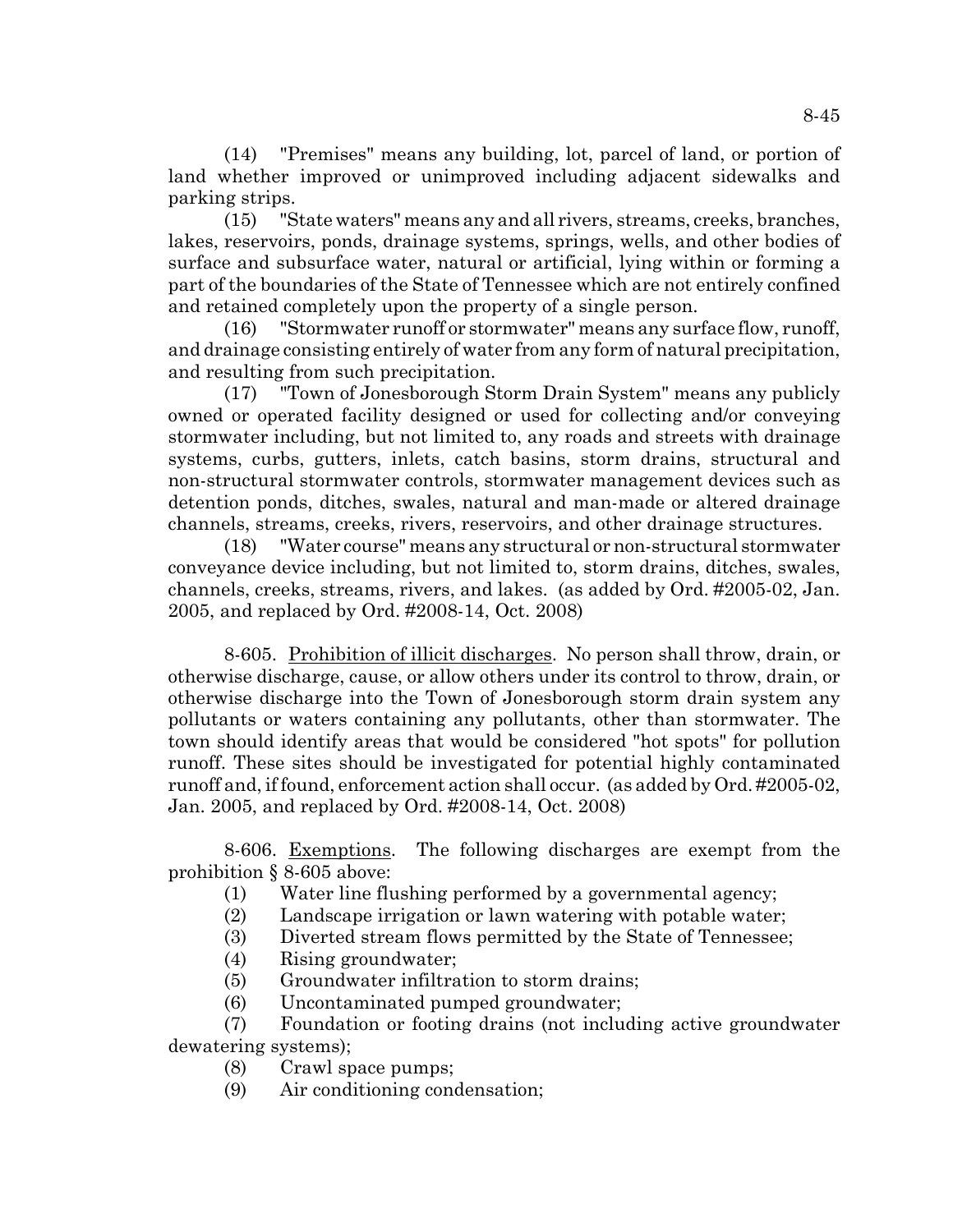(10) Springs;

(11) Natural riparian habitat or wetland flows;

(12) Discharges or flows from fire fighting;

(13) Individual residential washing of vehicles;

(14) Vehicle washing for nonprofit fund raising purposes as long as the activity does not negatively impact waters of the state;

(15) Swimming pools (if de-chlorinated-typically less than one (1) part per million chlorine);

(16) Street wash waters resulting from normal street cleaning operations as long as the water is cold and does not contain any soap, detergent, degreaser, solvent, emulsifier, dispersant, or other harmful cleaning substance;

(17) Dye testing permitted by the Town of Jonesborough;

(18) Any other water source not containing pollutants;

(19) Other discharges specified in writing by the Town of Jonesborough as being necessary to protect public health and safety; and

(20) Discharges permitted under an NPDES permit or order issued to the discharger and administered under the authority of the state and Federal Environmental Protection Agency; provided that the discharger is in full compliance with all requirements of the permit, waiver, or order and other applicable laws and regulations; and provided that written approval has been granted for any discharge to the Town of Jonesborough storm drain system. (as added by Ord. #2005-02, Jan. 2005, and replaced by Ord. #2008-14, Oct. 2008)

8-607. Prohibition of illegal connections. The construction, connection, use, maintenance or continued existence of any illegal connection to the Town of Jonesborough storm drain system is prohibited.

(1) This prohibition expressly includes, without limitation, illegal connections made in the past, regardless of whether the connection was permissible under law or practices applicable or prevailing at the time of connection.

(2) A person violates this chapter if the person connects a line conveying sewage to the Town of Jonesborough storm drain system, or allows such a connection to continue.

(3) Improper connections in violation of this chapter must be disconnected and redirected, if necessary, to an approved on-site wastewater management system or the sanitary sewer system upon approval of the receiving sanitary sewer agency.

(4) Any drain or conveyance that has not been documented in plans, maps or equivalent, and which may be connected to the storm sewer system, shall be located by the owner or occupant of that property upon receipt of written notice of violation from the enforcement officer requiring that such locating be completed. Such notice will specify a reasonable time period within which the location of the drain or conveyance is to be completed, that the drain or conveyance be identified as storm sewer, sanitary sewer or other, and that the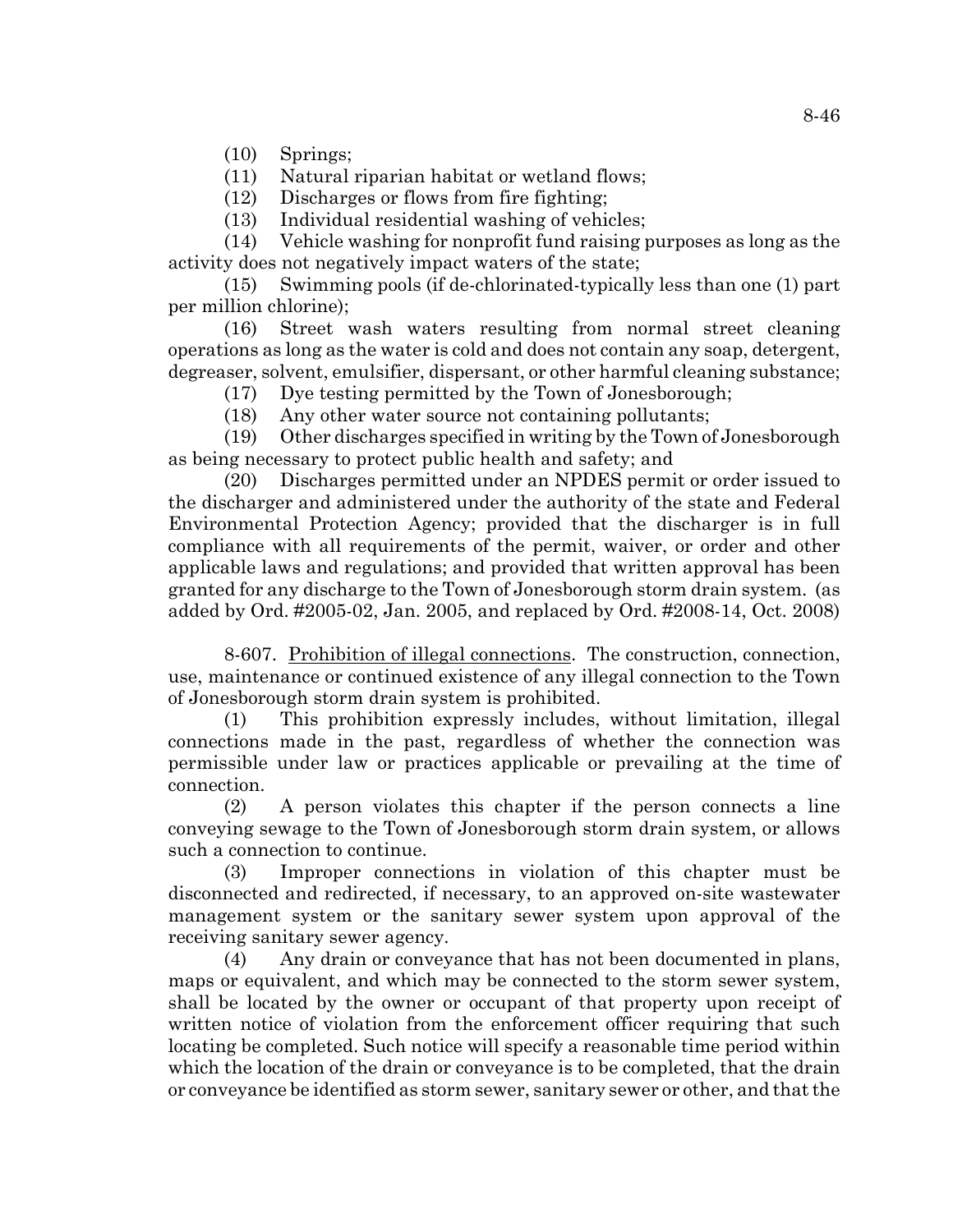outfall location or point of connection to the storm sewer system, sanitary sewer system or other discharge point be identified. Results of these investigations are to be documented and provided to the enforcement officer. (as added by Ord. #2005-02, Jan. 2005, and replaced by Ord. #2008-14, Oct. 2008)

8-608. Storm drain inlet liability. Storm drain inlets installed in new public streets whether installed by private parties or the Town of Jonesborough shall be stenciled with the words "Don't Dump – Drains to Stream" using traffic bearing paint and minimum two-inch (2") high letters.

The stenciling shall be placed in a conspicuous location adjacent to or on the inlet. The preferred location for the stenciling is outside of the road pavement on the curb, if applicable, or the top of the inlet structure. Other alternate locations for the stenciling if the top of the curb or structure does not work are the pavement or sidewalk.

Other methods such as storm drain markers or castings in the structures to provide the words "Don't Dump – Drains to Stream" adjacent to or on the inlets may be used with the building inspector's approval and as long as the wording is conspicuous and long lasting.

The stenciling or other method of labeling installed by private developers within their new developments shall be guaranteed by the private developer for one (1) year from the time of installation and after this guarantee period the Town of Jonesborough shall be responsible for maintenance. Labeling installed by the Town of Jonesborough or citizen groups in existing public streets shall be maintained by the Town of Jonesborough from the time of installation. Other wording besides "Don't Dump – Drains to Stream" may be used with the building inspector's approval and as long as the intent is the same. Any labeling within the historic district must be approved by the historic zoning commission. (as added by Ord. #2005-02, Jan. 2005, and replaced by Ord. #2008-14, Oct. 2008)

8-609. Watercourse protection. Every person owning property through which a watercourse passes, or such person's lessee, shall keep and maintain that part of the watercourse within the property boundaries free of trash, debris, and other items and obstacles that would pollute, contaminate, or significantly retard the flow of water through the watercourse. (as added by Ord. #2005-02, Jan. 2005, and replaced by Ord. #2008-14, Oct. 2008)

8-610. Industrial construction activity discharges. Any person subject to an industrial or construction activity NPDES stormwater discharge permit shall comply with all provisions of such permit. Proof of compliance with said permit may be required in a form acceptable to the enforcement officer prior to allowing discharges to the town of storm drain system. (as added by Ord. #2005-02, Jan. 2005, and replaced by Ord. #2008-14, Oct. 2008)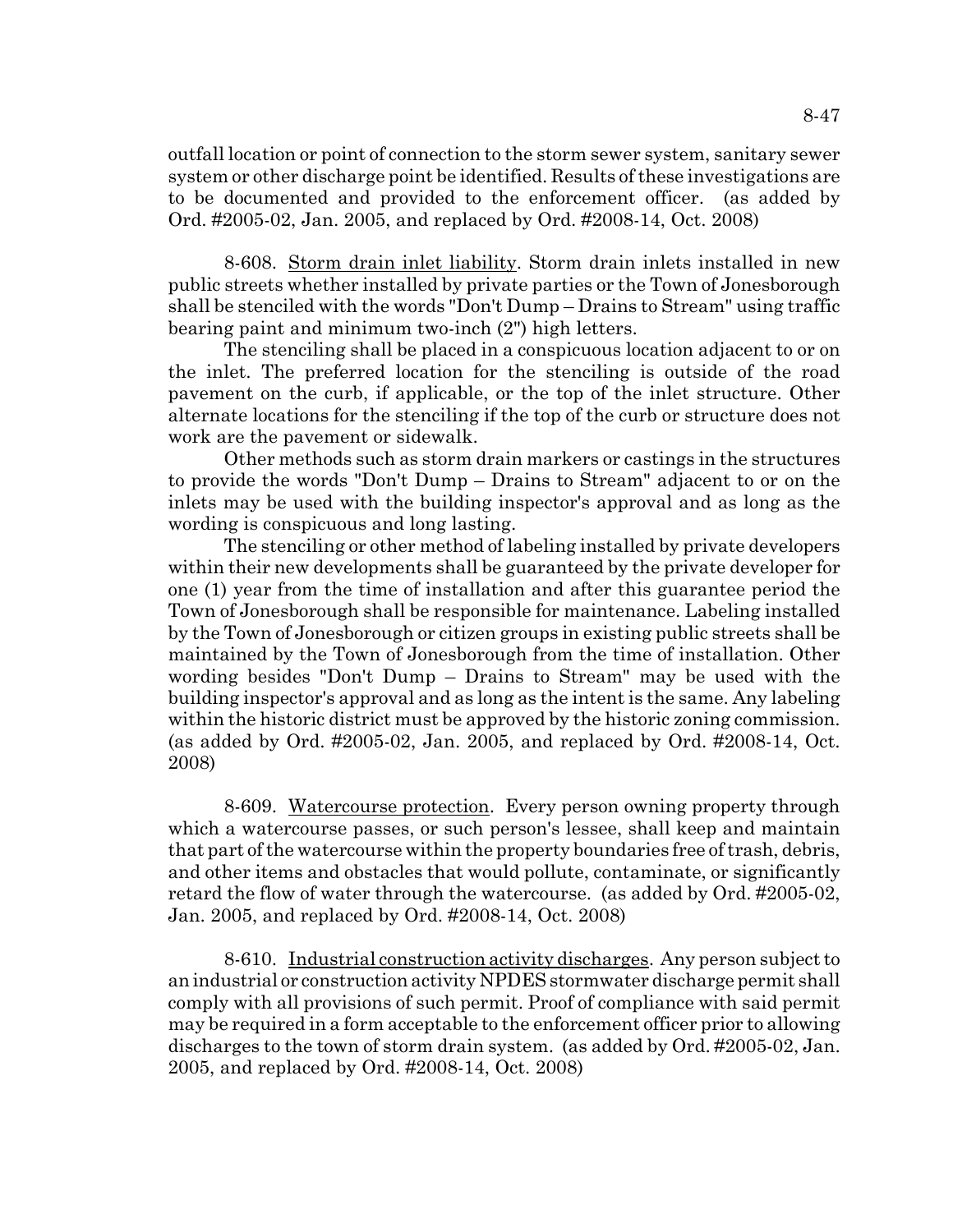8-611. Access and inspection of properties and facilities. The enforcement officer shall be permitted to enter and inspect properties and facilities at reasonable times as often as may be necessary to determine compliance with this chapter.

(1) If a property or facility has security measures in force which require proper identification and clearance before entry into its premises, the owner or operator shall make the necessary arrangements to allow access for representatives of the enforcement officer.

(2) The owner or operator shall allow the enforcement officer ready access to all parts of the premises for the purposes of inspection, sampling, photography, videotaping, examination and copying of any records that are required under the conditions of an NPDES permit to discharge stormwater.

(3) The enforcement officer shall have the right to set up on any property or facility such devices as are necessary in the opinion of the enforcement officer to conduct monitoring and/or sampling of flow discharges.

(4) The enforcement officer may require the owner or operator to install monitoring equipment and perform monitoring as necessary, and make the monitoring data available to the enforcement officer. This sampling and monitoring equipment shall be maintained at all times in a safe and proper operating condition by the owner or operator at his/her own expense. All devices used to measure flow and quality shall be calibrated to ensure their accuracy.

(5) Any temporary or permanent obstruction to safe and easy access to the property or facility to be inspected and/or sampled shall be promptly removed by the owner or operator at the written or oral request of the enforcement officer and shall not be replaced. The costs of clearing such access shall be borne by the owner or operator.

(6) Unreasonable delays in allowing the enforcement officer access to a facility are a violation of this chapter.

(7) If the enforcement officer has been refused access to any part of the premises from which stormwater is discharged, and the enforcement officer is able to demonstrate probable cause to believe that there may be a violation of this chapter, or that there is a need to inspect and/or sample as part of a routine inspection and sampling program designed to verify compliance with this chapter or any order issued hereunder, or to protect the overall public health, safety, environment and welfare of the community, then the enforcement officer may seek issuance of a search warrant from any court of competent jurisdiction. (as added by Ord. #2005-02, Jan. 2005, and replaced by Ord. #2008-14, Oct. 2008)

8-612. Responsibility for discoveries, containment and clean-up. Notwithstanding other requirements of law, as soon as any person responsible for a facility, activity or operation, or responsible for emergency response for a facility, activity or operation has information of any known or suspected release of pollutants or non-stormwater discharges from that facility or operation which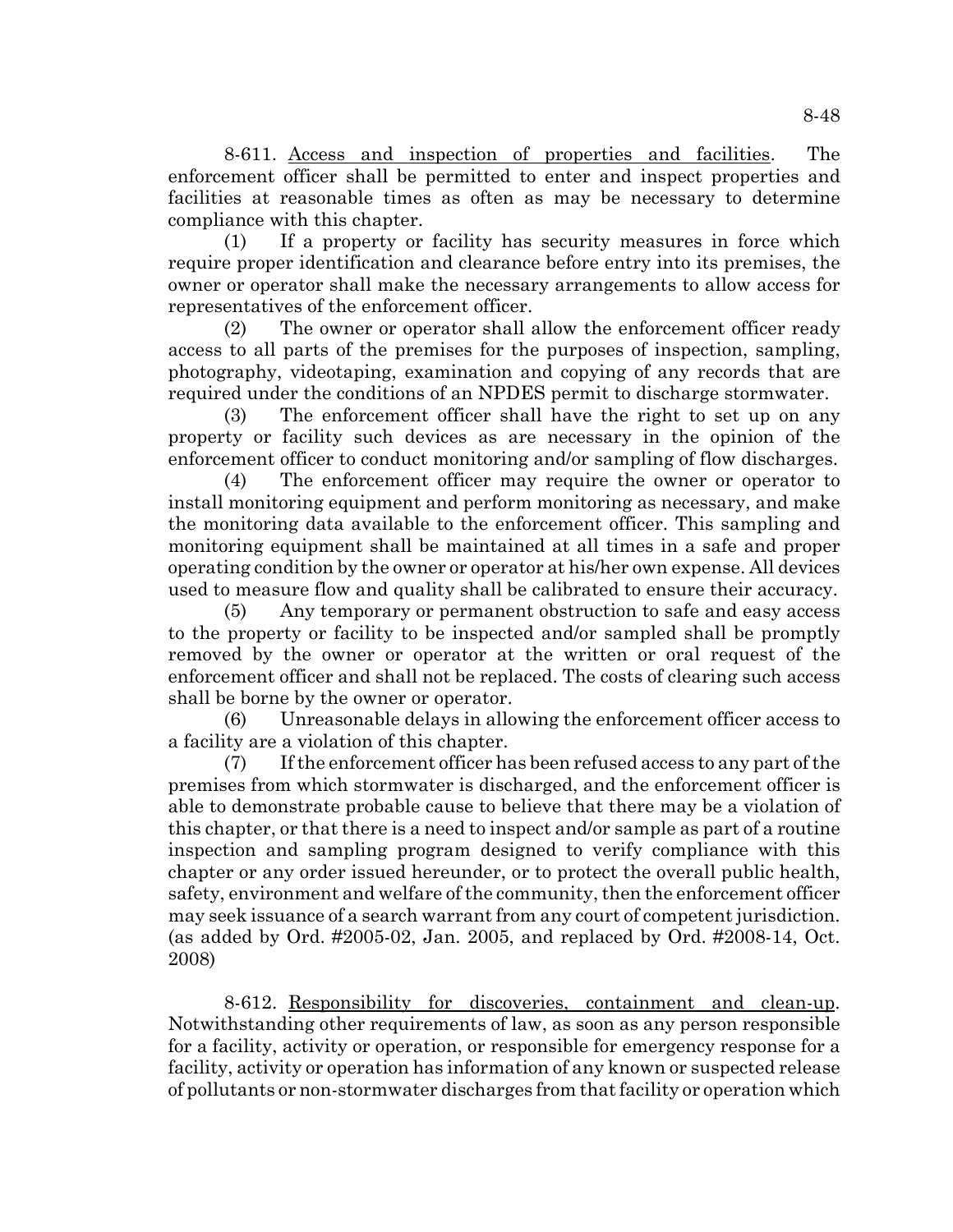are resulting or may result in illicit discharges or pollutants discharging into stormwater, the Town of Jonesborough storm drain system, state waters, or water of the U.S., said person shall take all necessary steps to ensure the discovery, containment, and cleanup of such releases so as to minimize the effects of the discharge. (as added by Ord. #2005-02, Jan. 2005, and replaced by Ord. #2008-14, Oct. 2008)

8-613. Responsibility for notification. The person responsible for a facility operation or premises on which a suspected release of pollutants or non-stormwater discharge may be generated shall notify the authorized enforcement agency in person, by phone, or facsimile no later than twenty-four (24) hours of the nature, quantity and time of occurrence of the discharge. Notifications in person or by phone shall be confirmed by written notice addressed and mailed to the enforcement officer within three (3) business days of the phone or in person notice. (as added by Ord. #2005-02, Jan. 2005, and replaced by Ord. #2008-14, Oct. 2008)

8-614. Records required. If the discharge of prohibited materials emanates from a commercial or industrial establishment, the owner or operator of such establishment shall also retain an on-site written record of the discharge and the actions taken to prevent its recurrence. Such records shall be retained for at least three (3) years. Said person shall also take immediate steps to ensure no recurrence of the discharge or spill. (as added by Ord. #2005-02, Jan. 2005, and replaced by Ord. #2008-14, Oct. 2008)

8-615. Immediate notification of hazardous discharge. In the event of such a release of hazardous materials, emergency response agencies and/or other appropriate agencies shall be immediately notified through emergency dispatch services. (as added by Ord. #2005-02, Jan. 2005, and replaced by Ord. #2008-14, Oct. 2008)

8-616. Failure to notify a violation. Failure to provide notification of a release as provided above is a violation of this chapter. (as added by Ord. #2005-02, Jan. 2005, and replaced by Ord. #2008-14, Oct. 2008)

8-617. Violations. It shall be unlawful for any person to violate any provision or fail to comply with any of the requirements of this chapter.

(1) Any person who has violated or continues to violate the provisions of this chapter may be subject to the enforcement actions outlined in this section or may be restrained by injunction or otherwise abated in a manner provided by law.

(2) In addition to the enforcement processes and penalties provided, any condition caused or permitted to exist in violation of any of the provisions of this chapter is a threat to public health, safety, welfare, and environment and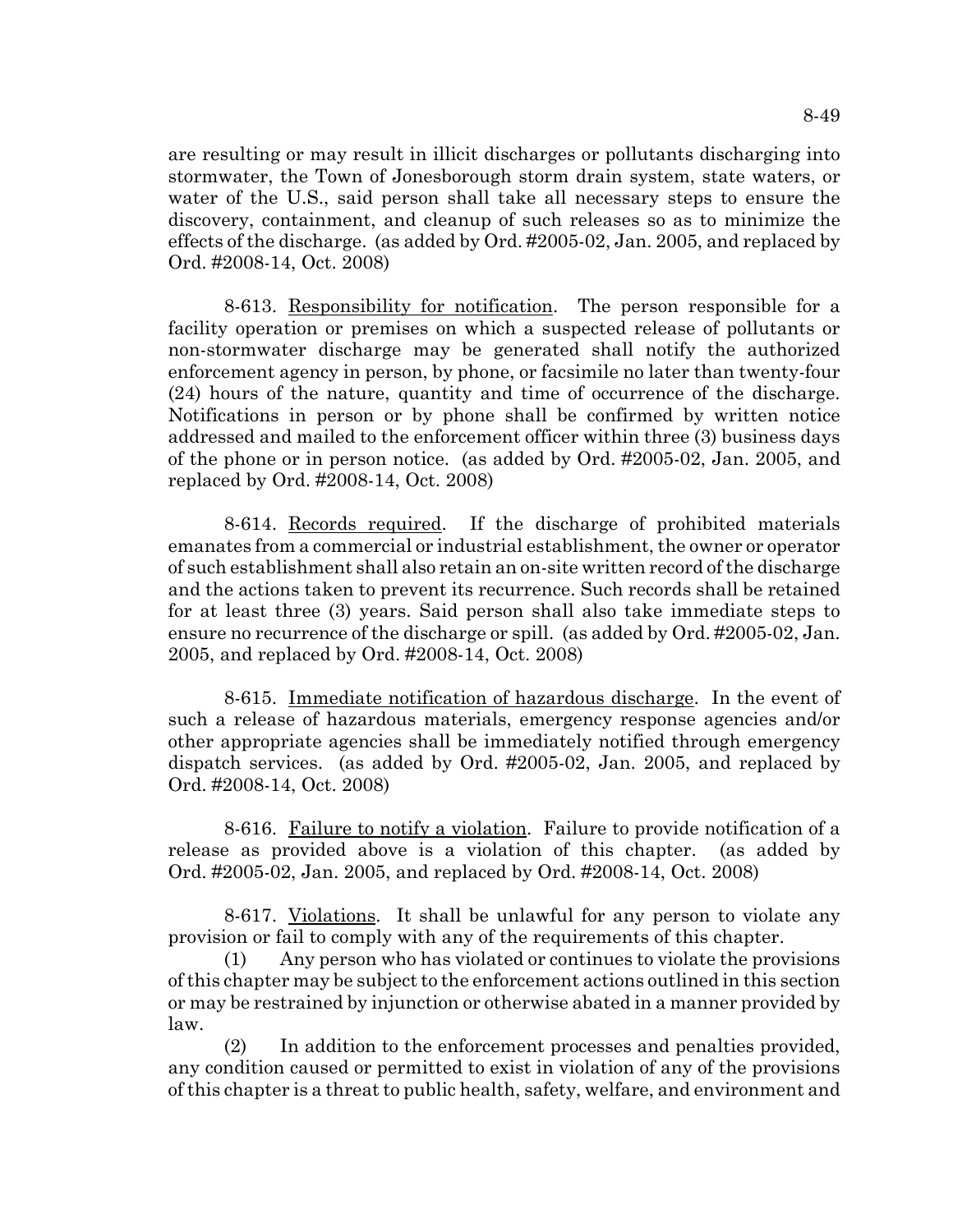is declared and deemed a nuisance, and may be abated by injunctive or other equitable relief as provided by law. (as added by Ord. #2005-02, Jan. 2005, and replaced by Ord. #2008-14, Oct. 2008)

8-618. Violation an immediate danger to public health or safety. In the event the violation constitutes an immediate danger to public health or public safety, the enforcement officer is authorized to enter upon the subject private property, without giving prior notice, to take any and all measures necessary to abate the violation and/or restore the property. The enforcement officer is authorized to seek costs of the abatement as outlined in § 8-622. (as added by Ord. #2005-02, Jan. 2005, and replaced by Ord. #2008-14, Oct. 2008)

8-619. Notice of violation. Whenever the enforcement officer finds that a violation of this chapter has occurred, the enforcement officer may order compliance by written notice of violation.

(1) The notice of violation shall contain:

(a) The name and address of the alleged violator;

(b) The address when available or a description of the building, structure or land upon which the violation is occurring, or has occurred;

(c) A statement specifying the nature of the violation;

(d) A description of the remedial measures necessary to restore compliance with this chapter and a time schedule for the completion of such remedial action;

(e) A statement of the penalty or penalties that shall or may be assessed against the person to whom the notice of violation is directed; and

(f) A statement that the determination of violation may be appealed to the enforcement officer by filing a written notice of appeal within thirty (30) days of service of notice of violation.

(2) Such notice may require without limitation:

(a) The performance of monitoring, analyses, and reporting;

(b) The elimination of illicit discharges and illegal connections;

(c) That violating discharges, practices, or operations shall cease and desist;

(d) The abatement or remediation of stormwater pollution or contamination hazards and the restoration of any affected property;

(e) Payment of costs to cover administrative and abatement costs; and

The implementation of pollution prevention practices. (as added by Ord. #2005-02, Jan. 2005, and replaced by Ord. #2008-14, Oct. 2008)

8-620. Appeal of notice of violation. Any person receiving a notice of violation may appeal the determination of the enforcement officer to the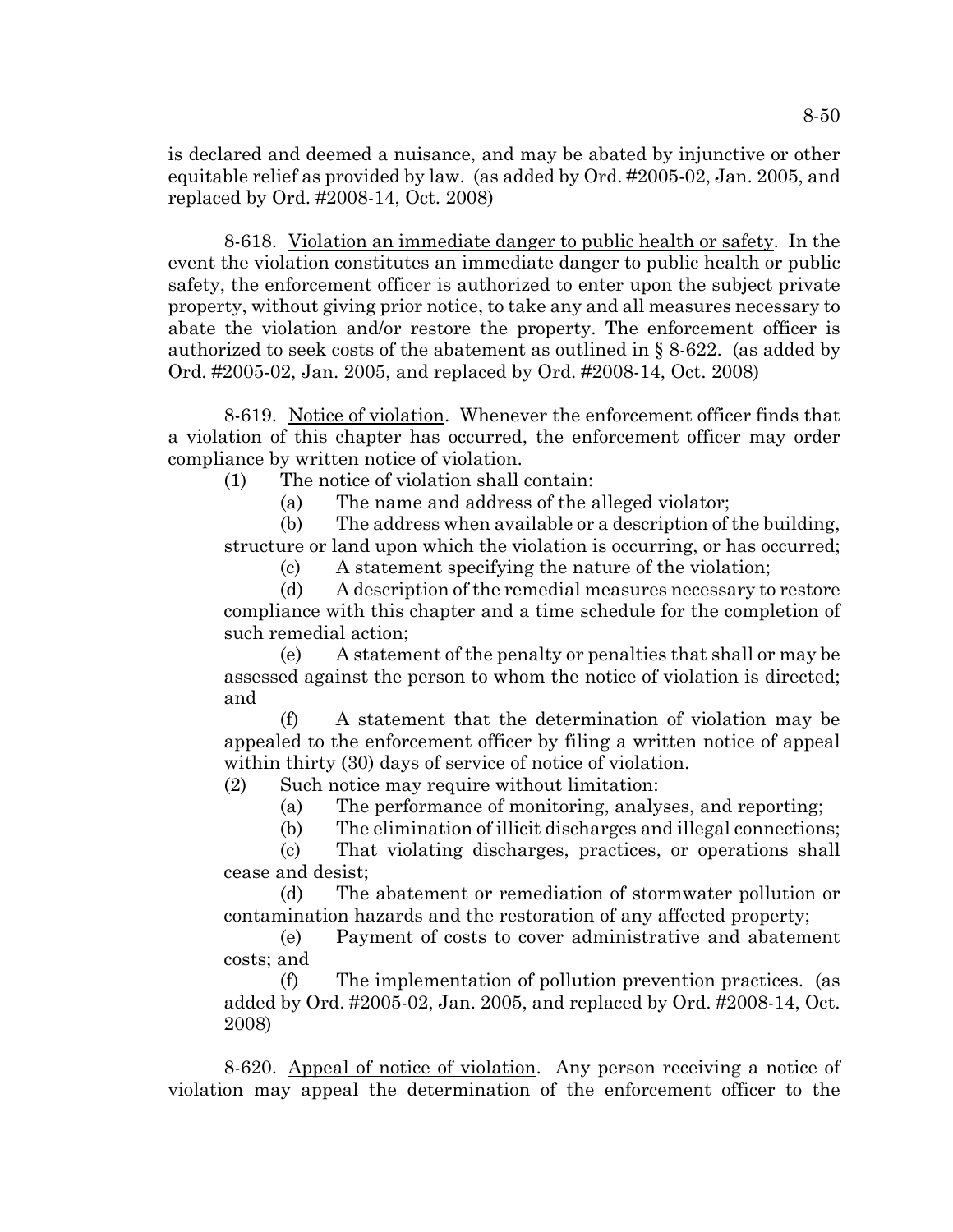Jonesborough Board of Mayor and Aldermen. A written notice of appeal must be received by the enforcement officer within thirty (30) days from the date of the notice of violation. (as added by Ord. #2005-02, Jan. 2005, and replaced by Ord. #2008-14, Oct. 2008)

8-621. Enforcement measures after appeal. If the violation has not been corrected pursuant to the requirements set forth in the notice of violation, or, in the event of an appeal, within thirty (30) days of the decision of the appropriate authority upholding the decision of the enforcement officer, then representatives of the enforcement officer may enter upon the subject private property and are authorized to take any and all measures necessary to abate the violation and/or restore the property. It shall be unlawful for any person, owner, agent or person in possession of any premises to refuse to allow the government agency or designated contractor to enter upon the premises for the purposes set forth above. (as added by Ord. #2005-02, Jan. 2005, and replaced by Ord. #2008-14, Oct. 2008)

8-622. Costs of abatement of the violation. Within thirty (30) days after abatement of the violation, the owner of the property will be notified of the cost of abatement, including administrative costs.

(1) The property owner may file a written protest objecting to the assessment or to the amount of the assessment within thirty (30) days of such notice. If the amount due is not paid within thirty (30) days after receipt of the notice, or if an appeal is taken, within thirty (30) days after a decision on said appeal upholds the assessment, the charges shall become a special assessment against the property and shall constitute a lien on the property for the amount of the assessment.

(2) Any person violating any of the provisions of this chapter shall become liable to the Town of Jonesborough by reason of such violation. (as added by Ord. #2005-02, Jan. 2005, and replaced by Ord. #2008-14, Oct. 2008)

8-623. Remedies not exclusive. The remedies listed in this chapter are not exclusive of any other remedies available under any applicable federal, state or local law and the enforcement officer may seek cumulative remedies.

The enforcement officer may recover attorney's fees, court costs, and other expenses associated with enforcement of this chapter, including sampling and monitoring expenses. (as added by Ord. #2005-02, Jan. 2005, and replaced by Ord. #2008-14, Oct. 2008)

8-624. Compatibility with other regulations. This chapter is not intended to modify or repeal any other ordinance, rule, regulation, or other provision of law. The requirements of this chapter are in addition to the requirements of any other ordinance, rule, regulation, or other provision of law. Where any provision of this chapter imposes restrictions different from those imposed by any other